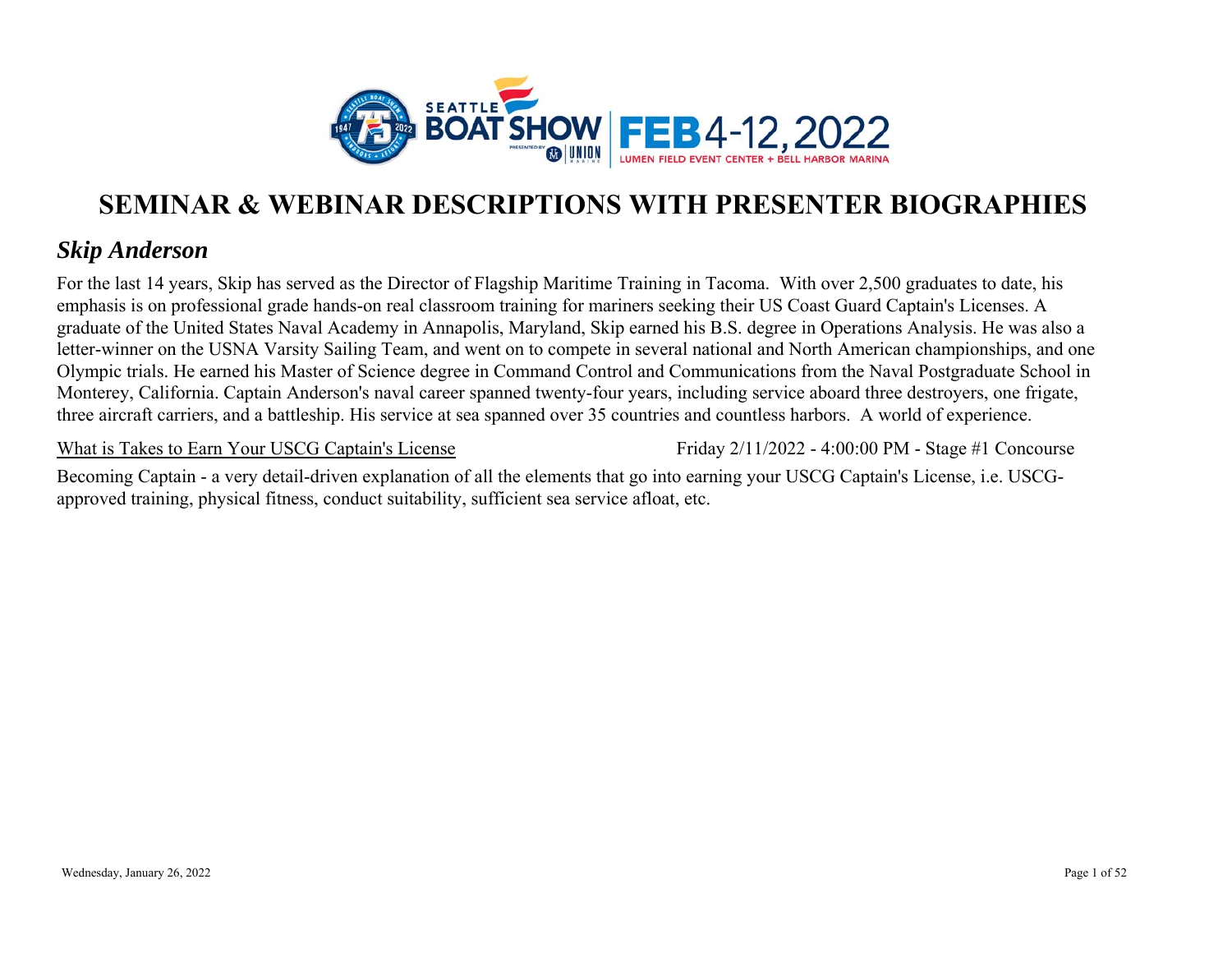

### *Richard Anderson*

After a 20 year IT career working with major PNW tech companies such as Boeing, Expedia, Microsoft, and Nintendo, Richard and his wife Devon quit their corporate jobs, moved aboard their Jeanneau 45 Mobert with their kids and set off on an 18 month sailing adventure taking them from Seattle to the Glaciers of SE Alaska and then down through Mexico, Guatemala, El Salvador and Costa Rica. Along the way Richard took over Sea-Tech Systems from its retiring founder and operated the business remotely from the boat for the first year. Richard and Devon combine their extensive IT and legal backgrounds with ongoing cruising and business ownership experience to help cruisers of all kinds get onboard and abroad while remaining connected to the things on land they need or want, whether family, weather forecasts, or business operations.

Internet Everywhere: Satellite Internet in the Pacific Northwest and Beyond

Thursday 2/10/2022 - 7:00:00 PM - Stage #1 Concourse

Looking to bridge the gap between marina Wi-Fi and cell towers to stay connected at all times? This seminar will cover the satellite options available today and, in the future, including Starlink, as well as how the region, geography, and vessel itself affect the performance of each option. Special emphasis on options for the Salish Sea and SE Alaska as well as options for global explorers.

Radio Basics for Boats: VHF, AIS, SSB, MOB and PLB Demystified Learn about the use of VHF and SSB radios on board, and how they integrate with AIS, MOB, and PLB devices to enhance vessel and crew safety while cruising the coast or offshore. Saturday 2/12/2022 - 6:00:00 PM - Stage #1 Concourse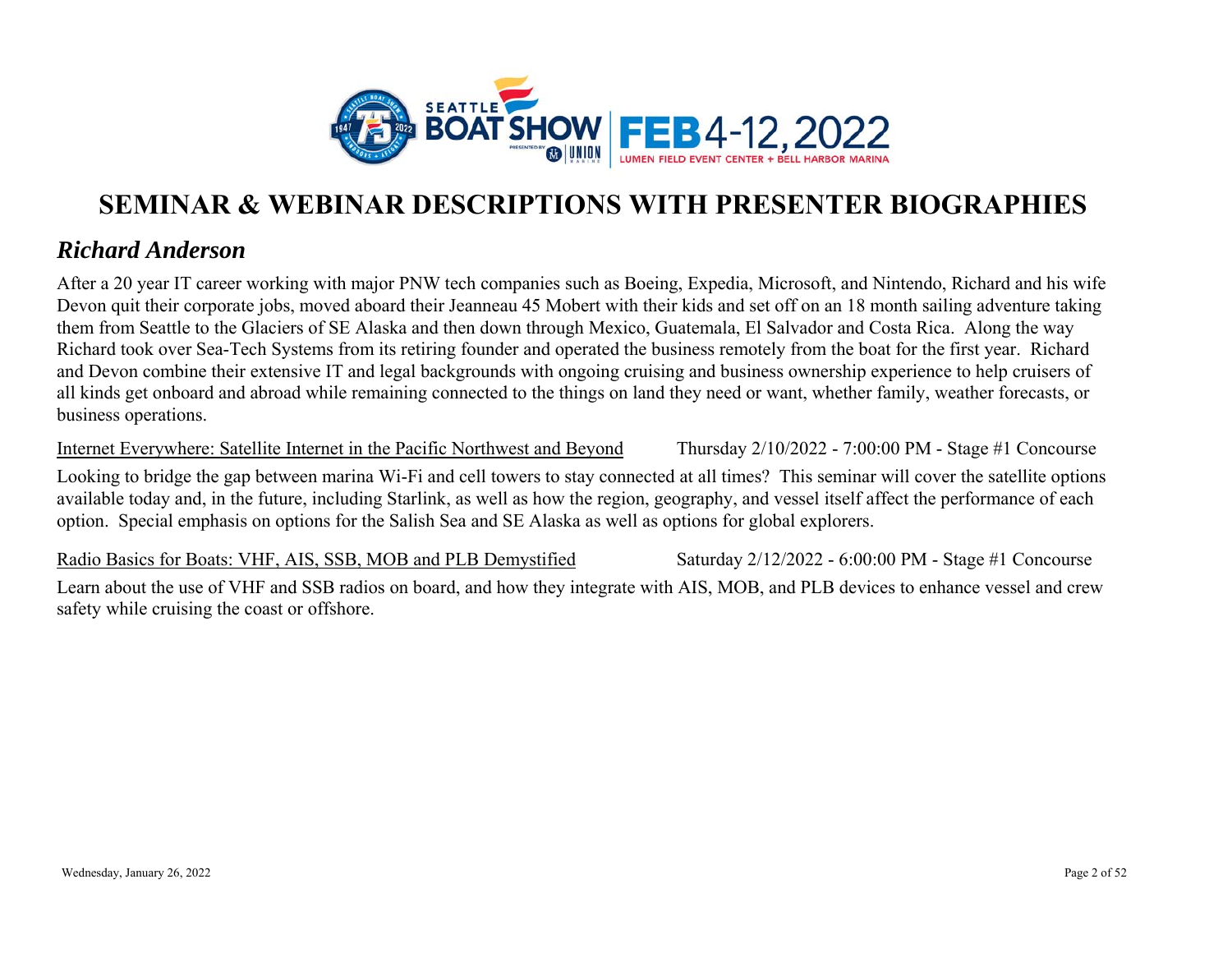

### *Mike Beemer*

Michael Beemer is the department chair for Skagit Valley College's marine maintenance and repair program. Michael has been presenting and teaching professionally for almost 20 years and holds a master's degree in education. At the college he teaches all the systems courses, including ABYC certifications. He and his wife have cruised extensively from Anacortes to southeast Alaska for many years on their motorsailor. In the cruising community, Michael is well known as "The Boat Doctor" who can diagnose and fix almost anything on a vessel. Some of the many topics he has done include: diesel engines, electrical systems, solar, new battery technologies, extended inside passage cruising, and more.

#### Choose the Correct Batteries for your Boat: Including New Lead Options, Proven Performers, and Lithium Options

Managing power onboard your cruising vessel can be challenging and is always dependent on storage batteries. Battery technology and research is happening now more than ever, and the boating community is benefiting from it! Michael Beemer teaches new technicians every fall at Skagit Valley College and studies everything he can find about batteries. Over the past 20+ years he's created many custom installations to meet unique criteria. We'll cover many battery types and the attributes of each, including: tradition lead-based, new lead based, & lithium technologies during this seminar.

#### Routine Maintenance - Planning for success

Modern cruising vessels have become very complex and expensive crafts that exist in salt-water corrosive environment. They require much more attention than in the past. This course will cover many service points, inspections, and routine things you should do to keep your vessel 'alive'. While many repairs can be costly, often, just some routine inspection and preventative maintenance can save thousands of dollars, and more importantly give you confidence and maximize your enjoyment while out on the water. Michael Beemer has seen it all and will give you practical DIY objectives, homework, & checklists.

Thursday 2/10/2022 - 2:00:00 PM - Stage #1 Concourse

Friday 2/4/2022 - 10:00:00 AM - Webinar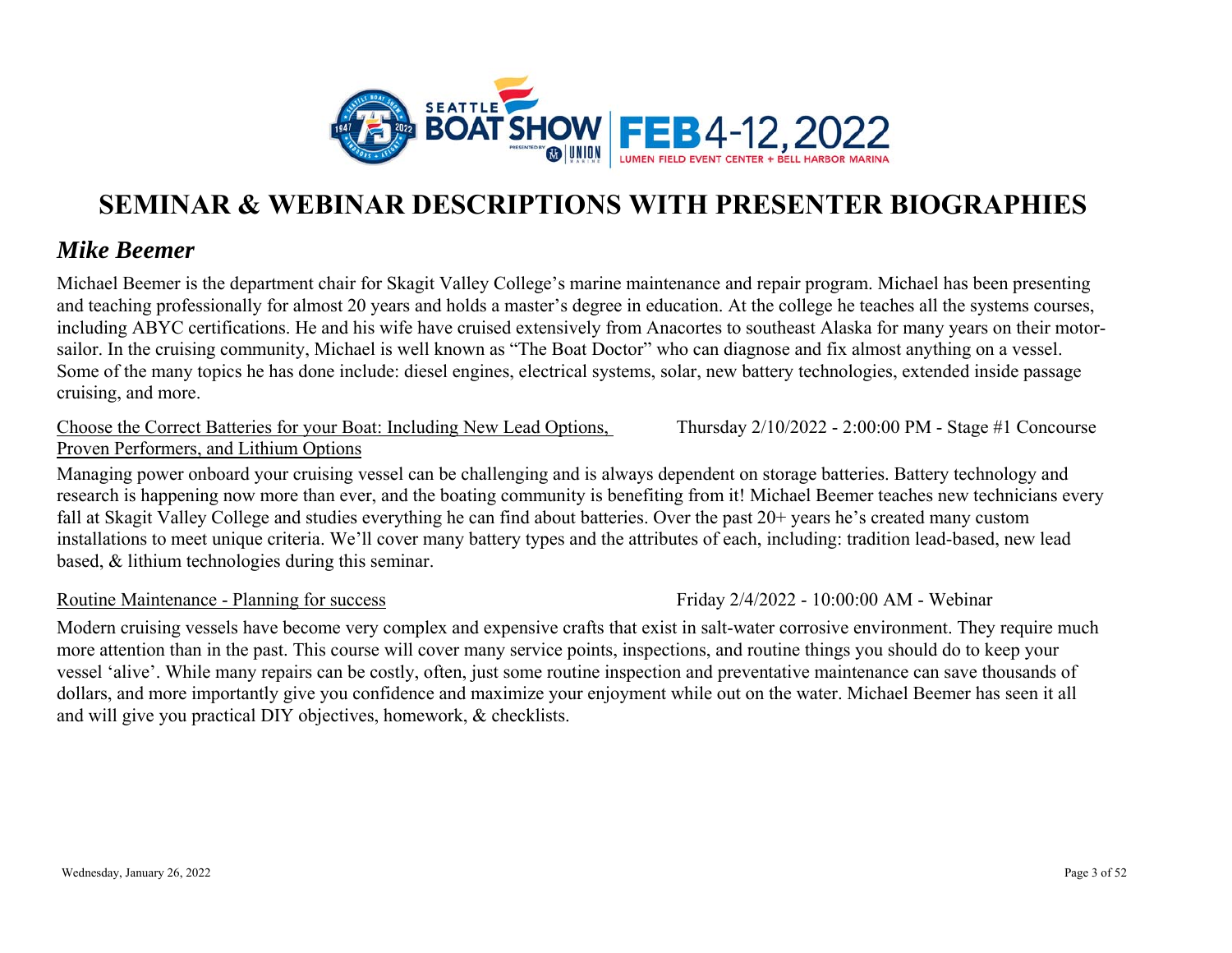

### *Greg & Lori Bernard*

Presenter biography coming soon.

Cruising British Columbia

Saturday 2/12/2022 - 12:30:00 PM - Webinar

Saturday 2/12/2022 - 3:00:00 PM - Webinar

As many of us look to head north again this next season, join Greg and Lori on the passage through British Columbia. From the Northern Georgia Strait, Queen Charlotte Strait, to Bella Bella and the amazing waterfalls through Grenville Channel and hot springs—these are worthy destinations in and of themselves. All of the areas boast a variety of secluded anchorages, marinas, and communities to explore. Careful route planning through this area is the usual course for those taking on adventures to the more remote parts of Northern B.C. north to Alaska.

#### Testing the Waters: The West Coast of Vancouver Island and Haida Gwaii

The West Coast of Vancouver Island offers some of the wildest, most remote cruising that the West Coast of BC has to offer. For sailors, it also offers 350 miles of potential downwind ocean sailing in short, manageable sections. For many Pacific Northwest sailors, this trip serves as preparation for offshore sailing adventures. It also offers many miles of secluded, sheltered inlets and fiords, with many excellent anchorages, fine sandy beaches, small coastal villages, great fishing and abundant wildlife. With a keen weather eye, these features are also available to those traveling by power. This course will help to prepare boaters – power and sail – for voyages south from Port Hardy to Victoria (or Neah Bay), as well as provide strategies for experiencing a taste of the west coast by sailing north up Juan de Fuca to Barkley Sound.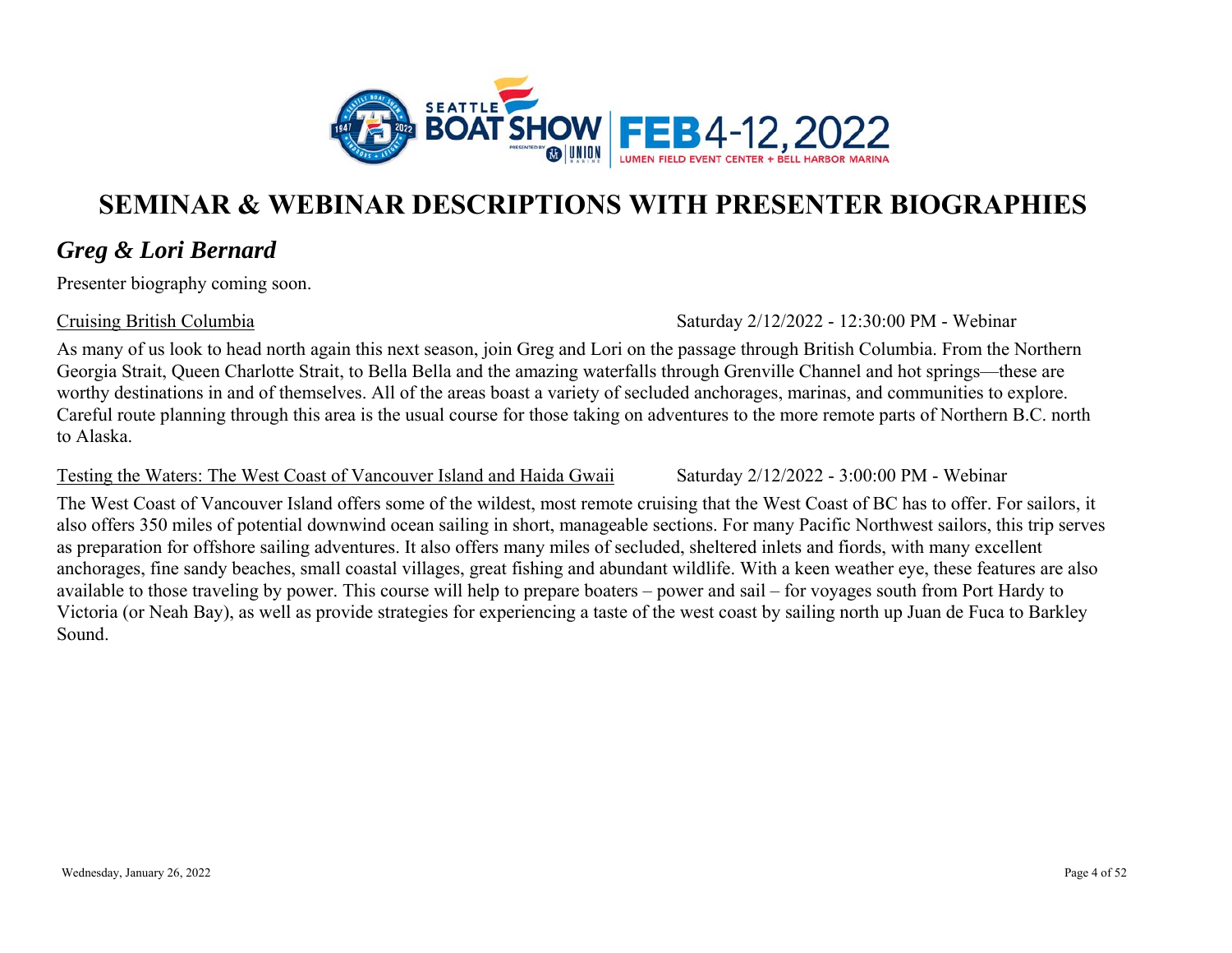

### *Doug Lombard & Bob Vizenor*

Doug Lombard is the founder of the Coho Ho Ho sailing rally and a life-long sailor born and raised I the Pacific Northwest. He raced for many years in the Puget Sound, has a 50-ton Captain's License has been the hired captain of a 80 foot ketch, teaches many different ASA sailing courses in the Salish Sea, Florida and the Caribbean. Doug has made the trip down the coast from Seattle to San Francisco as captain or crew on the Coho Ho Ho 8 times and wants to share his love of the water with other who have a budding passion for sailing and adventure. Bob Vizenor is the co-owner of the Co Ho Ho. He came to sailing later in life and has gone from chartering a boat for a one week trip in the San Juans to months-long trips in Desolation Sound, the Broughtons, circumnavigating Vancouver Island and crewing on the Coho Ho Ho. He now divides this time between two boats, one in the Puget Sound and one in Mexico. Bob is passionate about creating community and providing educational opportunities for the Coho members.

#### From the Salish Sea to San Diego on the Co Ho Ho Ho

Wednesday 2/9/2022 - 7:00:00 PM - Stage #1 Concourse

Dreaming of heading offshore in search of adventure but have a lot of questions? The Coho Ho Ho a season of 13 Potluck style seminars delivered by industry experts in many fields, such as doctors, sail makers diesel mechanics, electricians, communication geeks and galley chefs who can answer questions about blue water sailing. Meet like-minded sailors, share information and find opportunities to crew offshore.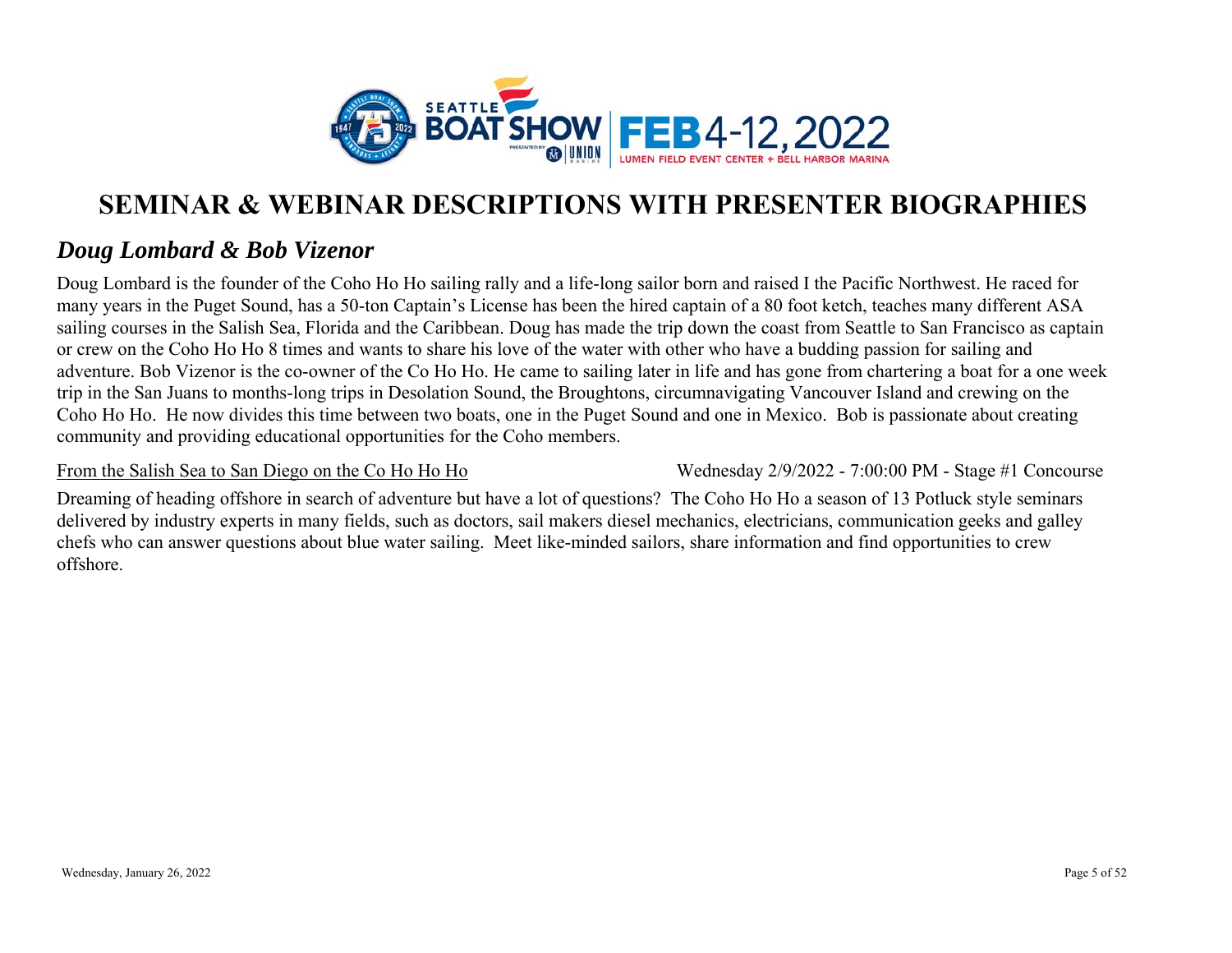

### *Alex Borton*

Capt. Alex Borton grew up with an old wooden sailfish. As an ASA certified sailing instructor he taught on dinghies and keelboats, and has volunteered on tall ships. As as life-long adventurer he has journeyed for multiple weeks in small engineless craft in Washington, Baja and Patagonia. In the spring of 2021 Alex talked his Dad into accompanying him and Wayward Sun on the 1400 mile first ever 100% solar cruise through the Inside Passage from Bellingham to Glacier Bay.

#### First 100% Solar Cruise to Alaska

Saturday 2/12/2022 - 3:00:00 PM - Stage #1 Concourse

This is the story of the first ever all solar voyage through the Inside Passage. It is also the story of the technology that makes it possible. Solar Sal Boats has been building 100% solar vessels since 2010. Our 44? Solaris is the first ever all solar USCG inspected passenger vessel. In 2018 we commissioned Sam Devlin to design and build Wayward Sun, the 27' work of art that got us to Alaska.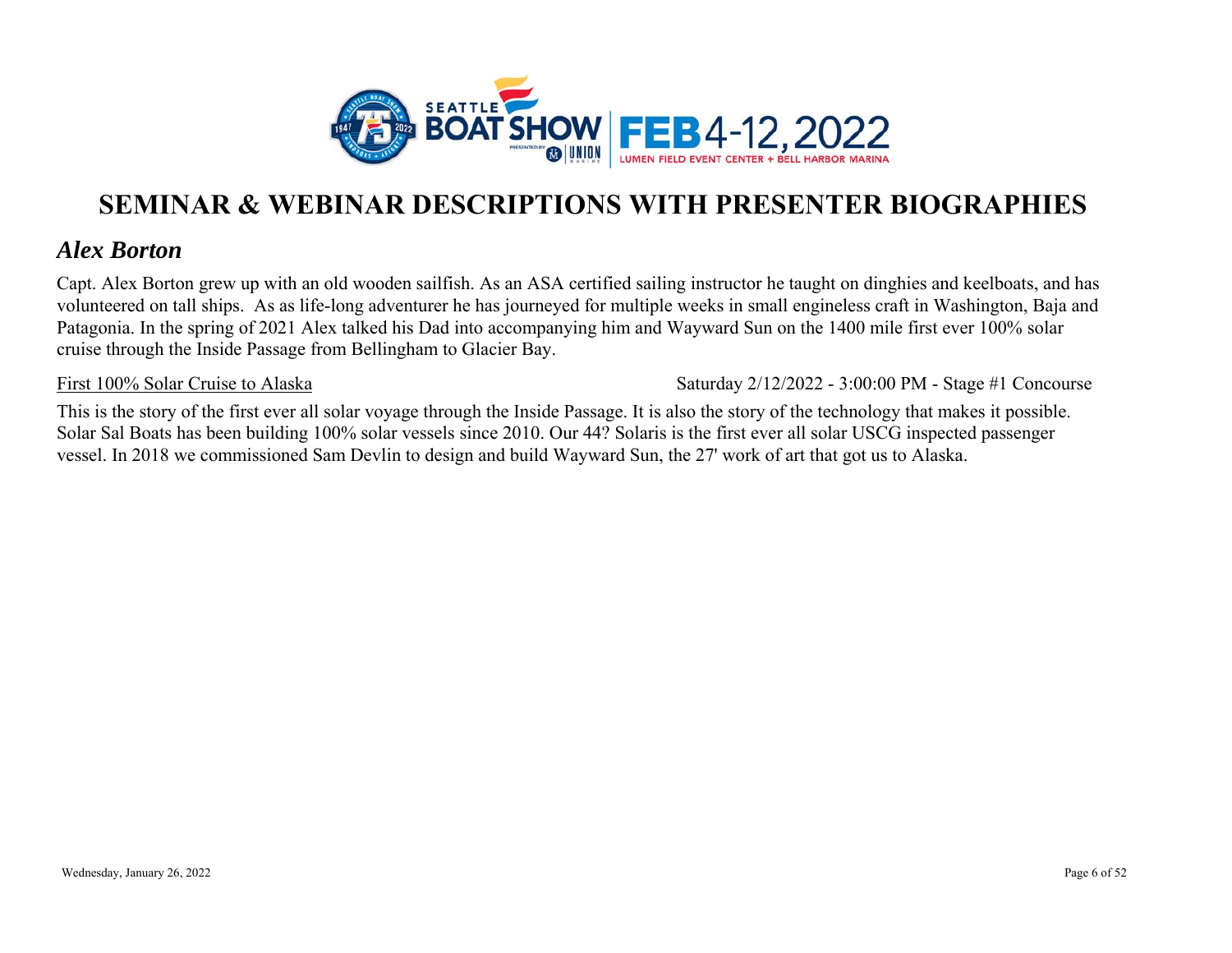

### *Mark Bunzel*

Mark Bunzel is the Editor and Publisher of the Waggoner Cruising Guide, long considered the "bible" for Northwest and Inside Passage cruising. Each season he cruises the Inside Passage from Olympia to Ketchikan to update and book and provide stories.

#### Weather

One of the worst experiences for you and your crew is when the weather turns bad - unexpectedly. But was it unexpected? With a few basic points you can look at the weather information available for mariners and determine whether you should go, or not go. We will provide the Waggoner checklist for weather to help.

Favorite Places for the Waggoner Cruising Guide and How to Cruise British Columbia

Seminar description coming soon.

#### Manage your boat like a pro, the checklist approach

Pilots have checklists to fly airplanes, why not have a checklist for running your boat too. In this course we will share the checklist approach and sample checklists. Running our modern boats can be daunting but with a checklist you won't miss anything, and if something does go wrong, there is a checklist for that. Checklists are handy for going out for a day cruise or to make sure you don't miss anything on your annual maintenance schedule. What, you don't have an annual maintenance schedule checklist? We have one for you to start and modify to use for your vessel. Join us for this informative seminar on the checklists you can use to Manager Your Boat Like a Pro.

#### Cruising Local - Puget Sound and the San Juan Islands

Being on the water is pure magic—especially in the Pacific Northwest! If you haven't spent the time to explore our own backyard, this course is for you. This seminar, presented by Mark Bunzel, the editor of the Waggoner Cruising Guide, will give you planning routes and tips to make the most of your summer holiday. Topics will include unique areas and must see highlights in the Puget Sound, San Juan Islands, and the Canadian Gulf Islands; information on clearing US and Canadian Customs; books and charts; electronics/internet access; anchorages and moorages; fuel & repairs; water & provisions; cell/WiFi communications. This seminar will also launch you successfully towards cruising the Inside Passage.

Friday 2/11/2022 - 12:00:00 PM - Stage #1 Concourse

Saturday 2/5/2022 - 10:00:00 AM - Webinar

Saturday 2/12/2022 - 10:00:00 AM - Webinar

Thursday 2/10/2022 - 6:00:00 PM - Stage #1 Concourse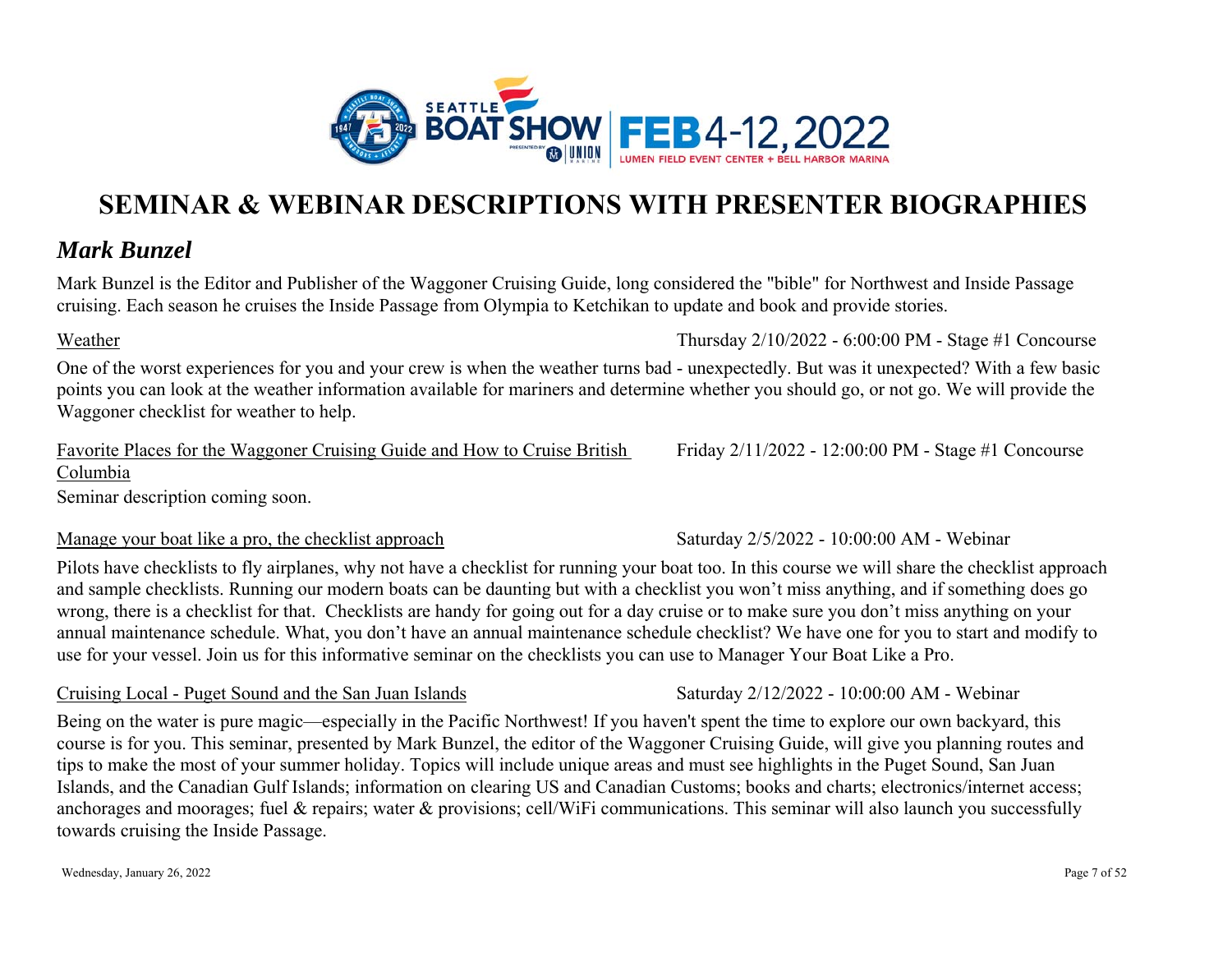

### *Nigel Calder*

Presenter biography coming soon.

#### What's New in Solar and Why Does it Matter?

Saturday 2/5/2022 - 12:30:00 PM - Webinar

Solar has been a very viable source of supplemental energy on cruising for the past couple of decades. Many boaters have tapped into this valuable resource and understand the many benefits this alternate energy can provide as part of your "Balanced Electrical System". Solar, up until recently, has seen very little gains in efficiency but that is changing. In this course Nigel Calder will share what his research and field testing has discovered about this important part of your electrical system. Solar should be considered for many cruising vessels, both power & sail, and the system may need upgrading.

#### Marine Electrical Systems

Sunday 2/6/2022 - 12:30:00 PM - Webinar

Chances are your vessel's electrical system is a key component when using your vessel. How does your system perform? Do you feel it could have potential safety concerns? There are lots of standards that keep our vessels and the people who operate them safe, but how do you check against these standards on your vessel? You should spend some time finding these critical parts, checking to see if they are appropriate, and how they compare to current boat-building standards. Are your batteries long lasting, they should last 5-10 years, but we can kill them sooner! Many marina's [and vessel's] have installed new protection on shore power systems, these are a great idea and you should understand how they work. In this course, Nigel Calder will answer all of these questions and many more.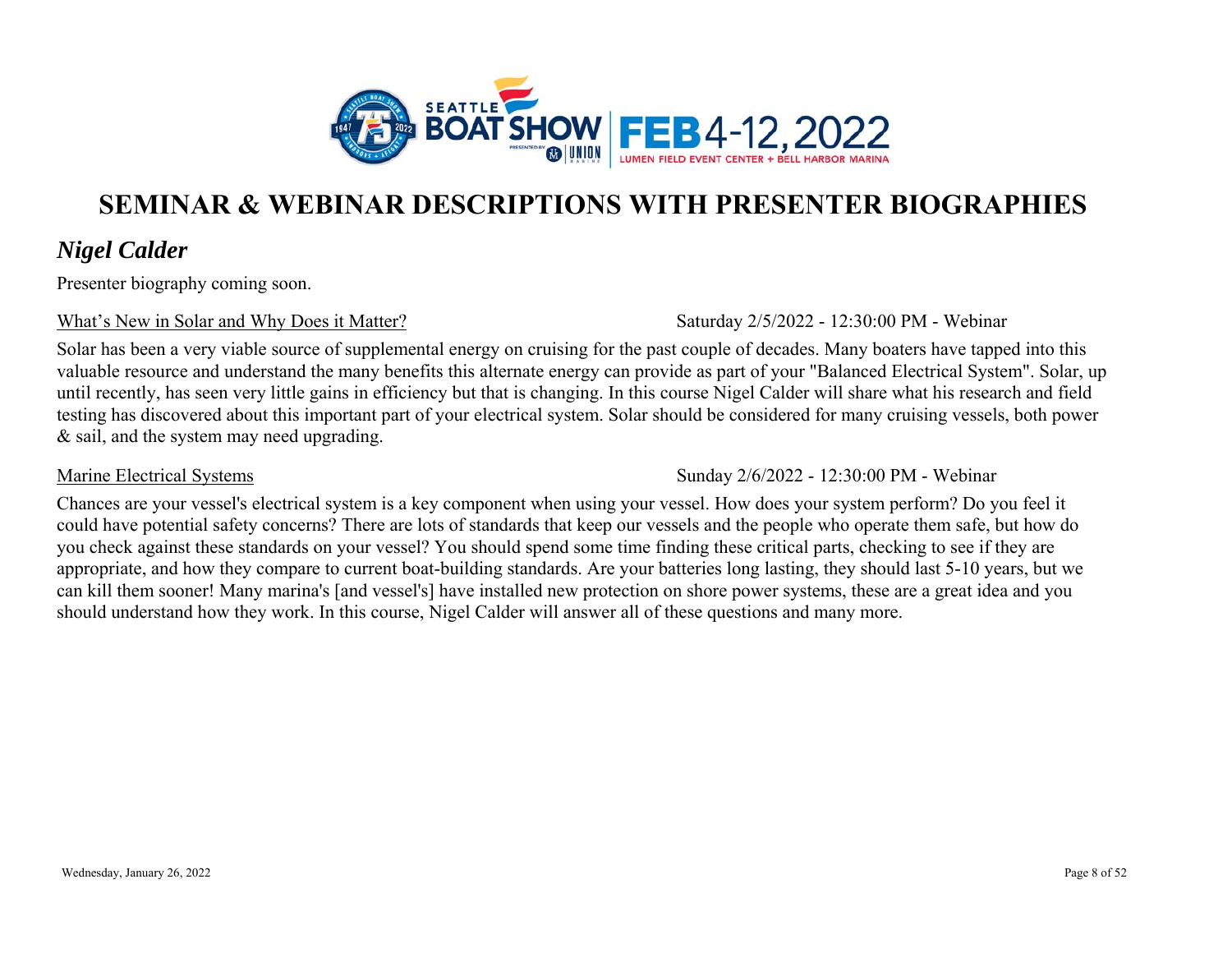

### *Sarah & Will Curry*

Will & Sarah Curry planned to sail to the South Pacific on their very first date. They bought a boat in Mexico and after Will showed total newbie Sarah the ropes, they sailed into the sunset - west, across the incredible South Pacific. SV Hydroquest was sold in Australia as planned, but they were hopelessly addicted to the lifestyle. They soon bought their second boat, a Jeanneau 43 in Vancouver, and set off cruising again. Sarah & Will are back cruising beloved Pacific Mexico, and are busy training up their crew: 2 year old twin boys.

#### Windvane Self Steering: Your Best Crew Member

How about a crew member who spends endless hours steering, doesn't eat or sleep, and never complains? A windvane self steering system will steer your monohull or catamaran for short distances or across oceans with absolutely no power consumption. Will and Sarah Curry provide an overview of the different types and demonstrate what a windvane can do for you with videos and cruising stories.

#### Good Vibes: Tips for Cruising the West Coast and South Pacific

Sunday 2/6/2022 - 12:00:00 PM - Stage #1 Concourse

Saturday 2/5/2022 - 11:00:00 AM - Stage #1 Concourse

Sarah and Will share their experiences down the foggy WA/OR/CA Coast, exploring Mexico, and setting sail across the Pacific to Australia. From botched projects to epic landfalls, they share funny and revealing stories about the cruising life, tons of tips, and media that will make you want to set sail ASAP. Now back sailing in Mexico with twin 2 year olds, their cruising life is fuller than ever.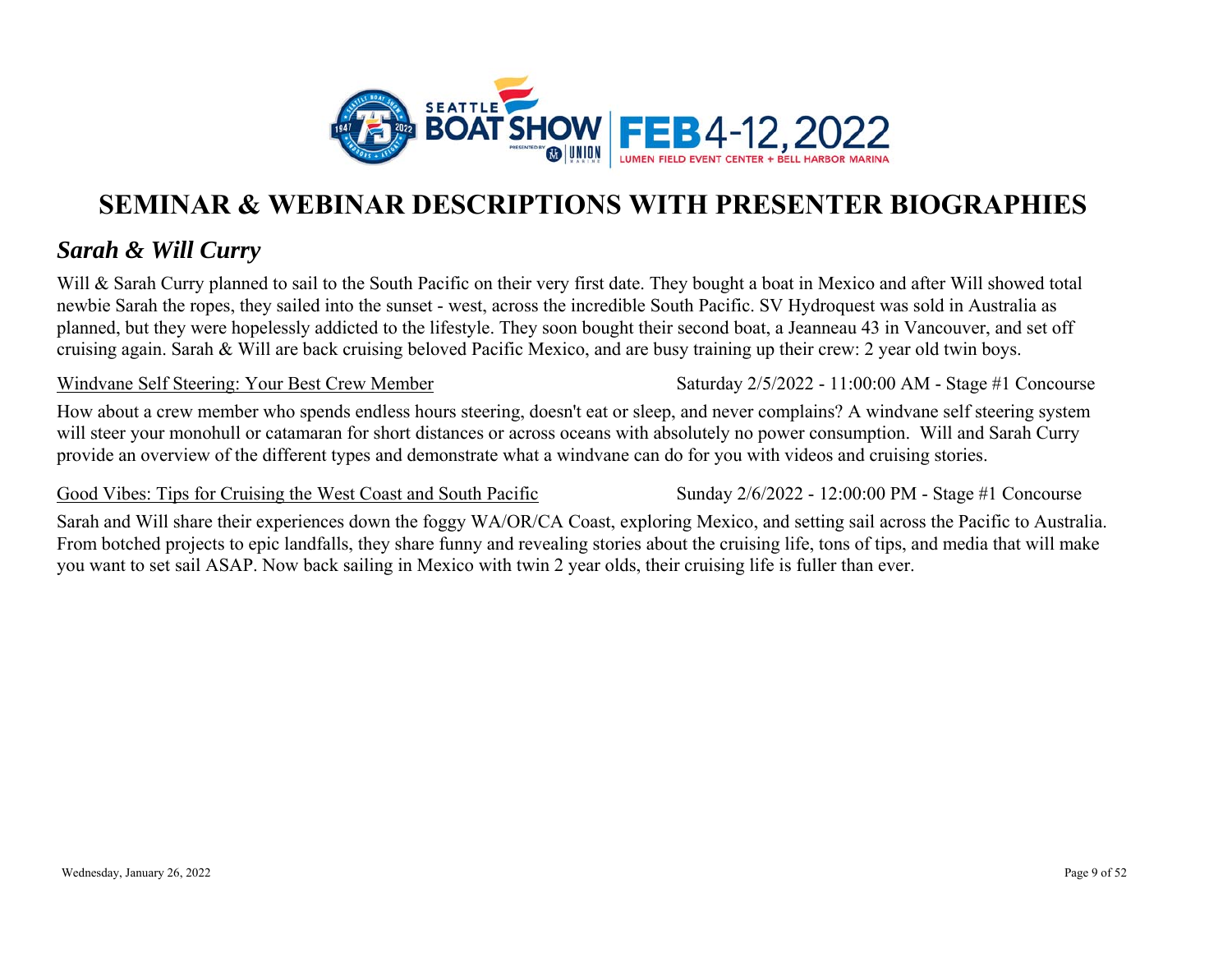

### *Tommy Donlin*

Tommy Donlin, Defiance Marine Pro Staffer Captain, has a wealth of knowledge on coastal tuna fishing action. Summer and fall can be offthe-charts good and in some instances just a day-trip away from catching these aggressive blue water fish. Donlin will detail the strategies and tactics necessary to put tuna on the deck of your boat, including all of the live bait secrets that will make your trip a success.

#### How to Find Tuna

Finding Tuna is the difference between catching and not. If you can find the tuna, chances are you can catch them. This seminar dives into the migratory characteristics of tuna and offers and in depth look at Sea Surface Temperatures and Chlorophyll charts, as the primary means to locate tuna.

#### Catching Large Halibut and Lingcod

Most halibut and lingcod fisherman can catch a halibut or lingcod but the tactics change when you're focused on larger models. This seminar provides the tactics and approaches required to dial in the big fish game.

#### Tuna Tackle and Tactics

Let's open up the tackle box and figure out what really entices tuna to bite. This seminar dives into the tackle and tactics required to put tuna on your vessel. Everything you need to know about gear for trolling, jigging, casting, and live bait.

### Top Bets for Catching Coastal Salmon

Saturday 2/12/2022 - 5:00:00 PM - Stage #1 Concourse

This seminar details the top destinations and tactics to put both Chinook and Coho Salmon in your freezer. Learn how to fish specific areas, utilize sonar, and rig top notch tackle. We'll also cover run timing and how to rig a fool proof bait.

### Friday 2/4/2022 - 7:00:00 PM - Stage #1 Concourse

# Wednesday 2/9/2022 - 6:00:00 PM - Stage #1 Concourse

Wednesday 2/9/2022 - 5:00:00 PM - Stage #1 Concourse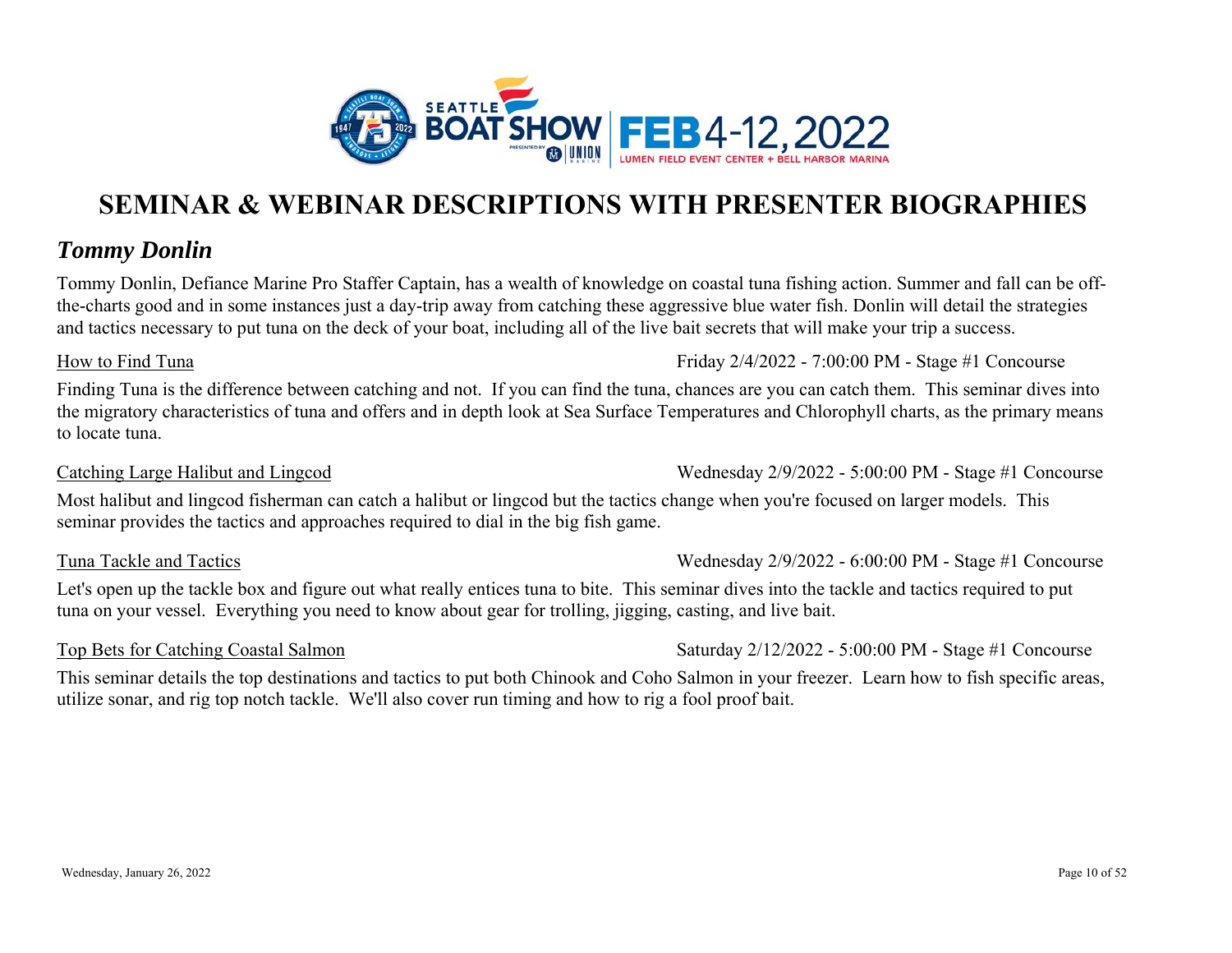

### *Nancy Erley*

Nancy Erley Captain of two 5-year world circumnavigations. "As skipper of an all-woman crew, Nancy fashioned a circumnavigation that should go down in the record books as one of the soundest, most seamanlike journeys in the modern cruising era." George Day, publisher of Blue Water Sailing magazine. Nancy holds a USCG 100-ton Master of Oceans license and is the recipient of the Leadership in Women's Sailing Award from BoatUS and the National Women's Sailing Association. She an Instructor Evaluator Ocean for the International Sail and Power Association and offers private lessons and learning trips for women aboard her boat Tethys in the Pacific Northwest.

#### Advanced Anchoring

Monday 2/7/2022 - 6:00:00 PM - Stage #1 Concourse

After a short refresher on anchoring basics the presentation will focus on strategies for tricky situations, crowded anchorages and severe weather including using multiple anchors and ways to get a fouled anchor unstuck. Nancy anchored over a thousand times on her two circumnavigations and speaks from a wealth of personal mishap and recovery.

#### Night Navigation

Monday 2/7/2022 - 7:00:00 PM - Stage #1 Concourse

How to travel safely after dark when you have to and stand a night watch at sea. A technically rich presentation covering night vision, navigation aids and lights on shore, vessel identification, collision avoidance at night, radar, night time deck safety protocols, watch scheduling and more.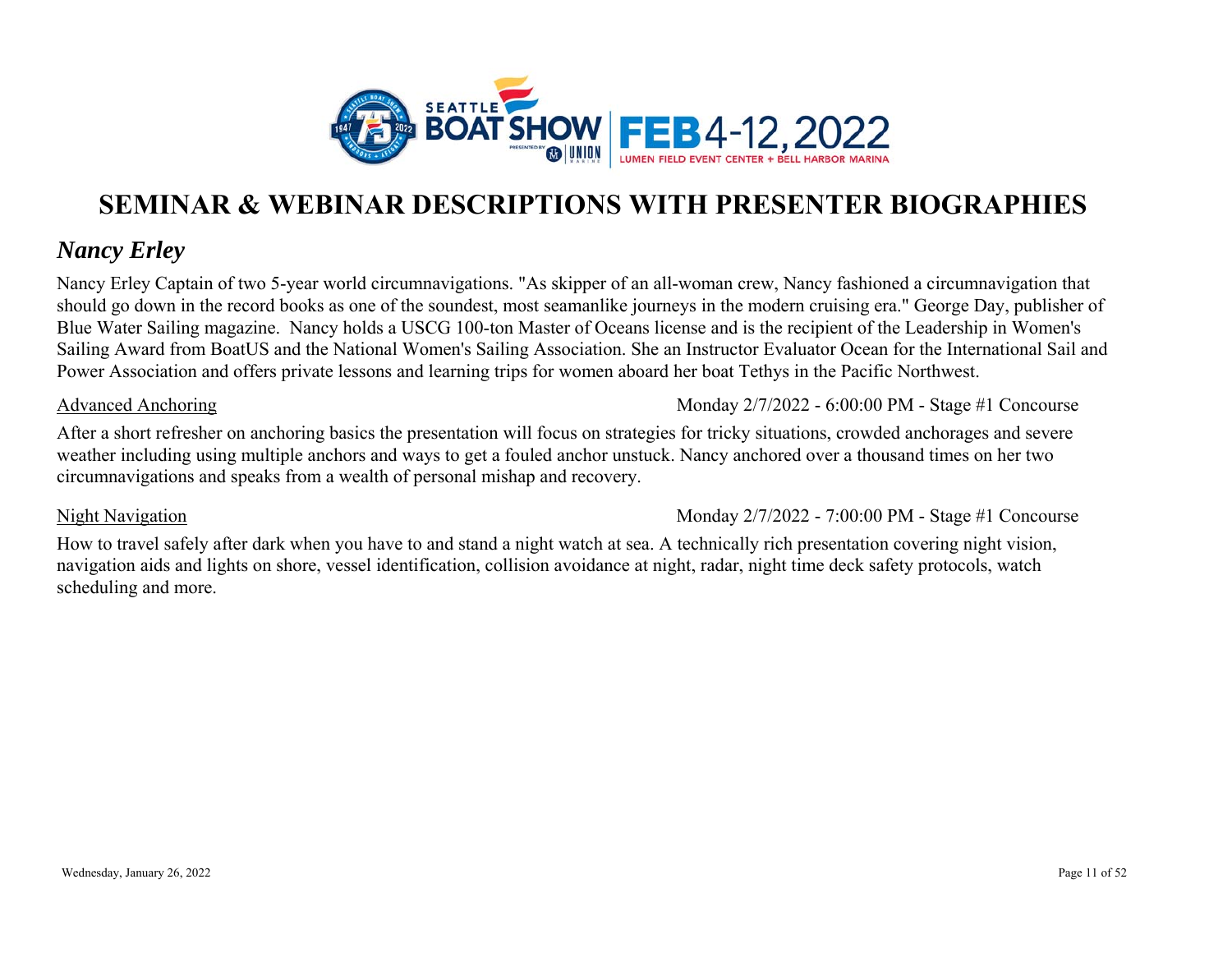

### *Behan & Jamie Gifford*

When Behan and Jamie Gifford sailed south from the Salish Sea in 2008 they anticipated cruising for a two- to five-year sabbatical. Life had other plans! Nearly a decade later they closed the loop on a circumnavigation aboard their Stevens 47, Totem. Their three children are growing up afloat, with the first transitioning ashore for college this past year. The Totem family has sailed nearly 100,000 km while visiting 48 countries/territories, from Madagascar to Martinique. They're currently cruising the Pacific side of Mexico, with plans to depart in April for French Polynesia and the Pacific beyond. Together, they provide coach/mentor services to help people realize their cruising dreams.

#### Essential Safety Gear for Cruisers

Friday 2/4/2022 - 5:00:00 PM - Stage #1 Concourse

Essential safety gear: what boaters should have on board? Staying safe is the top priority for all! But what's necessary equipment, and what's over-hyped? Experienced sailors and circumnavigators will share a tiered list to help you prepare for sailing offshore: what you must have ? what you might consider ? and what's optional.

Cruising in Mexico

Cruising in Mexico: how to plan, what to expect, optimizing seasonal conditions, and what most first-timers get wrong about sailing along Baja, in the Sea of Cortez, and mainland Mexico.

#### Sail Management for Cruisers

Sunday 2/6/2022 - 2:00:00 PM - Stage #1 Concourse

Friday 2/4/2022 - 6:00:00 PM - Stage #1 Concourse

What you need, what you don't, setting up for shorthanded sailing, why and how to reef in two minutes, safety/efficiency tactics for passages. Space and money are often scarce on cruising boats. Sails with little use equate to hundreds or thousands of dollars per use. That's OK for storm sails ? but not the rest of the suit! We'll discuss big picture so you can pick the right mix on your boat.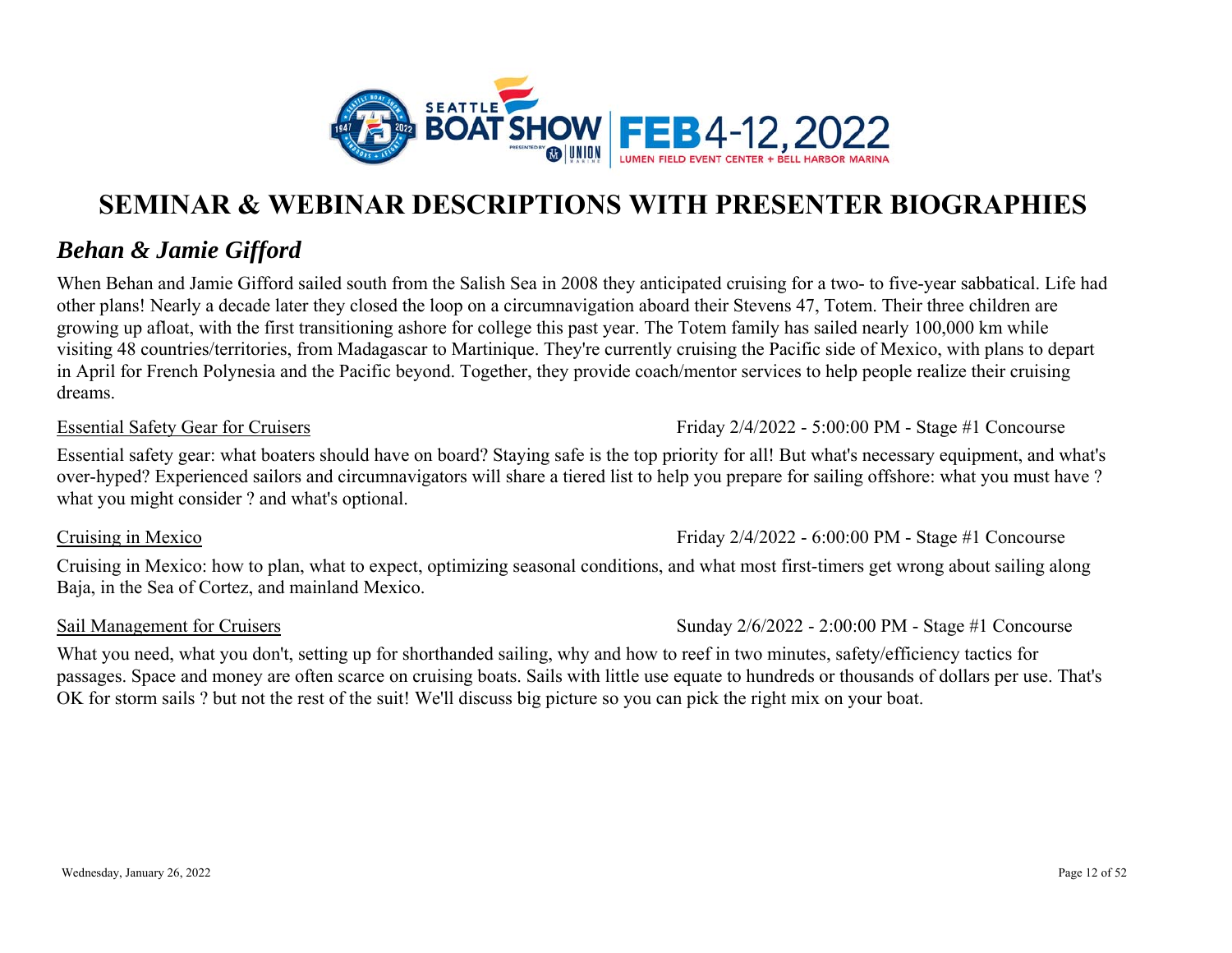

### *Dave Graybill*

Dave Graybill has fished North Central Washington waters for over 50 years. He provides current information on angling for all species through his web site at fishingmagician.com, which he founded in 2001. His reports have been broadcast on six radio station in eastern Washington and on KVI-AM 570 in Seattle for over 20 years. His reports also appear in newspapers distributed throughout eastern Washington. He finished a six-year term as a Washington Department of Fish and Wildlife Commission this past December.

Bring your Boat to Central Washington for Fantastic Fishing

Sunday 2/6/2022 - 11:00:00 AM - Stage #1 Concourse

The best opportunity for anglers to land a rainbow trout weighing over 10 pounds is on Rufus Woods Reservoir, near Coulee Dam. The Colville Tribe plants over 40,000 rainbow in Rufus Woods every year. Although the fish are available year-round, winter is the most popular time to fish here. The current state record is from Rufus Woods at over 36 pounds!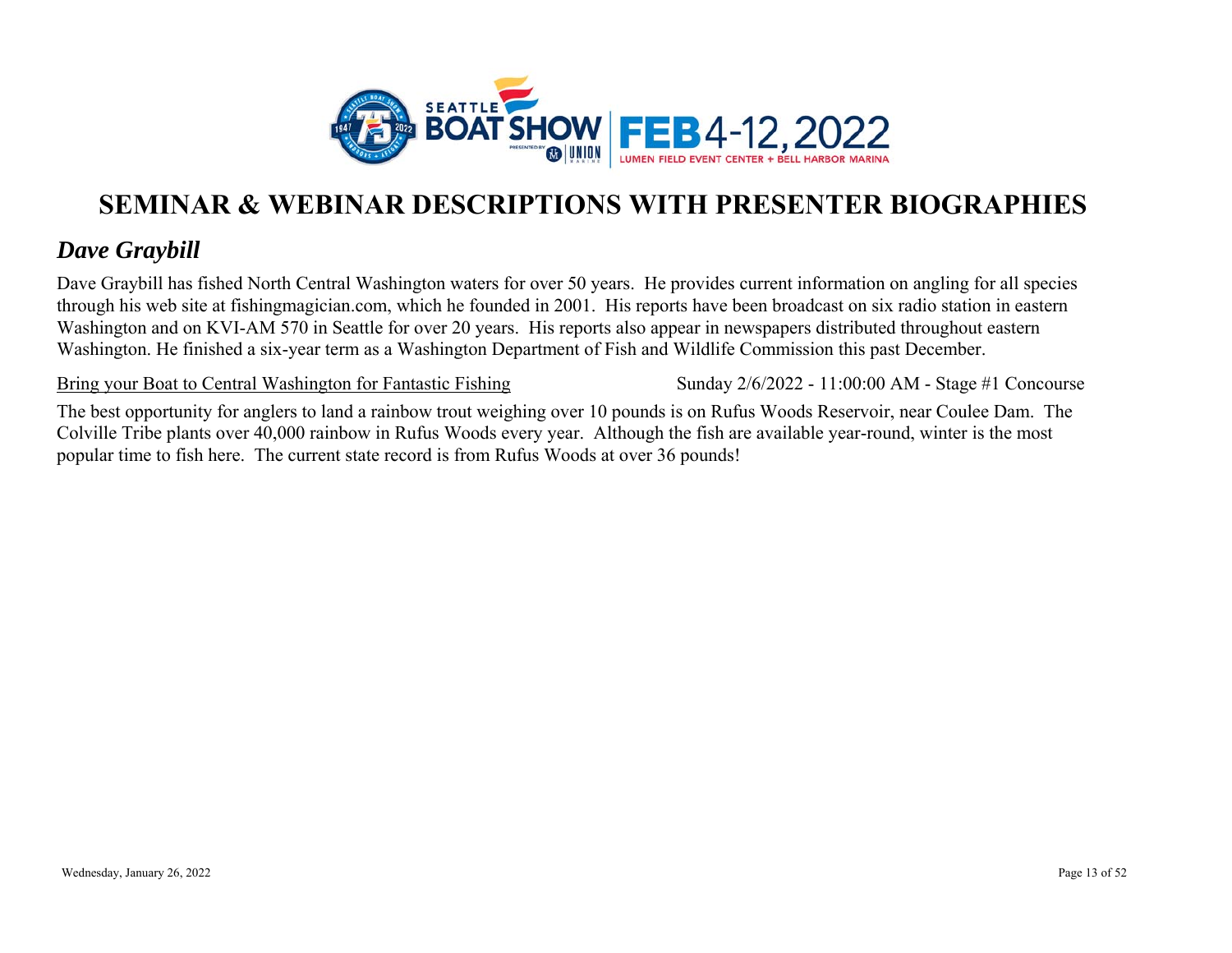

### *Joe Grez*

Joe's earliest memories are from boating trips. So much so that his career of three decades innovating in healthcare, solar and outdoors products gave way to starting a business manufacturing electric boat motors. In addition to sponsoring pacific northwest marine organizations like R2AK and the Wooden Boat Center, Joe's company sponsors solar boat racing teams one of which was invited to compete in the first offshore solar boat race in Monaco. He has also pioneered and modeled long distance solar cruising, has contributed to solar boat designs, and been a panelist at IBEX on electric boating. His background in Physics gives him a unique perspective of what is possible using solar and he is eager to share this with boaters, designers and builders alike.

Long Distance Solar Power Boating

Thursday 2/10/2022 - 4:00:00 PM - Stage #1 Concourse

Currently, long distance solar cruising is a reality for just a few visionary pioneers, but it's actually a practical option for progressive mainstream cruisers too. This talk will go into what performance can be expected from a well-designed, zero-carbon-footprint solar powered boat and what the tech looks like. The positive experience and practicality of solar propulsion may surprise you.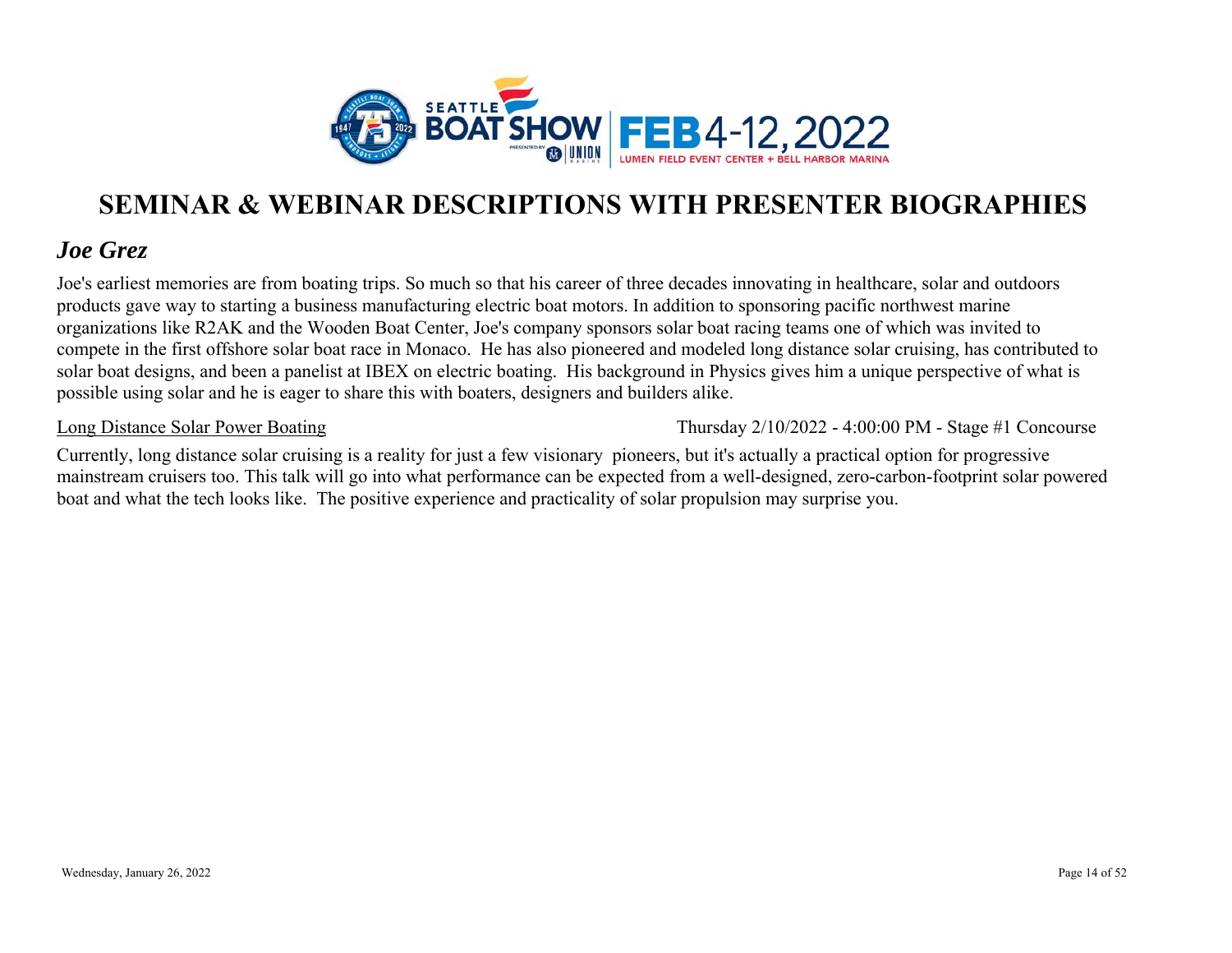

### *Bryce Hansen*

Bryce is a PNW native, growing up in a boating family on Whidbey Island. He learned to sail aboard his father's 6-meter as a child, and enjoyed taking the bus to salmon fish at Bush Point. Fast-forward a few decades, and Bryce is a WSU graduate, and purchased Basta Boatlifts in 2018 (located in SeaTac, Washington). Bryce is also a member of the Seattle Boat Show Committee and WSIA Towboat Committee, dedicated to growing the maritime industry, and making boating fun for all!

Boat Lifts for Beginners

Friday 2/11/2022 - 5:00:00 PM - Stage #1 Concourse

This seminar will cover the process of getting a boat lift from beginning to end, starting with why consider a boat lift (corrosion, electrolysis, weather), then what to measure at your dock or slip and on your boat, what to expect leading up to and on installation day, annual upkeep after install and more.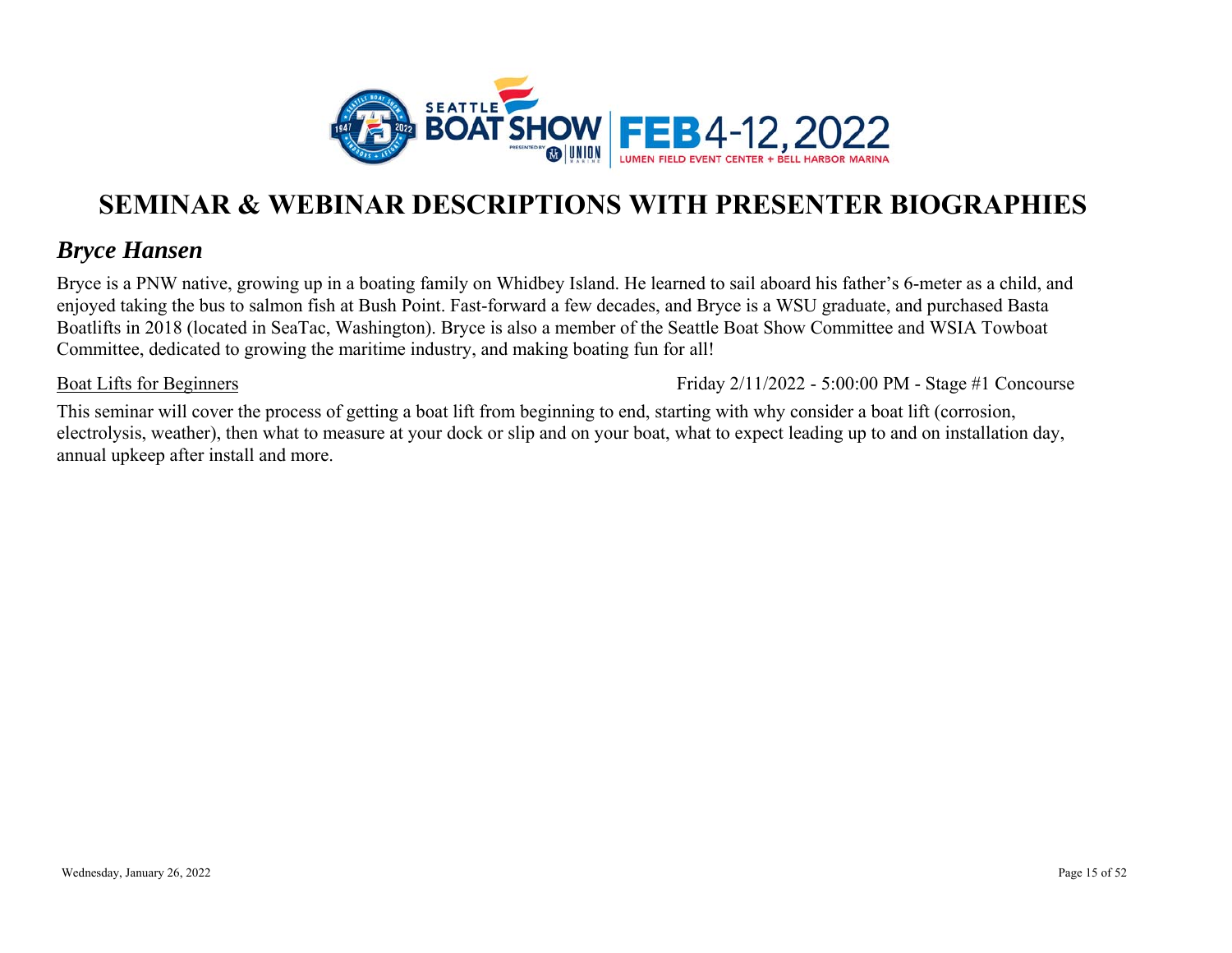

### *Wendy Hinman*

Wendy Hinman has published articles in a variety of publications and is the award-winning author of two hit books: Tightwads on the Loose and Sea Trials. She is a regular speaker at yacht clubs and boat shows around the country and her presentations are filled with examples and infused with humor. She grew up sailing and has cruised and raced in venues around the globe in all sorts of boats as skipper and crew, sometimes winning. She spent seven years at sea, sailing 34,000 miles aboard a small, simple boat and learned the most essential ingredient aboard is a good sense of humor. She and her husband are currently building a boat for more cruising adventures. www.wendyhinman.com

#### Cruising the Inside Passage through BC to Alaska

Friday 2/4/2022 - 2:00:00 PM - Stage #1 Concourse

Wendy Hinman will share highlights cruising to Glacier Bay, Alaska and back. These remote cruising grounds feature natural phenomena like glaciers, waterfalls, and hot springs; as well as wildlife including whales, bears, otters and more; and a native culture like no other. Get a taste for the possibilities and how to make the most of the time you have to enjoy them. This talk will include favorite spots, tips for trip planning, an overview of resources available, and potential pitfalls to help you prepare.

#### Keeping Your Relationship Afloat

Sunday 2/6/2022 - 1:00:00 PM - Stage #1 Concourse

A happy crew makes for a happy voyage. Venturing off in a boat puts new pressures on even well-established relationships. Don't let 24/7 start feeling like a life sentence. Learn techniques for addressing the diverse needs of a crew and dissipating tension aboard so that you can enjoy the places you visit and an unusual way of traveling there. Wendy Hinman, award winning author of Tightwads on the Loose and Sea Trials, shares the wisdom she gathered during her 7-year 34,000 mile voyage aboard her 31-foot cutter as well as years racing and cruising in all manner of boats with her husband and others. She discusses how to find balance in a small, sometimes violently rocking environment, while facing the new challenges that cruising can present and keeping a sense of humor. A happy crew makes for a happy voyage. How to balance diverse personalities and needs aboard.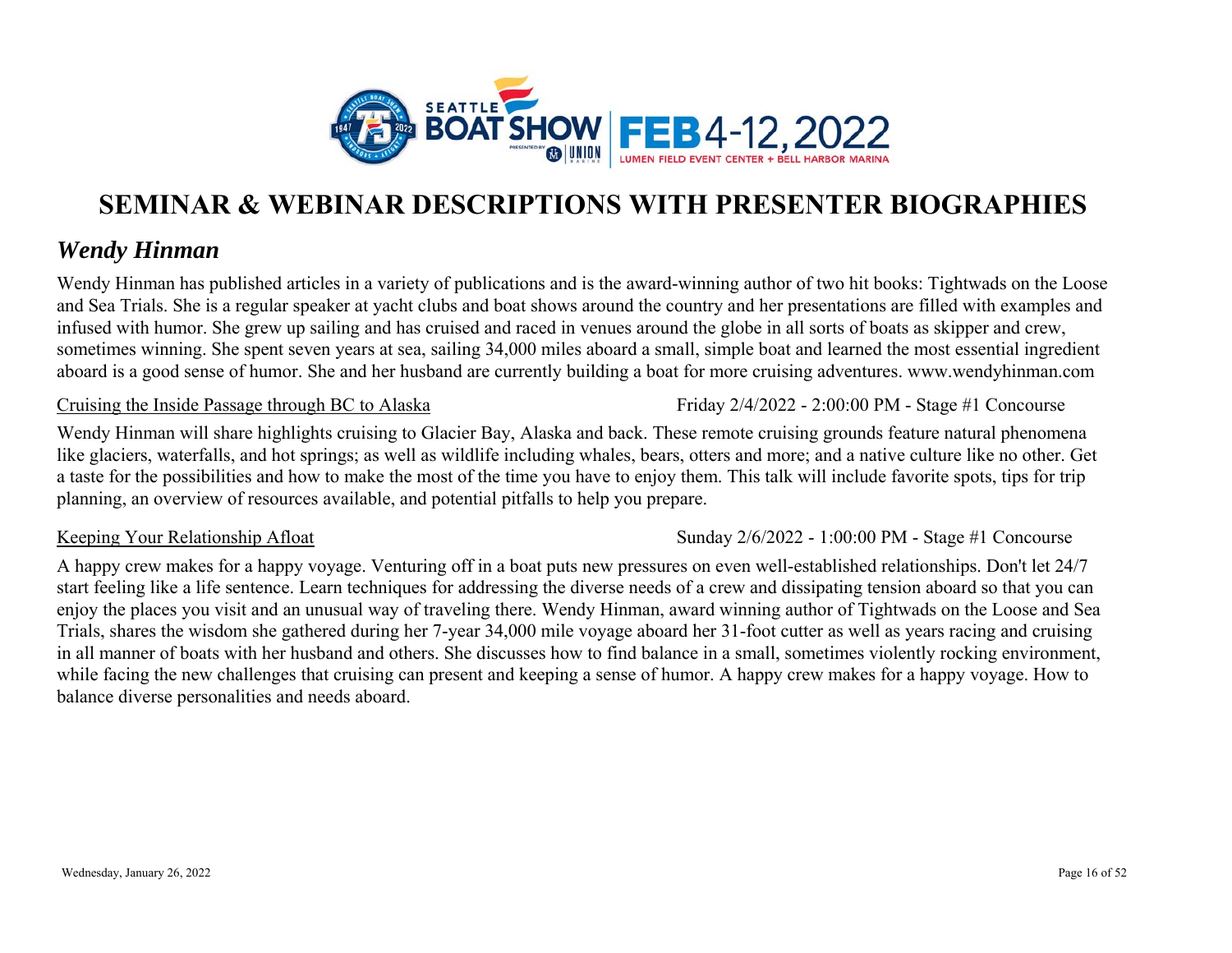

### *Brad Hole*

Brad Hole, Outdoor Emporium Northwest Regional Member of the Hobie Fishing Team and founder of www.kayakfishingwashington.com, has spent countless days perfecting how to catch fish from a kayak, which has gained in popularity as anglers are finding out this "new school" way to fish from pedal powered models to paddle kayaks with customizable decks for attaching fish finders, rod holders and a variety of different accessories. He'll share his tips on how to catch everything from trout, salmon and bass to monster-sized sturgeon as well as filling a pot with Dungeness crab.

Kayak Fishing in the PNW for the Multi-Species Angler

Thursday 2/10/2022 - 5:00:00 PM - Stage #1 Concourse

Kayak Fishing has exploded in recent years. Learn the advantages of fishing from a personal watercraft and some under the radar fisheries here in our back yard. We will cover freshwater and saltwater opportunities, tips and tactics. Bass, Crappie, Trout, Salmon and even Squid.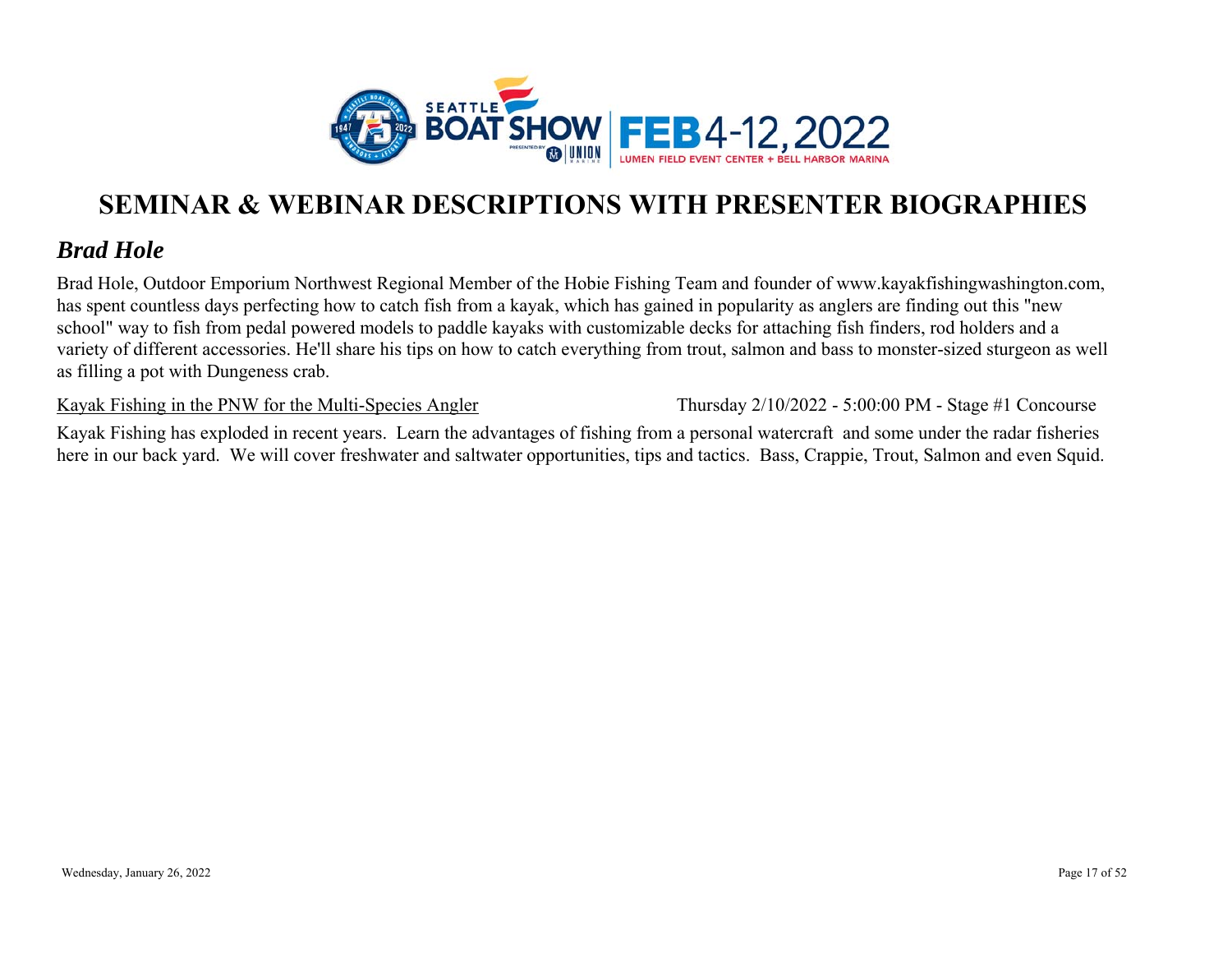

### *Herb Hunt*

Since learning to sail at the age of 12 my love of the water has continued to grow to be my career focus. My on-the-water experiences are many as Port Captain of S/S Virginia V, Director of Advanced Training for Freedom Boat Company, and Lead Designer of several vessels. I have insightful knowledge and appreciation of this industry. After semi-retiring from my successful Architecture Practice of 30 plus years, while raising four children to where now I can re-enter the workforce in my dream direction ? Being on or near the water at all times. I am clean, very fit, and can handle multiple tasks aboard vessels.

#### Boating Basics: 101

Wednesday 2/9/2022 - 4:00:00 PM - Stage #1 Concourse

New to boating? Don't miss this seminar. We will cover the following: How to get onto the water safely with your family and friends as well as how receive Washington State Boaters Education. The presentation will also include basics on weather, tides, right of way, navigational aids to boat handling tools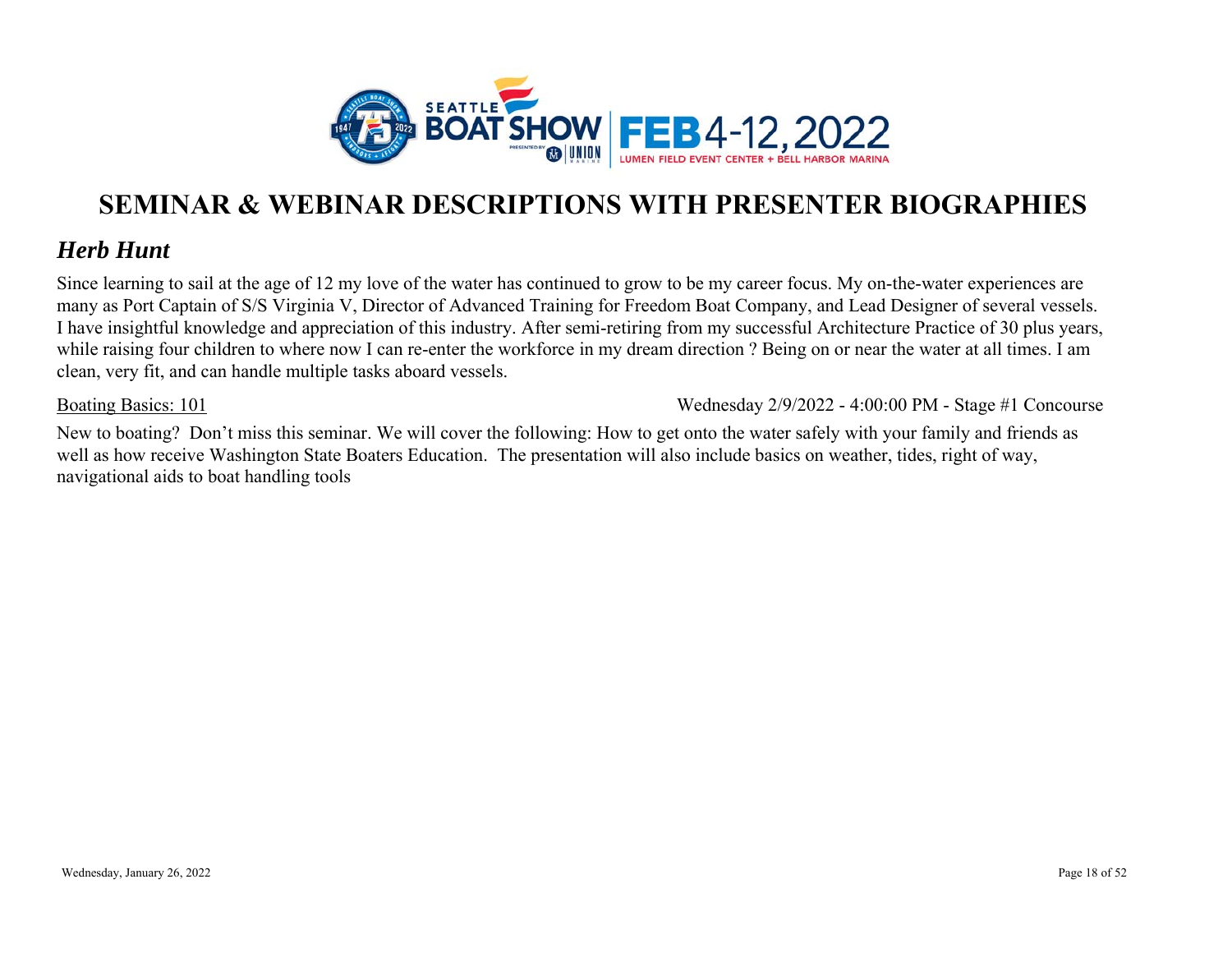

### *Mike Huston*

I have been sailing for over 50 years, most of them in the San Juan and Gulf Islands. More recently we have cruised Alaska other parts of the world. My wife and I owned a Pearson 38 for several years and about 10 years ago moved to a Jeanneau 43DS. I teach sail and power boat classes for San Juan Sailing. I love sharing knowledge with others passionate about boating.

#### Docking Powerboats in NW Waters

A discussion of docking techniques for powerboats, slanted to fit our local docks and conditions. We will discuss preparation, line handling and maneuvering. Both single and double screws boats will be covered.

#### Anchoring for NW Waters

Saturday 2/12/2022 - 12:00:00 PM - Stage #1 Concourse

Thursday 2/10/2022 - 1:00:00 PM - Stage #1 Concourse

A full discussion of anchoring in our local waters. Just enough theory to help things make sense with practical tips mixed in. Discussion includes needed equipment and how to use it. Then moves on to enhancements to basic anchoring, such as stern ties and rafting. A set of reprints from 48 North articles on anchoring will be available.

#### Docking Sailboats in NW Waters

Saturday 2/12/2022 - 1:00:00 PM - Stage #1 Concourse

A discussion of docking techniques for sailboats, slanted to fit our local docks and conditions. Starts with getting the boat and crew ready to dock and ends with a series of tips. In the middle we review common errors, boat maneuvering and line handling.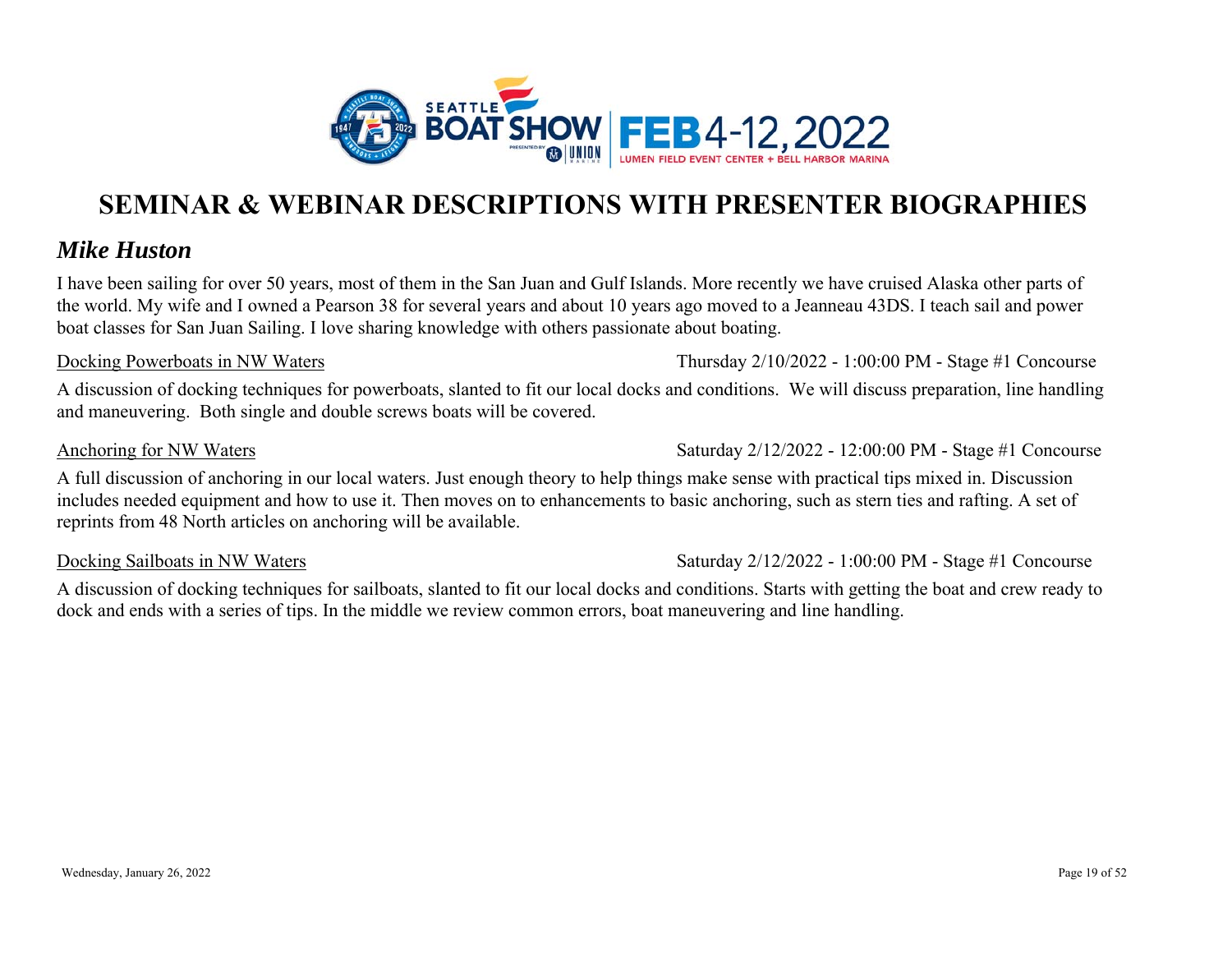

### *Dan Kaseler*

Founder and CEO of Raptor Deck

Patterning & Installing Foam Decking

Thursday 2/10/2022 - 12:00:00 PM - Stage #1 Concourse

Looking to upgrade your deck for grip, or cosmetics? Learn how to make a perfect pattern for any of the leading manufacturers. We will also review best practices for installation of various peel and stick products.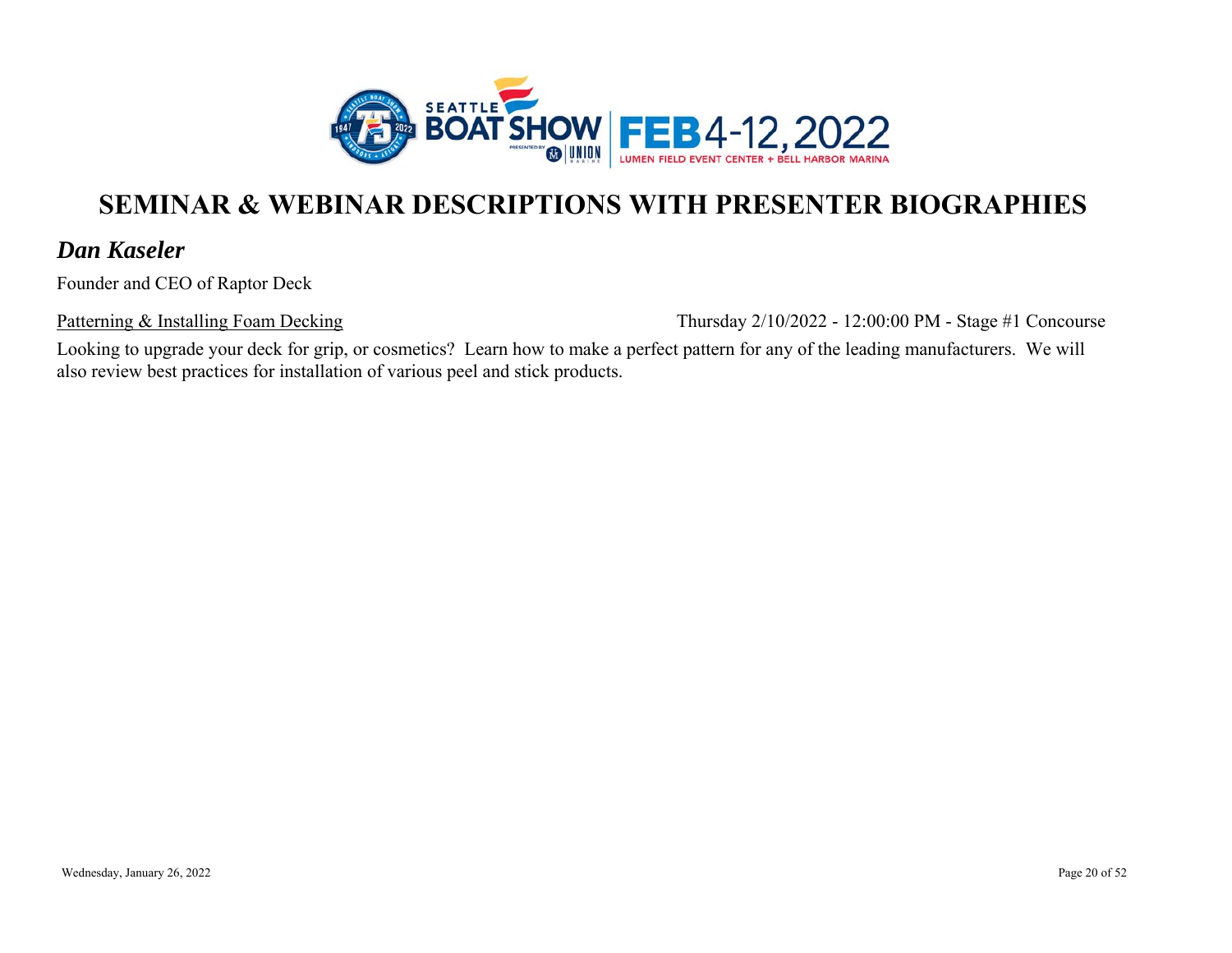

### *John Keizer*

Capt. John Keizer, a well known outdoor writer for local fishing magazines, newspapers but is best known in the Northwest as a pro angler, and seminar speaker. John can be regularly seen appearing on Angler West TV fishing for NW species or destination fishing around the world. His passion for introducing new anglers to the sport and led to his founding of his company Salt Patrol.

#### How to Maximize Marine Electronics to Locate Fish

Capt John Keizer is Capt of the NW Lowrance fishing team and an expert on marine electronics. This seminar will cover how to install, setup your sonar to get the best quality images of fish displayed in various fishing environments and depth ranges. Seminar will cover proper transducer placement, unit tuning and proper setup to maximize locating fish and the newest trends in electronics.

#### Salmon Fishing the Coast & Puget Sound

The ocean off the Washington coast was the hot bed of king salmon fishing last year and looks to be a repeat again this summer season. Capt John will cover how to locate salmon in the ocean and productive ocean fishing methods. The seminar will also cover top salmon locations in Puget Sound and the different techniques for each of the areas.

#### Deep Water Salmon Trolling

Friday 2/11/2022 - 6:00:00 PM - Stage #1 Concourse

Sunday 2/6/2022 - 5:00:00 PM - Stage #1 Concourse

The Washington coast has the hot bed of king salmon fishing for jumbo size fall chinook. Capt. John Keizer will cover how to target these big returning king salmon and the newest specialized techniques required to catch big chinook in this 150-400ft deep water fishery off the coast.

Friday 2/4/2022 - 4:00:00 PM - Stage #1 Concourse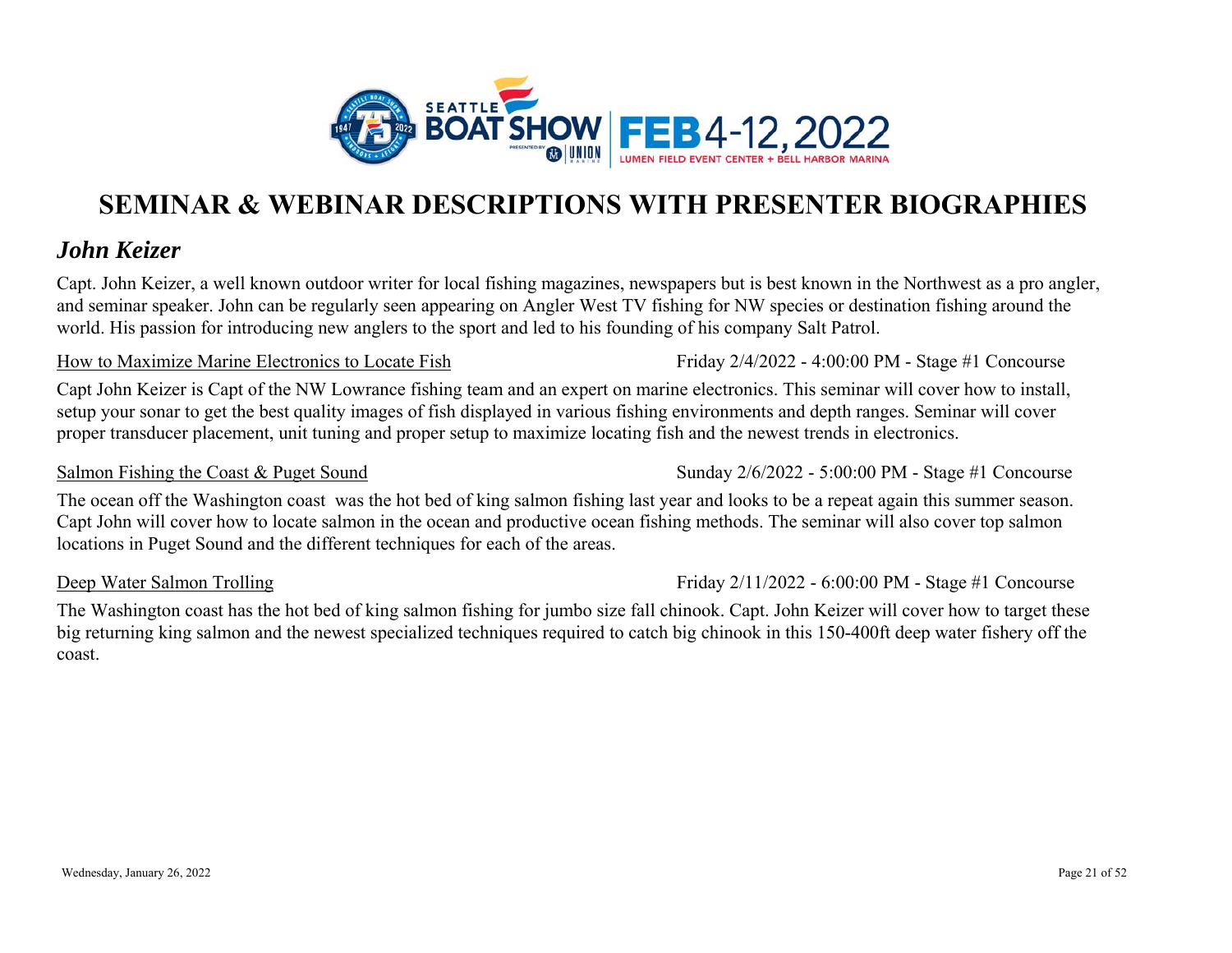

### *Andrew Kerr*

I was born in Plymouth , England and graduated from the London School of Economics with a degree in Government and Politics. I have been coaching sailing since 1980 and am a long time coach and seminar presenter with North U which is the educational division of North Sails . Over the course of many years I have given hundreds of seminars all over the world and helped sailing teams and individuals accomplish there goals weather it is winning a Championship or fine tuning and developing there skills. In my own racing I have been a part of teams that have won 28 National and North American Championships in a wide variety of classes ranging from the J24 , J27, Santana 20 and many more.

Upwind Sail Trim for Cruiser's

Wednesday 2/9/2022 - 12:00:00 PM - Stage #1 Concourse

How to maximize the shape and trim of your upwind sails for comfortable and fast cruising in all wind and sea conditions.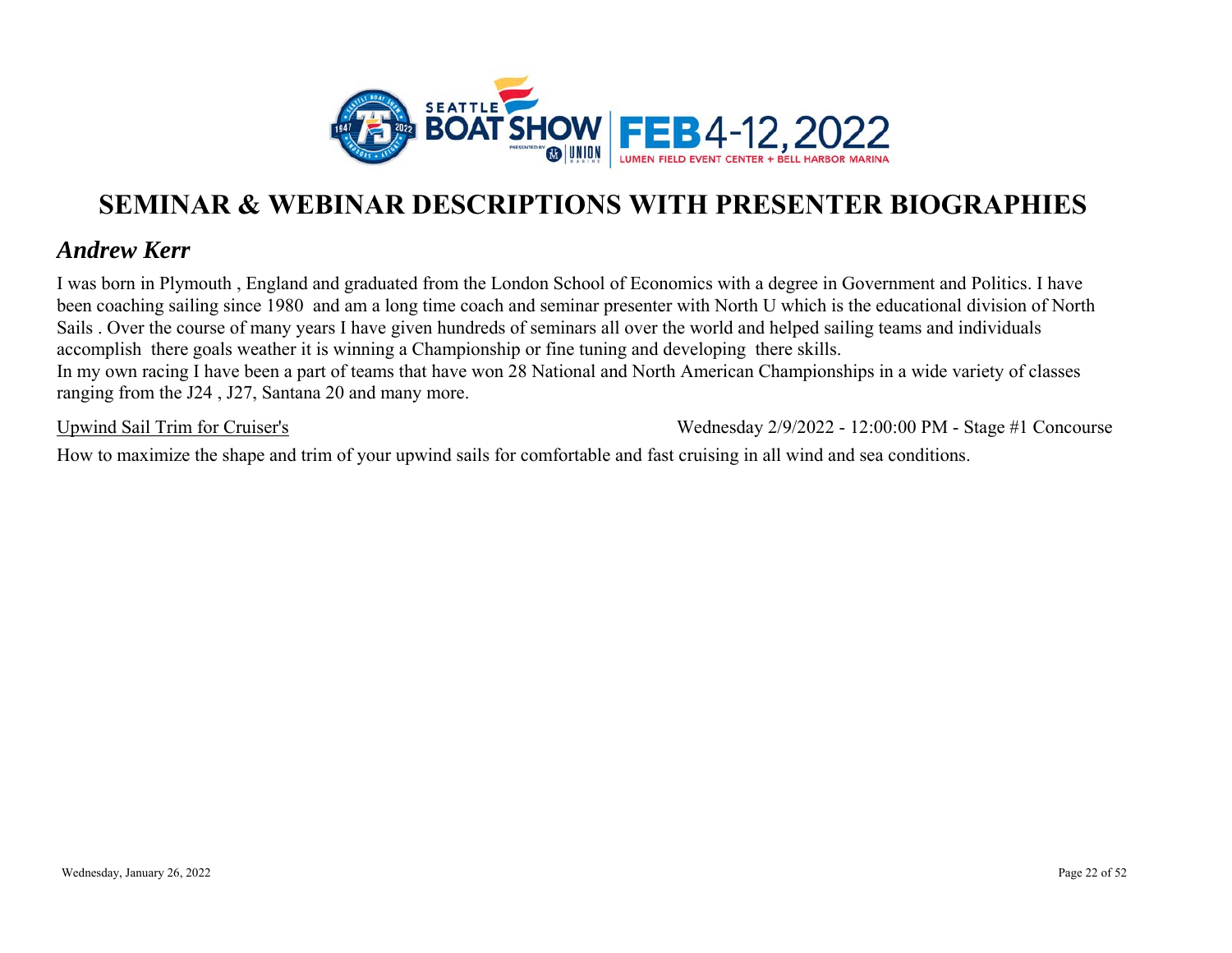

### *Paul Kim*

Capt. Paul Kim grew up in Colorado and started fly fishing at an early age. He moved to Western Washington 22 years ago and fell in love with the saltwater and the opportunities that the beautiful PNW has to offer. His first trip to Neah Bay was all that it took for him to have a passion to want to pursue fin fish, crab and shellfish. In 2020 he was appointed by WDFW director Suswind as a crab and spot prawn advisor. He holds a 25 ton master endorsement from the USCG and is a member of the CAPS (Charter Boat Association of Puget Sound). Capt. Paul runs a fishing charter based out of Shilshole Marina in the Ballard neighborhood. In his spare time, he enjoys cooking, travel, photography, skiing, and spending time with his wife and 2 sons.

#### Squidding in Seattle by Boat

Saturday 2/12/2022 - 2:00:00 PM - Stage #1 Concourse

Anglers, did you know we have a unique fishery in the Puget Sound that is open year around? Lets go squid jigging on the boat! This memorable and fun filled activity is great for crews of all ages and backgrounds. You'll learn the biology, run timing, tackle, tactics, and how to use your boat and electronics to find Loligo Opalence aka Pacific Market Squid.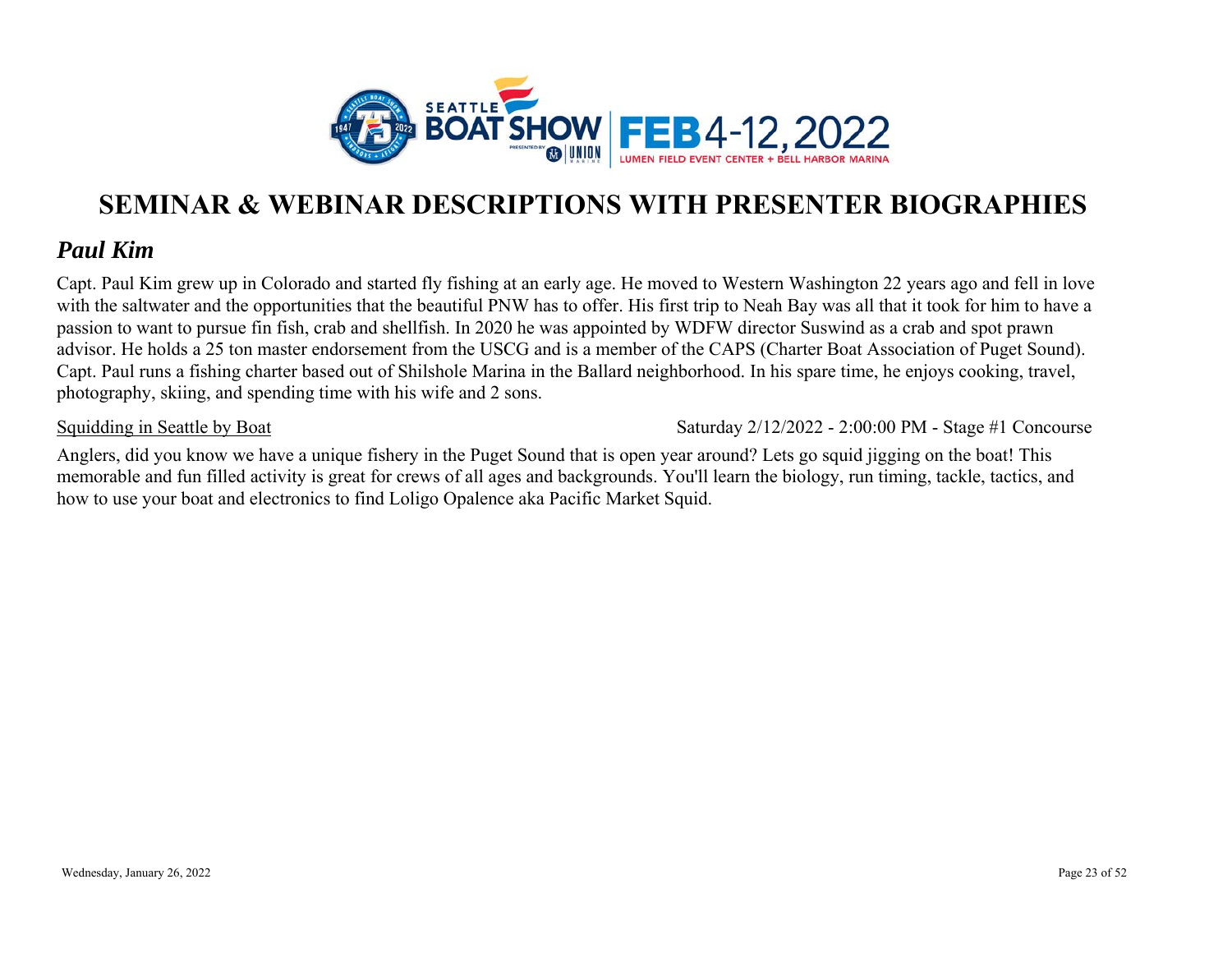

### *Leonard & Lorena Landon*

Lorena and Leonard Landon have been boating Pacific Northwest waters for 35+ years and have logged over 35,000 miles on West Coast waters from Manzanillo, Mexico to Yakutat, Alaska with their 46-foot DeFever. As Managing Editors of the Waggoner Cruising Guide, they regularly cruise the waters of Southeast Alaska, West Coast Vancouver Island, Northern B.C., and Haida Gwaii in addition to their home waters of Washington State. They publish articles, provide presentations, work on marina consulting projects, and are co-hosts for Waggoner webcasts. Leonard's nautical skills are complemented by his aircraft pilot experience. Lorena previously authored Cleats & Eats, a series of restaurant guidebooks for boaters. Lorena also served on the Boating Programs Advisory Committee for the State of Washington's RCO for eight years.

#### Borders, Marinas, and Destinations - How PNW Boating Has Changed for 2022 Sunday 2/6/2022 - 4:00:00 PM - Stage #1 Concourse

A lot has changed for boaters since the 2019 cruising season. Learn about the complexities of crossing the border, in both directions, as well as entering SE Alaska. How to prepare and plan for cruising in 2022; which destinations are open and available and where things are still closed. What's happening with marinas and how to prepare for a stay. Join Waggoner Guide Managing Editors, Leonard & Lorena Landon, and co-hosts of the weekly Waggoner Webcasts to get yourself ready for 2022

#### Cruising SE Alaska, Part 1

#### Friday 2/11/2022 - 12:30:00 PM - Webinar

The ultimate Northwest boating destination; Southeast Alaska. The dream is here. You've arrived in Ketchikan. Now, where to go, what to expect, and how to prepare. Beyond cruising the most popular "trapline" destinations, Leonard and Lorena Landon, Managing Editors of the Waggoner Cruising Guide, will share how to explore the lesser traveled destinations. Topics include: trip planning; routing alternatives; what to expect in the way of weather, wind, & seas; anchorages & moorages; wildlife expectations; hot springs; ruins & relics; boardwalk villages; water & provisions; fuel & repairs; print & online references; VHF radio issues; communications/internet access via Cell/WiFi & other methods; information on permits and cruising in Glacier Bay National Park, LeConte Glacier, and other favorite locations like: Anan Bay Bear Observatory, Elfin Cove, and Hoonah; as well as off the beaten track locations like Yakutat and Point Baker. You'll likely want more than one cruising season in Southeast Alaska for the many adventure opportunities in this glorious cruising ground. This seminar will help you make your choices and start your dream planning. In this two-part presentation, the Landons will cover preparation and destinations from Ketchikan through Juneau in the first half and destinations from Lynn Canal to Hydaburg and some of the lesser visited places in the second half.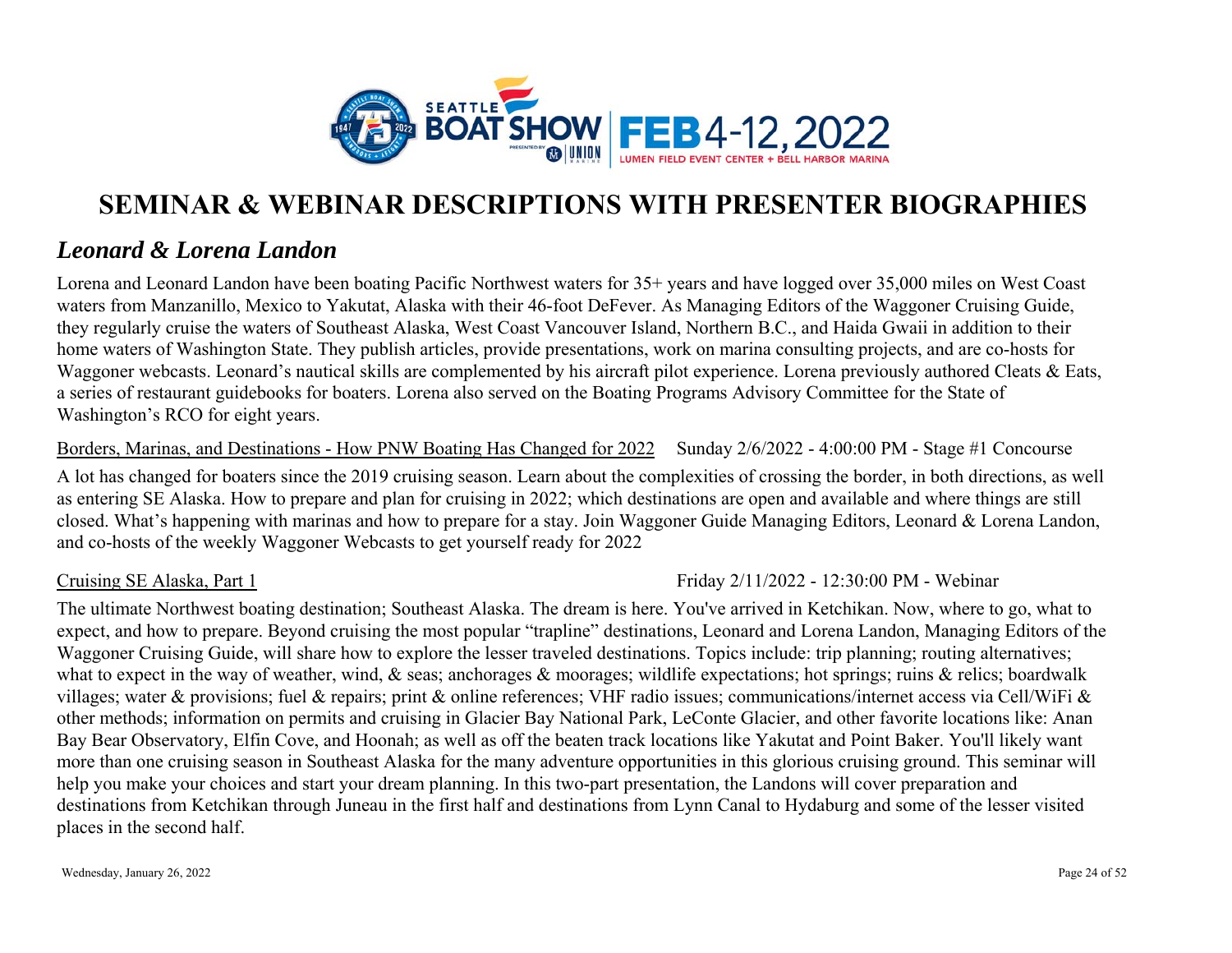

#### Cruising SE Alaska, Part 1

Friday 2/11/2022 - 3:00:00 PM - Webinar

The ultimate Northwest boating destination; Southeast Alaska. The dream is here. You've arrived in Ketchikan. Now, where to go, what to expect, and how to prepare. Beyond cruising the most popular "trapline" destinations, Leonard and Lorena Landon, Managing Editors of the Waggoner Cruising Guide, will share how to explore the lesser traveled destinations. Topics include: trip planning; routing alternatives; what to expect in the way of weather, wind, & seas; anchorages & moorages; wildlife expectations; hot springs; ruins & relics; boardwalk villages; water & provisions; fuel & repairs; print & online references; VHF radio issues; communications/internet access via Cell/WiFi & other methods; information on permits and cruising in Glacier Bay National Park, LeConte Glacier, and other favorite locations like: Anan Bay Bear Observatory, Elfin Cove, and Hoonah; as well as off the beaten track locations like Yakutat and Point Baker. You'll likely want more than one cruising season in Southeast Alaska for the many adventure opportunities in this glorious cruising ground. This seminar will help you make your choices and start your dream planning. In this two-part presentation, the Landons will cover preparation and destinations from Ketchikan through Juneau in the first half and destinations from Lynn Canal to Hydaburg and some of the lesser visited places in the second half.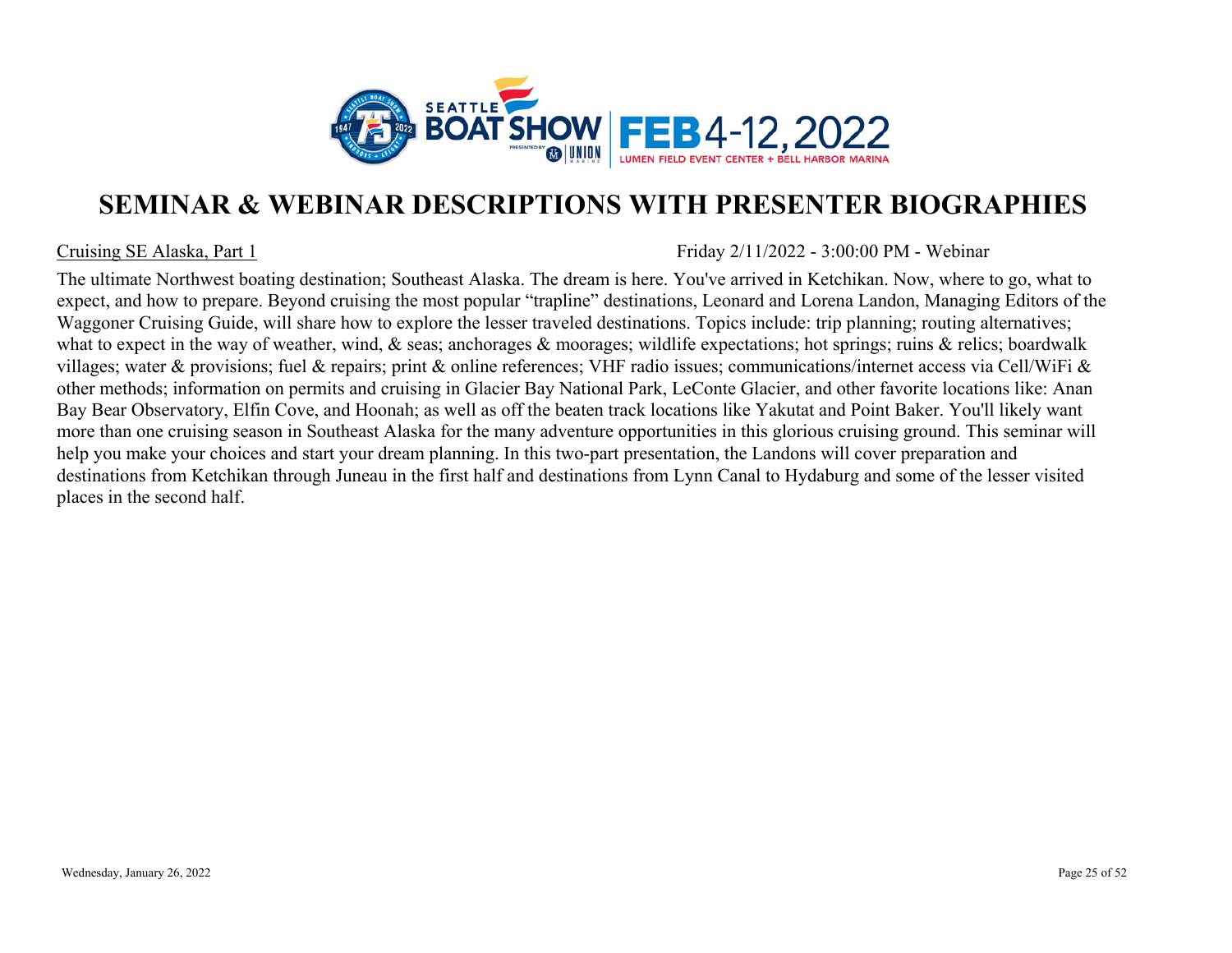

### *Randy Popp & Leann McDonald*

Randy Popp of Marine Floats Corporation and Leann McDonald of Shoreline Solutions are well versed in the residential construction and permitting of waterfront dock projects.

Building a Dock on Your Waterfront Property

Tuesday 2/8/2022 - 6:00:00 PM - Stage #1 Concourse

This presentation will include a verbal and written description of the process involved in Permitting and Constructing a new dock on your Washington Waterfront Property. We are here to dispel some of the rumors you've heard about the process.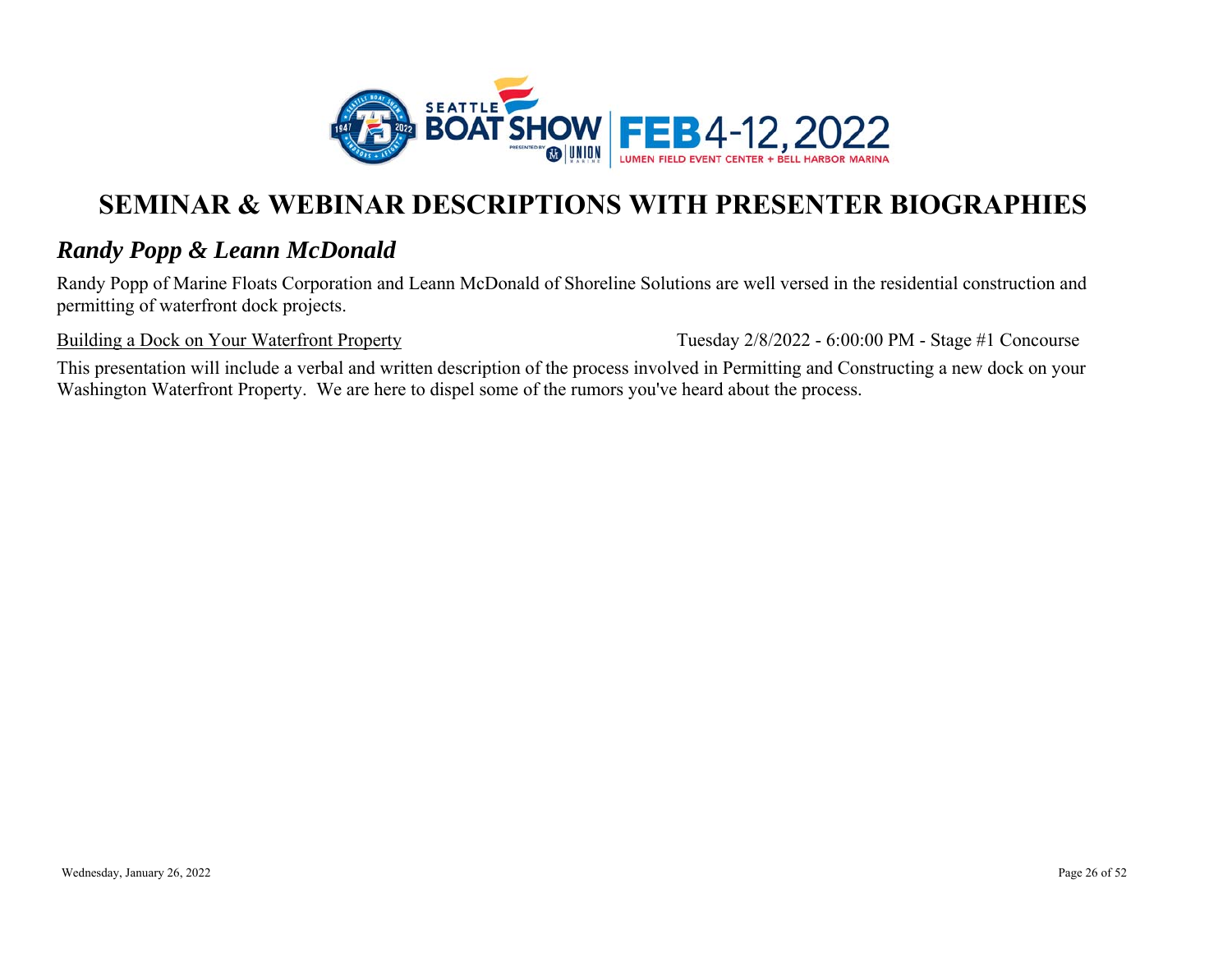

### *Linda Lewis*

Capt. Linda Lewis holds a USCG 100-Ton Masters License and has 45 years of hands-on experience (sail and power) cruising the Inside Passage (including nine trips to SE Alaska). A retired Emeritus Associate Professor from the U of WA, she brings her professional educator background to presentations on all things boating at many venues, including the Seattle Boat Show and Trawlerfest. She has taught hundreds of couples on-the-water through her business ? Private Boating Instruction LLC. She provides customized on-the-water instruction, on-your-powerboat (www.privateboatinginstruction.com).

#### Couples Sharing the Boat Handling: Tips for Making it Work

Many couples come to boating with very different levels of experience. In addition to learning new skills, you need to create safe-boating procedures and learn how to talk to each other with a 'business-like' communication style. Capt. Linda Lewis (USCG 100-Ton Master's License) has taught hundreds of couples on the water and has a boat-load full of tips for you.

Twin Engine Docking: Unlocking the Magic of Split Gears Maneuvering

If you are new to twin-engine close-quarters maneuvering, this is the talk for you. How to: go slower than idle speed; turn in your own footprint; manage throttle "bursts" during split-gears action; decide approach and departure strategies; be the leader of the dance with the winds and currents. Join USCG 100 Ton Master - Capt. Linda Lewis and grow your skills.

#### Polish Your Navigation Skills - Using the Navionics App

"Navionics Boating Marine & Lakes" is one of the most popular marine navigation apps around. This is a hands-on seminar, so bring your tablet (or smartphone) with the app already loaded. What do the map colors mean? How do you enter a route? What about getting tides and currents info? How do you customize the app? Using the Navionics app is a fun and effective way to learn navigation. Capt. Linda Lewis (lindalewis@privateboatinginstruction.com) has been teaching navigation this way for years, privately and for the U.S. Coast Guard Auxiliary.

Saturday 2/5/2022 - 4:00:00 PM - Stage #1 Concourse

Sunday 2/6/2022 - 3:00:00 PM - Stage #1 Concourse

Sunday 2/6/2022 - 10:00:00 AM - Webinar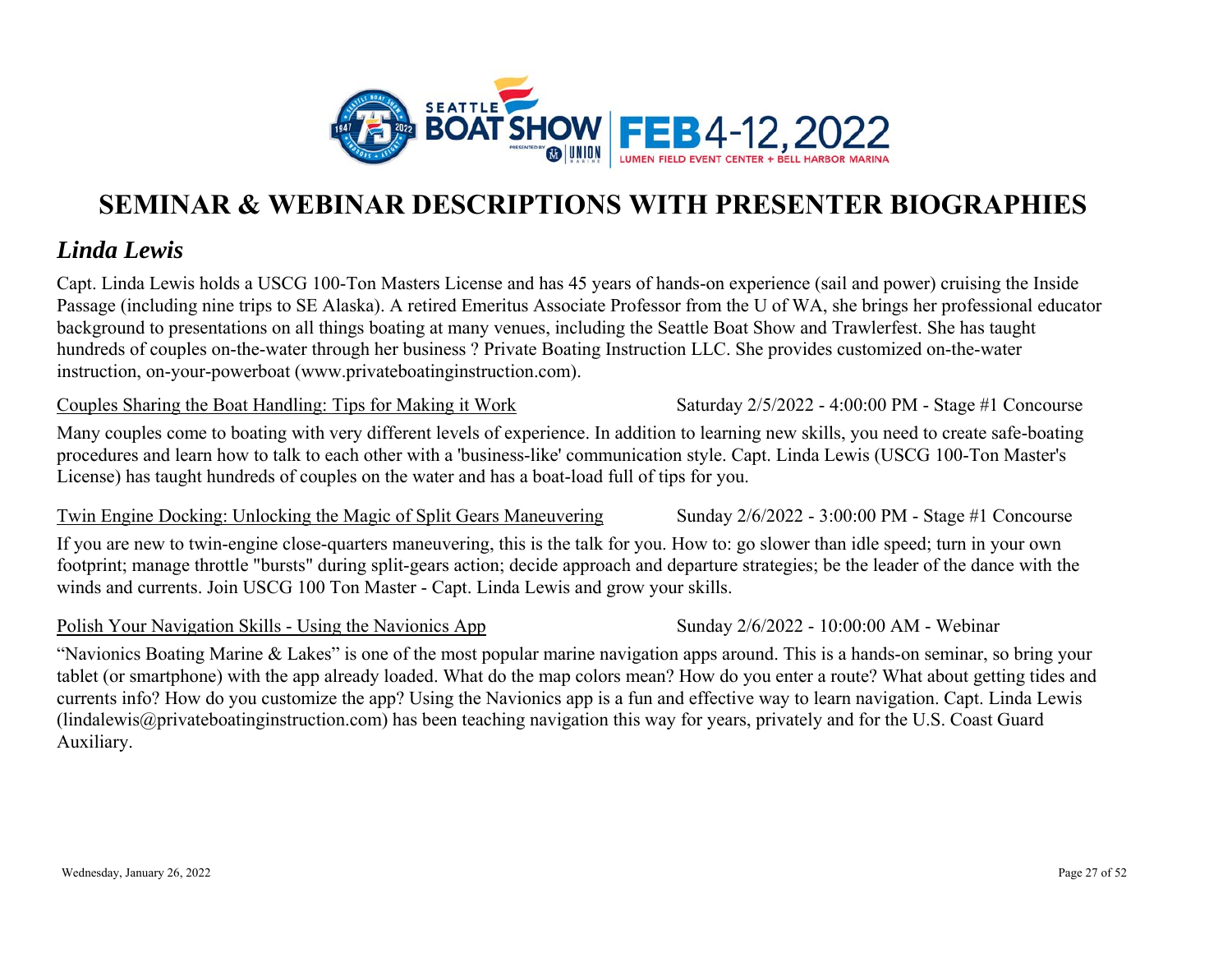

#### Twin Engine Power Boat Handling

Friday 2/11/2022 - 10:00:00 AM - Webinar

Twin-engine boats are great for maneuvering in tight spaces - once you know what to do - and you practice to build your skills. The single most important skill? Pivoting the boat in its own length, using gears and throttles, while accounting for boat momentum, wind and current. We'll walk through the how-to of these important skills and docking strategies. Capt. Linda Lewis has taught hundreds of couples on the water in the Seattle WA area (www.privateboatinginstruction.com) emphasizing safety, boat handling procedures, communication and good teamwork.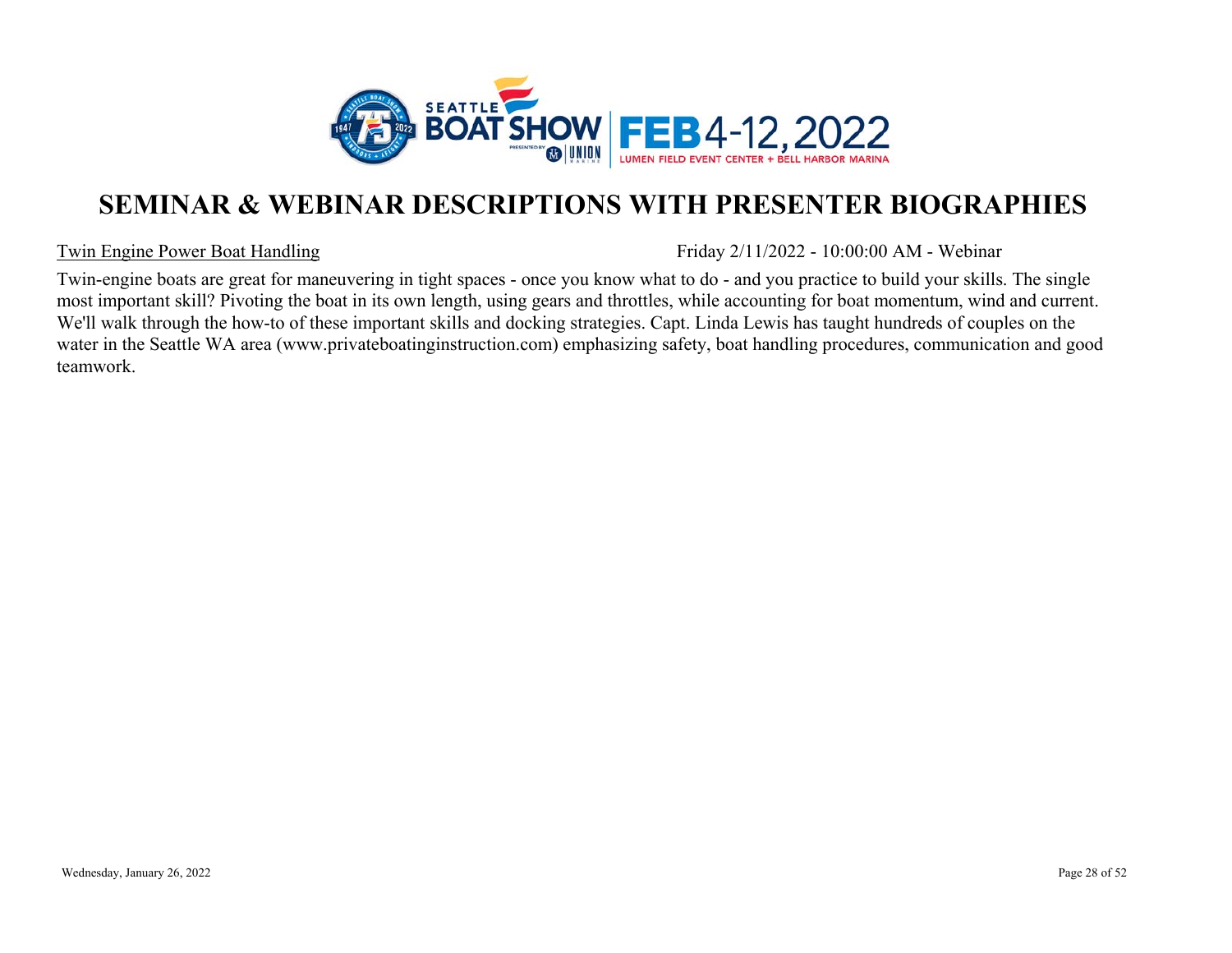

### *Mike Lovell*

Mike Lovell has been President of Anacortes Yacht Charters for the last 17 years.

Advantages of Charter Yacht Ownership

Saturday 2/12/2022 - 4:00:00 PM - Stage #1 Concourse

Explore the Advantages of Charter Yacht Ownership- If you currently own or are planning to buy a new or pre-owned yacht to place into charter, this seminar is for you. Learn about tax advantages, earning income that will assist offsetting ownership costs, and other aspects of Charter Yacht Ownership. This is a great time to put your boat into charter, demand is high!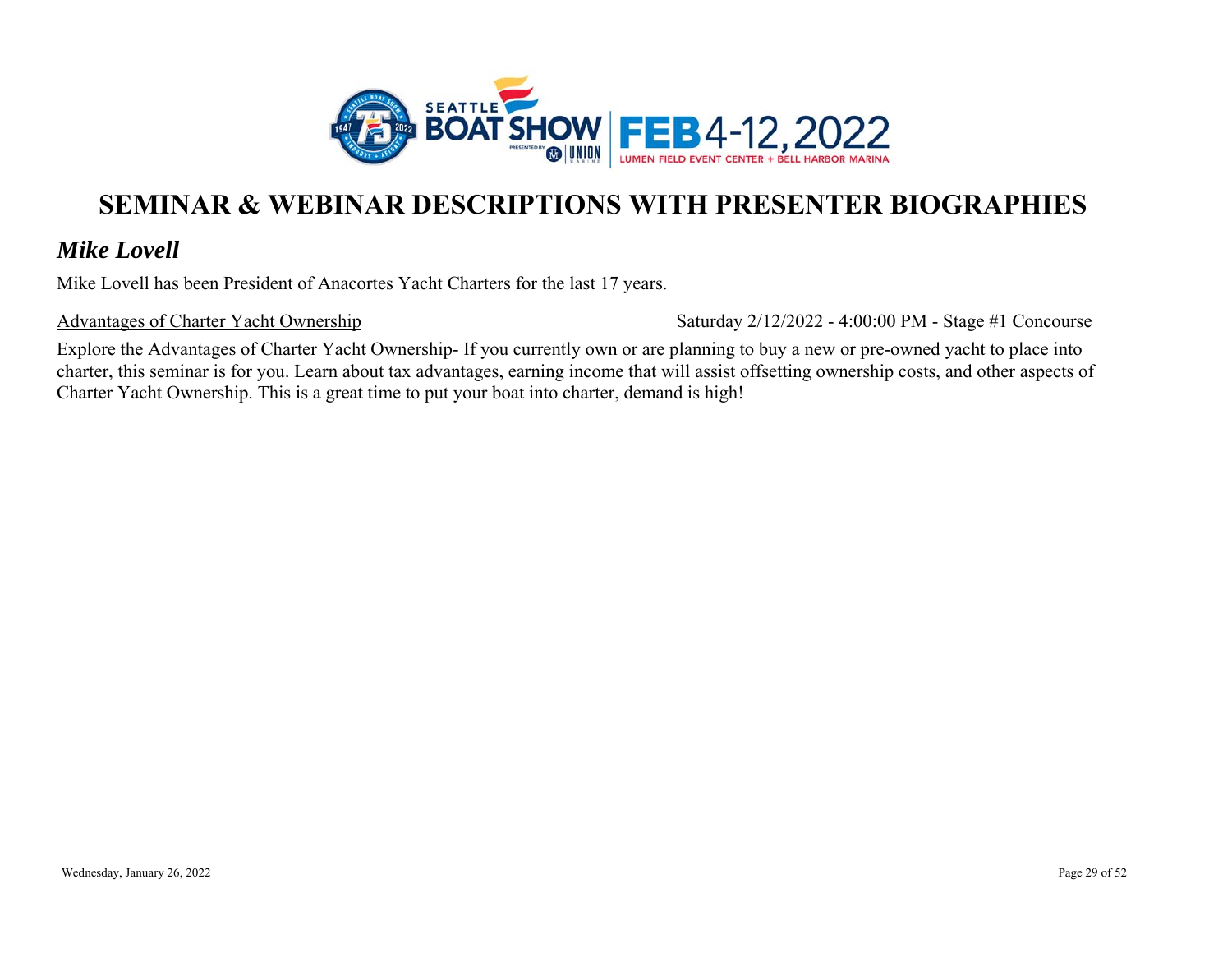

### *Matt Mardesich*

Presenter biography coming soon.

#### The Outboard Motor

Friday 2/4/2022 - 3:00:00 PM - Webinar

Matt Mardesich will take you through the ins and outs of your outboard engine. Many of our vessels, and nearly every cruising dinghy has an outboard motor. These motors have been around for a long time and are very dependable if maintained properly. Ethanol in our fuel systems is creating more and more problems for outboard engines. This course will cover the basics for proper maintenance, repair, and trouble-shooting of your outboard engines. We will cover topics such as Oil Changes, Fuel care and handling, Lower unit testing, Water pump impeller replacement, Electrical systems, Routine Maintenance & Tune up, Winterization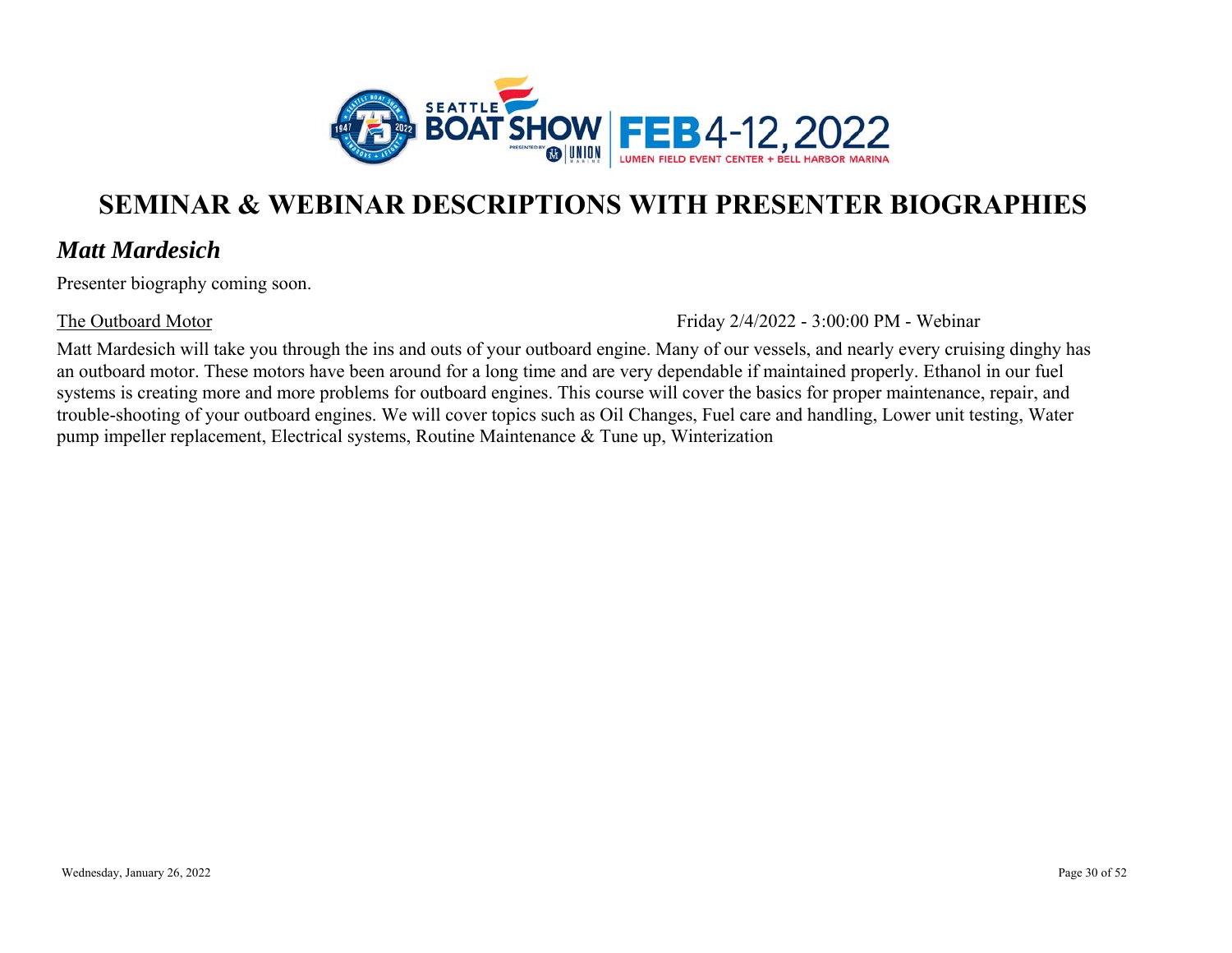

### *Aaron Martzke*

Always one to learn by doing, Aaron Martzke started his professional career though apprenticeship to become a marine systems installation technician. With a particular interest in marine electronics and software, he shifted his focus from installations to providing technical support for PC based navigation software at Rose Point Navigation Systems. He has since become a senior member in his field and has continued to pursue new roles including hardware manufacturing for the company. Aaron is also an avid boater who takes pride in do-ityourself repair, upgrades, and maintenance of his vessels.

Understanding Your Onboard Electronics Suite

Tuesday 2/8/2022 - 12:00:00 PM - Stage #1 Concourse

From a simple GPS and chart plotter combo to a complex multi-device navigation suite. Having a basic understanding of what makes up your vessel's electronics package and how these devices interact can make for a safer and more enjoyable boating experience.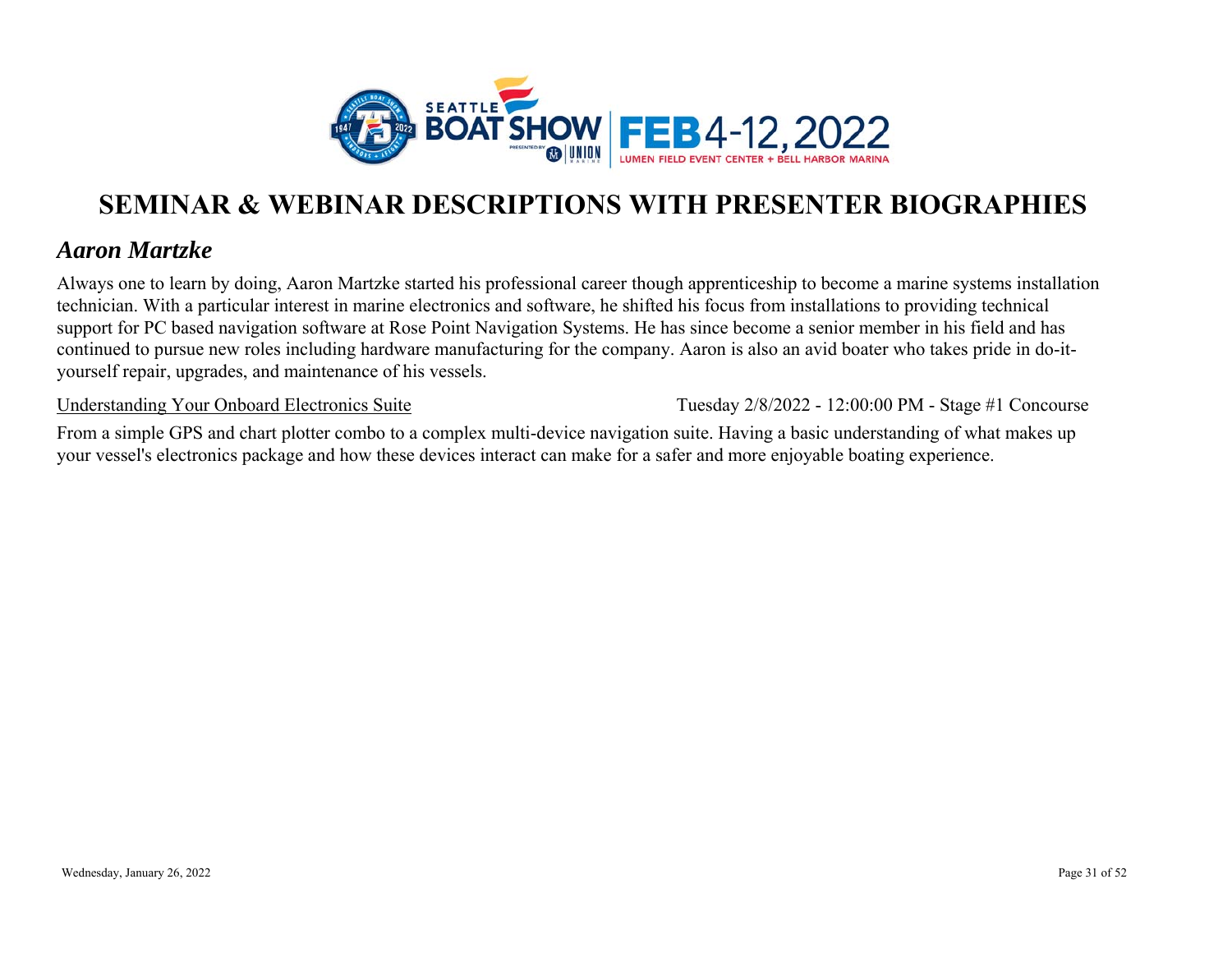

### *Mike Beemer & Matt Mardesich*

Michael Beemer is the department chair for Skagit Valley College's marine maintenance and repair program. Michael has been presenting and teaching professionally for almost 20 years and holds a master's degree in education. At the college he teaches all the systems courses, including ABYC certifications. He and his wife have cruised extensively from Anacortes to southeast Alaska for many years on their motorsailor. In the cruising community, Michael is well known as "The Boat Doctor" who can diagnose and fix almost anything on a vessel. Some of the many topics he has done include: diesel engines, electrical systems, solar, new battery technologies, extended inside passage cruising, and more.

#### DIY Diesel Troubleshooting

Friday 2/4/2022 - 12:30:00 PM - Webinar

Many modern vessels use diesel propulsion engines for good reasons, they are reliable and efficient. Having your Diesel engine fail while underway can ruin your day. Worse, it could put you and your crew in a dangerous position. In general, marine diesel engines are incredibly reliable. They seem just to need, air, fuel, and water for cooling. You could add electrical power for starting, and you have covered the range of needs for a diesel engine. Most engine problems are due to fuel issues or keeping the engine cool. Staff from SVC's job is to teach new technicians how to maintain this engines and will be sharing what every boat operator should know about engine maintenance. Using the Marine Tech Centers diesel engine lab, the course will have video details to show you how to keep your engine in great shape and be ready for the next cruising season.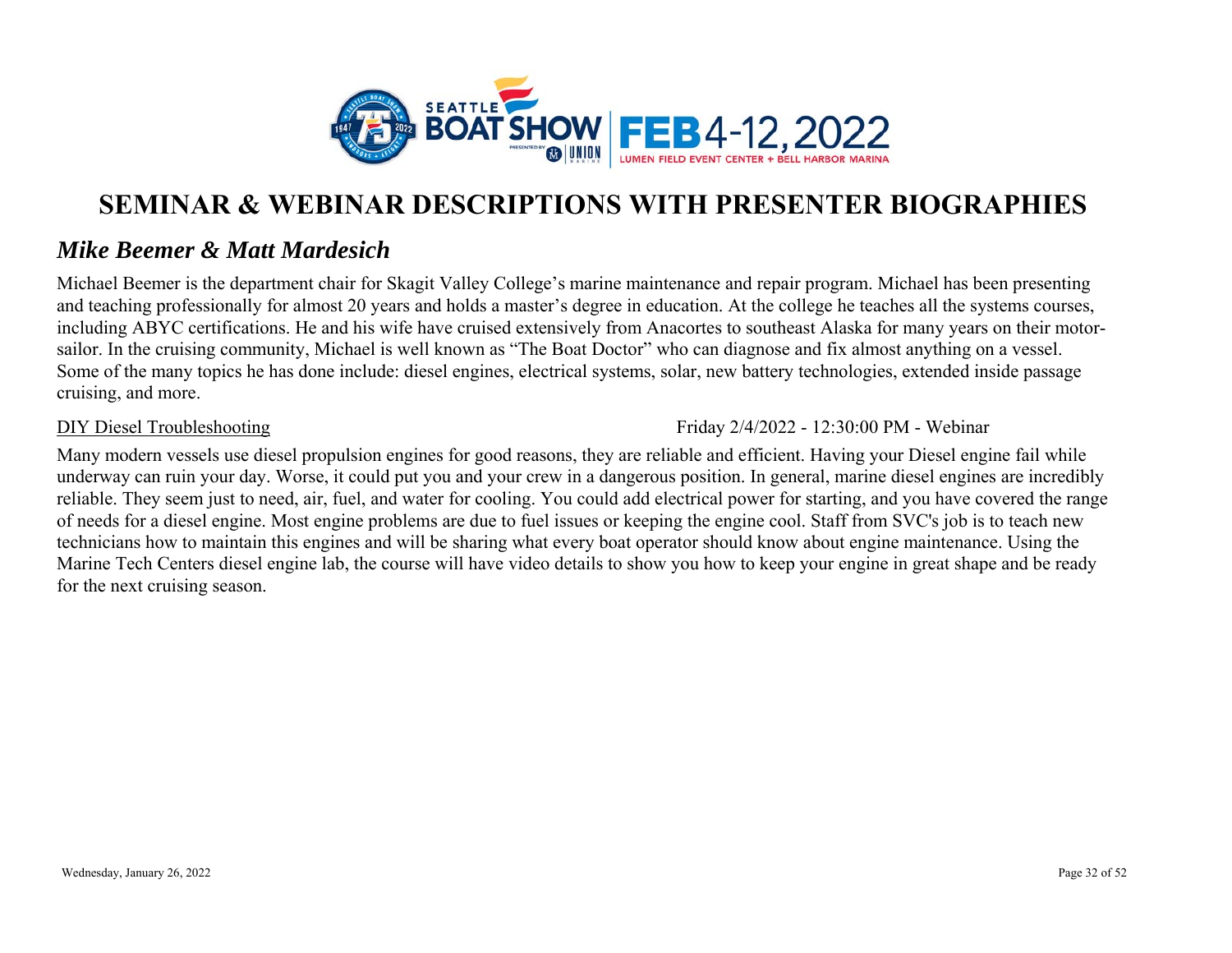

### *Samantha Borth & Matthew Cullen*

Samantha Borth is a meteorologist with the National Weather Service in Seattle, WA. She has been with NWS Seattle since July 2018 and helps co-lead the office's marine program. Prior to her current position, she worked as a marine forecaster down in Houston, TX. Matthew Cullen is a Lead Meteorologist at the National Weather Service forecast office in Seattle and co-leader of the Marine program at the office. He brings more than ten years of professional forecasting experience, with over eight of these in the Pacific Northwest. Matthew Cullen is a Lead Meteorologist at the National Weather Service forecast office in Seattle and co-leader of the Marine program at the office. He brings more than ten years of professional forecasting experience, with over eight of these in the Pacific Northwest.

PNW Hazards & NWS Marine Forecasts

Monday 2/7/2022 - 3:00:00 PM - Stage #1 Concourse

Weather can change quickly out on the waters of the Pacific Northwest. The purpose of this talk will be to briefly look at the type of weather hazards that can impact mariners out on the regional waters and to show mariners where they can go online to get the most recent marine forecasts from the National Weather Service.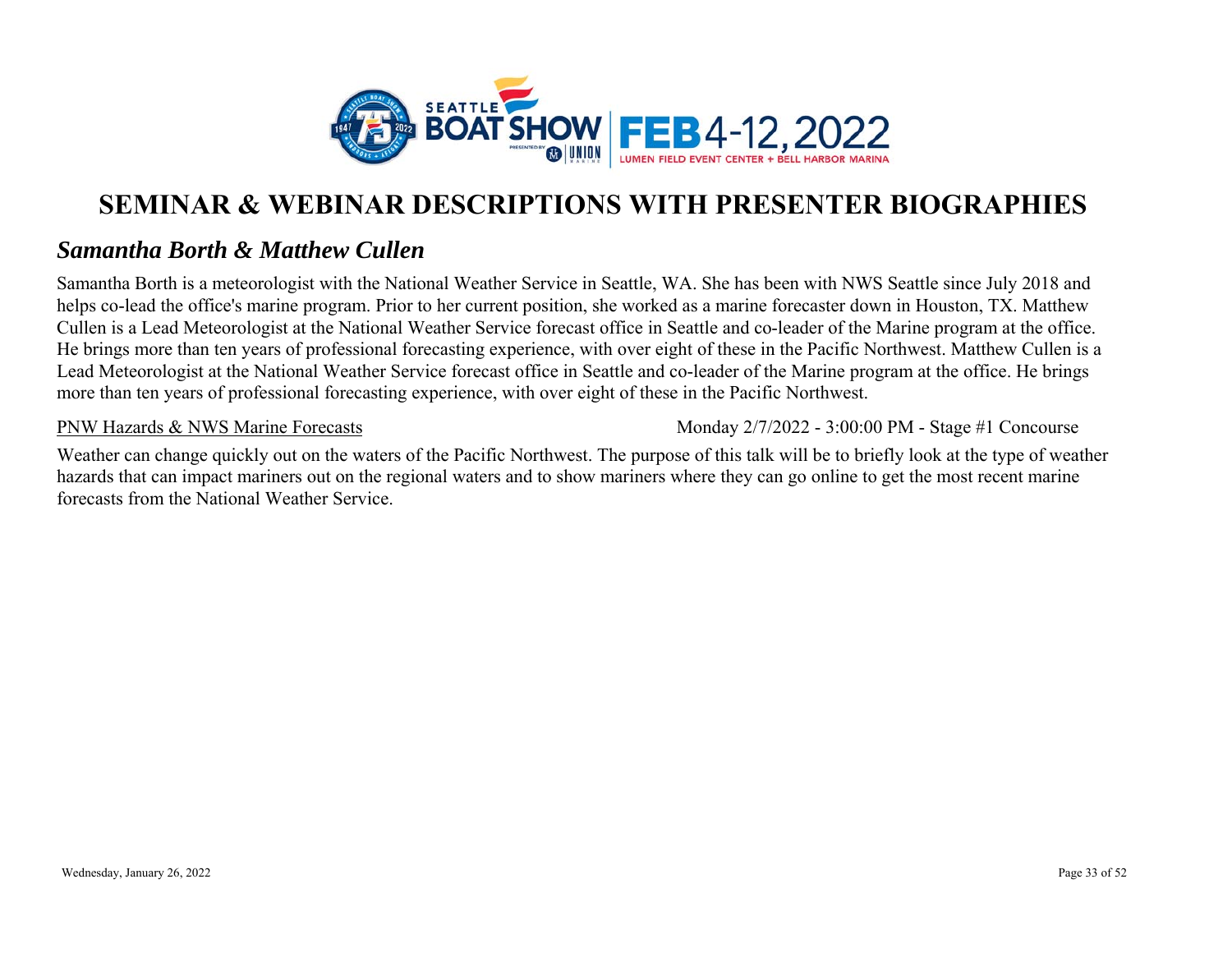

### *Doug Miller*

Doug Miller is founder of Milltech Marine, a Port Orchard-based provider of marine communications and internet connectivity solutions for recreational and commercial boaters. Doug began sailing at an early age and has always had a passion for combining the thrill of sailing with a love for high tech toys. He began Milltech Marine in 2005 in response to a keen interest in the emerging AIS standard and the need for solutions for recreational boaters. Over the last 15 years, Milltech Marine has sold thousands of marine electronics solutions to recreational, commercial and military customers. Doug and his wife Karin use Naiad, their Hunter Passage 420 sailboat, as a test bed for many of the products that are sold on Milltech Marines web site www.milltechmarine.com.

Staying Connected to the Internet While Coastal Cruising

Wednesday 2/9/2022 - 1:00:00 PM - Stage #1 Concourse

How do you staying connected to the internet while boating? Whether a connection is required for working from your boat or you simply like to stay connected for accessing email, web, social media and streaming, this talk will discuss the various options that are available and show some sample implementations and how to get started.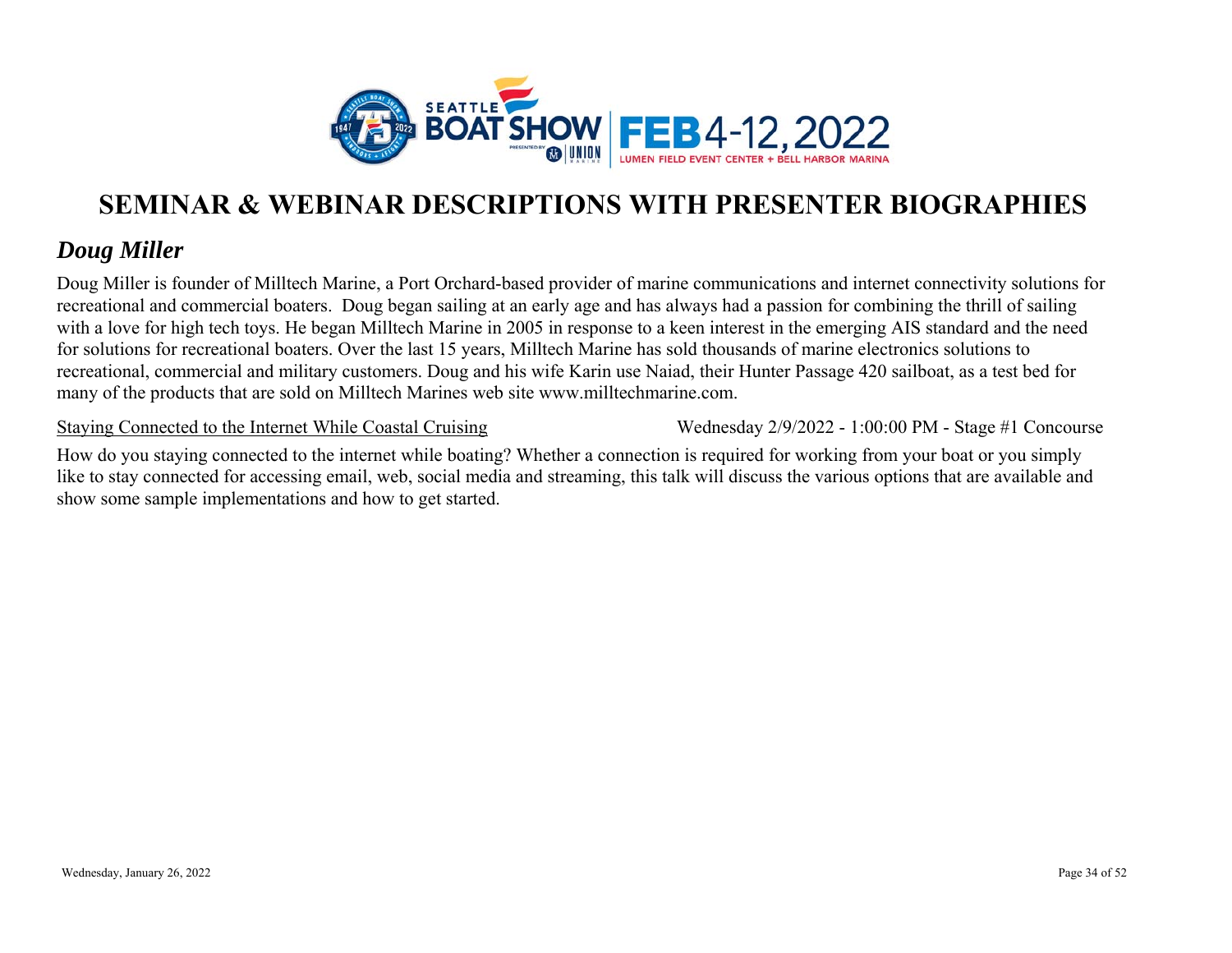

### *Kevin Monahan*

Kevin Monahan is a retired Canadian Coast Guard officer with more than 25 years experience navigating the British Columbia coast as a patrol vessel captain and commercial fisherman. He has also worked extensively in the Canadian Government's Marine Safety Division. He has written a number of books on navigation and now publishes Ports and Passes, the Pacific Northwest Tide and Current Guide and also teaches part-time at Western Maritime Institute in Ladysmith BC.

#### Understanding Tides and Currents

#### Saturday 2/5/2022 - 3:00:00 PM - Webinar

A good understanding of the Tides and Currents can mean the difference between a smooth ride and a rough ride for a captain and crew. The Inside Passage has a unique water system where the tides power strong currents around the islands and in many of the key passes. In this session, we will begin with an understanding of how the lunar cycles create water movement and the various stages of the tidal cycles in short, the conditions for slack can mean different things based on the lunar cycle, the winds and even the geography. The course will explore the many gates that are keys points in travel and understand the key concepts of vertical movement (tides) and horizontal movement (current) of water. Understanding local knowledge and the resources available to plot times of slack and understanding the tidal range and current speed in a given day and hour are emphasized. Next, the impact of wind is reviewed. Wind against wave can lead to ugly and uncomfortable seas. A brief understanding of the weather reports will allow you to avoid uncomfortable seas, where waiting an hour or two can make all the difference and a comfortable sea state for safe passage.

#### Radar and Integrated Navigation

Sunday 2/6/2022 - 3:00:00 PM - Webinar

Radar is one of the most versatile systems of all of the marine electronics on your boat. But more and more, one cannot speak of Radar as separate from the host of other integrated navigation technologies.Most people only know how to use about 10% of the capabilities of their marine radar and the other connected equipment. The manuals that come with navigation systems tell you what the buttons do, but not how to confidently use them for both collision avoidance and navigation. In addition to learning the basics of radar operation participants will also learn: How to use your marine radar system while underway, How to interpret the screen display and how to correlate it to navigational charts, the surrounding area, and other vessels The strengths and weaknesses of integrated systems such as ARPA, AIS, autopilots and electronic Compasses How to use modern solid-state radar, Doppler radar and broadband radar The impacts of modern Radar technology on RACONs and Search and Rescue Transponders With this course you will have a new appreciation and competency with the navigation systems on your boat.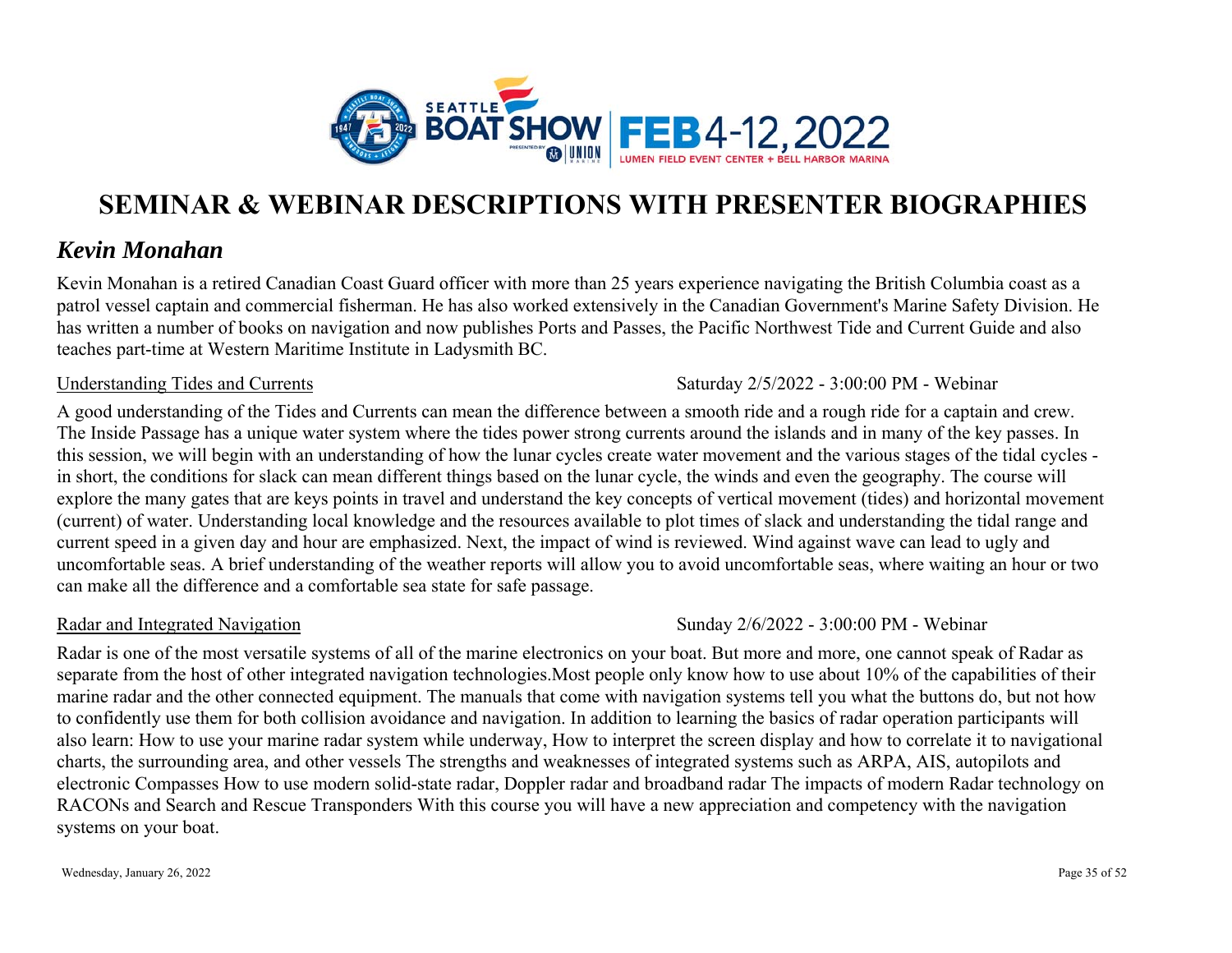

### *John Neal*

Since 1976, John Neal's passion has been sharing his knowledge of ocean cruising through seminars and worldwide sail-training expeditions. He has helped more than 10,000 sailors find their ideal cruising boats through his boat purchase consultation service. John is author, co-author or contributing author of 17 books and his 388,000 offshore miles include six Cape Horn roundings and expeditions to Antarctica, Africa, Australia and Spitsbergen.

#### Shorthanded Sailing Techniques

John shares valuable tips for setting up your boat plus procedures and checklists addressing: safety, overboard prevention, watch standing, electronics for safety, sail handling, weather resources, dealing with sleep deprivation, docking, communications and storm tactics. A handout featuring key points and resources is included.

Diesel Engine Essentials

John details the six essential components of diesel engines plus troubleshooting and preventative maintenance tips based on his 48 years and 380,000 of worldwide offshore experience.

#### Boat Selection for Offshore Cruising

John Neal and Pete McGonagle feature 22 key points and latest trends to consider when purchasing a boat for extended voyaging, based on their combined 1,470,000 sea miles and 84 years of experience. With their extensive, objective and worldwide knowledge of boats and builders, they'll quickly allow you to narrow your search. There's a free 37-page e-book available.

Thursday 2/10/2022 - 6:00:00 PM - Webinar

Friday 2/11/2022 - 1:00:00 PM - Stage #1 Concourse

Saturday 2/12/2022 - 11:00:00 AM - Stage #1 Concourse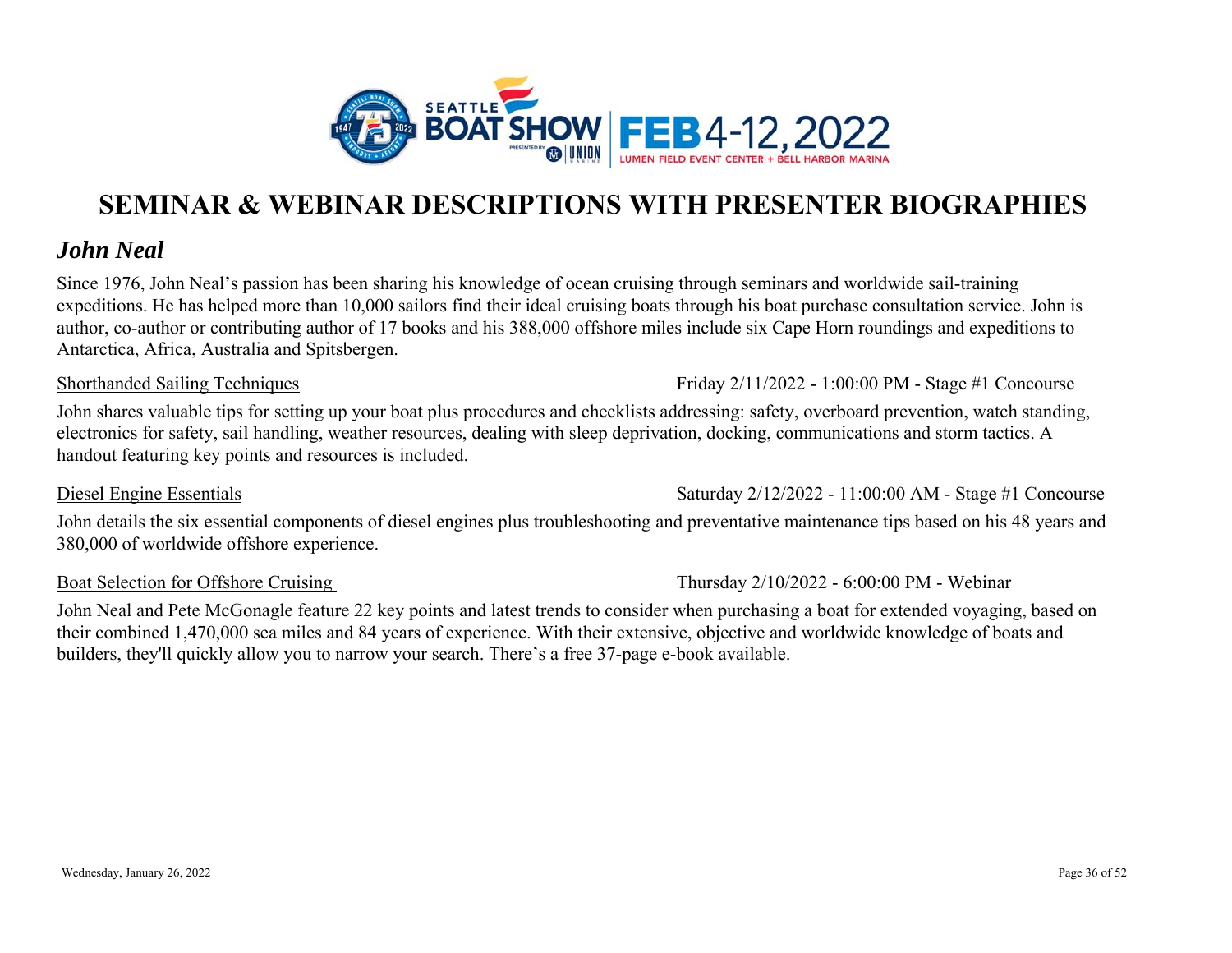

### *Tom Nelson*

Tom "Nelly" Nelson has spent over a half-century on the waters, uplands and mountain ranges of his beloved home, the vast Pacific Northwest. For the past decade and a half, Nelly has been the voice of Seattle Saturday morning outdoor radio where his lifetime of hunting & fishing experience and his communication skills have been put to the test. In 2019, Salmon & Steelhead Journal named Nelly to it's list of "The 25 Most Influential Anglers In The West." From his childhood on the rivers and bays of Puget Sound to the salmon, herring and charter fishing fleets of Alaska, Tom has taken full advantage of all that the challenging outdoor classroom has to offer. Tom's education as a fisherman continued at the University of Washington's School of Fisheries, earning a Degree in Fisheries Biology. Nelly was subsequently employed by the school's Fisheries Research Institute (F.R.I.) as a Research Assistant for several Alaskan salmon research projects allowing Tom to explore the Nushagak, Chignik, and Lake Illiamna regions. "Nelly's" fishing career has included guiding and writing for Salmon Trout Steelheader, Salmon and Steelhead Journal, Fishing & Hunting News, Washington Game & Fish, The REEL News as well as several websites. A fixture at fishing clubs and the seminar circuit, "Nelly's" fishing PowerPoint presentations are very popular and well attended. Tom spent over five years at the upstart outdoor radio show "Northwest Wild Country" before leaving in March of 2009 for a chance to cohost his own outdoor show, "The Outdoor Line" at KIRO 710 ESPN Seattle with Robbo Endsley and Robbie To beck. The original Outdoor Line with Bill Davis entertained and informed anglers and hunters on KIRO Radio for three decades, ending in the late 1990's with Mr. Davis untimely passing. Tom Nelson was once a guest on Bill Davis show and it seems now that the torch has been passed.

#### Successful Puget Sound Shrimping

We call them 'shrimp' but it's really a disservice to these wonderful, flavorful creatures! The Puget Sound spot prawns are large and in charge of some of the most memorable springtime meals you'll ever experience! Join Nelly as he runs down gear, baits, times and places to get your limit of PRAWNS the first time and every time!

#### Dungeness Crabbing Curriculum

Saturday 2/5/2022 - 2:00:00 PM - Stage #1 Concourse

Friday 2/4/2022 - 3:00:00 PM - Stage #1 Concourse

The quintessential Pacific Northwest dinner MUST have Dungeness crab! Therefore it only stands to reason that if you want to serve crab dinner that you're going to have to catch them first! With a lifetime of crabbing experience, "Nelly" will run you through the times, tides, baits, depths, lines, pots and gear that will have you getting "crabby" in no time!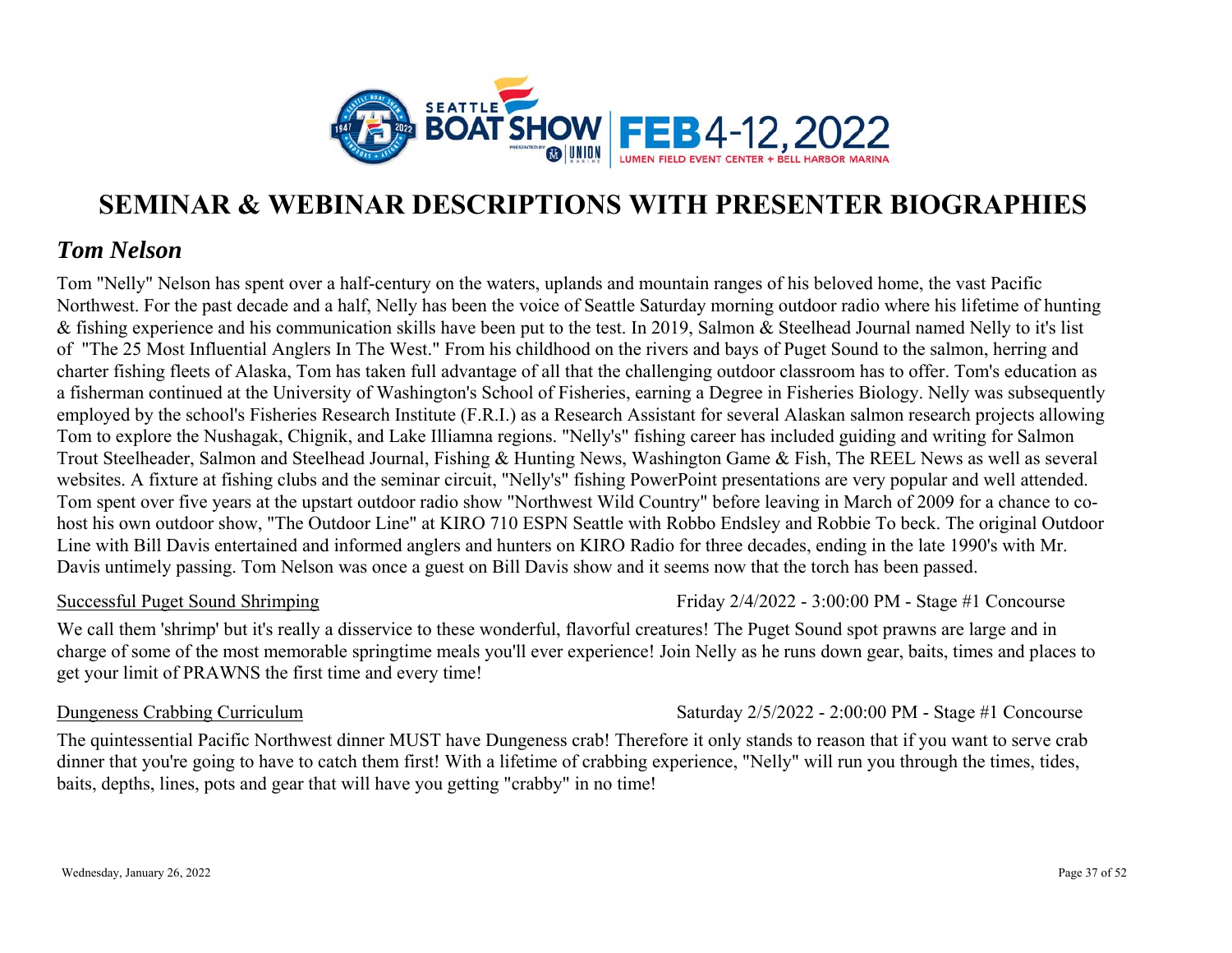

#### Dirty Downrigger Tricks

Tuesday 2/8/2022 - 3:00:00 PM - Stage #1 Concourse

Salmon fishing with downriggers is one of the MOST utilized but LEAST understood technique. With decades of experience backing him up, "Nelly" will show you how to get the most out of these amazing "Fancy sinker" From beginners to the most experienced anglers, you'll learn some tricks and techniques that will put more fish in your boat without losing downrigger balls, wire and your patience!

#### Saltwater Structure Strategies

Today's anglers have the unique and unprecedented advantage of 24 hour access to tremendously accurate underwater cartography. Charts have never been better and on-board MFD's (Multi-Function-Display) are likewise improving and becoming more affordable.

#### Triple Threat Salmon Angling

Thursday 2/10/2022 - 3:00:00 PM - Stage #1 Concourse

Wednesday 2/9/2022 - 2:00:00 PM - Stage #1 Concourse

There are three basic salmon fishing techniques and most anglers can identify themselves as moochers, jiggers or trollers. While there's nothing wrong with being a specialist, the complete angler must also be aware that there are times and tides each day when one technique will out-produce all others. In this seminar, ?Nelly? will teach you the basics of each technique and describe the conditions that ultimately indicate the use of a particular technique!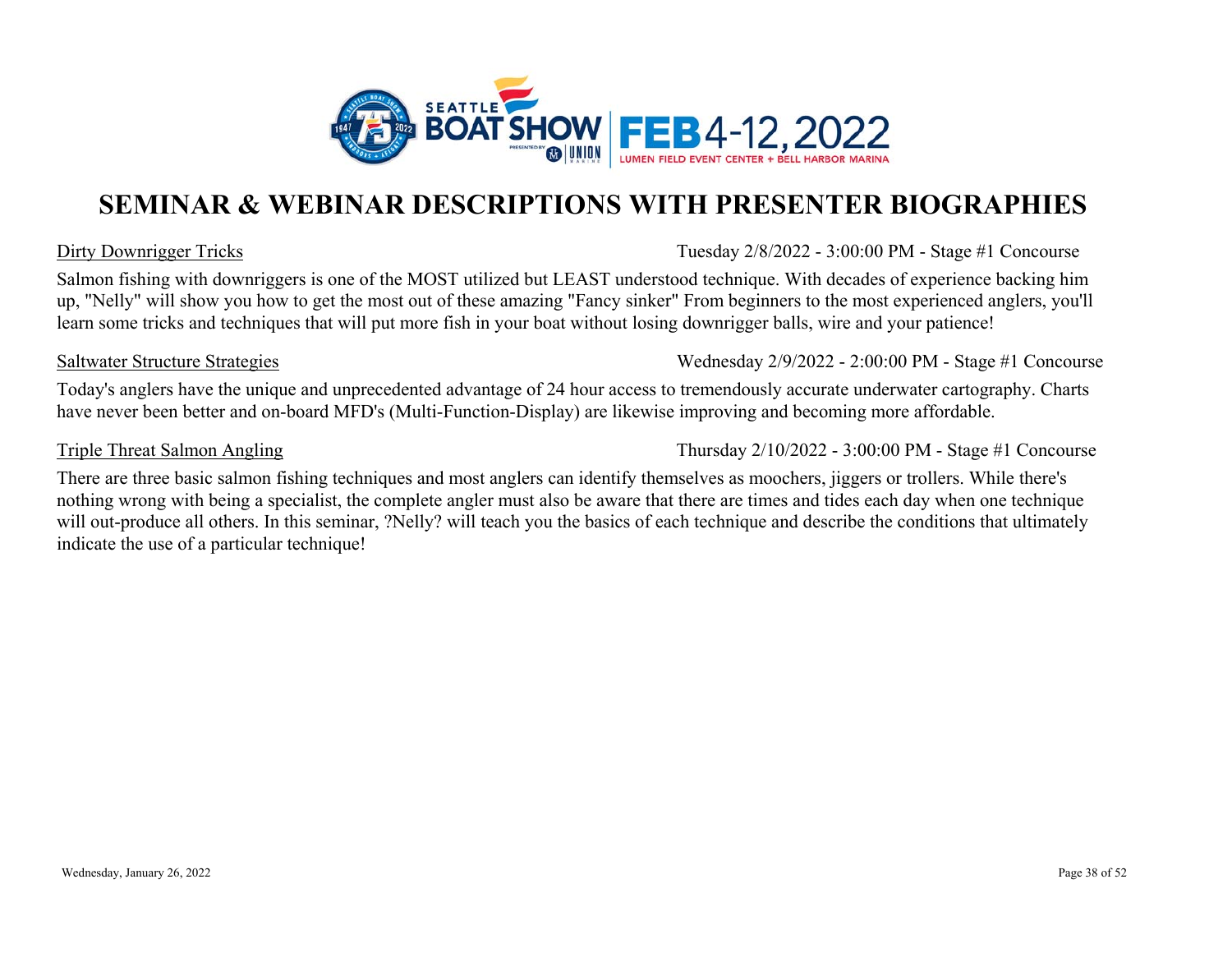

### *Jamie Peth*

Jamie Peth is the founder and owner of Anglers Unlimited. She describes herself as fish-obsessed, enjoying everything from slaying kings in the San Juan Islands, clam digging on the coast, to fly fishing in Iliamna Alaska. As an active member of Puget Sound Anglers, Jamie?s passion for fishing has grown beyond creating memories with the family. She loves connecting with other avid fishermen and sharing tips, tactics, and resources that help more people enjoy the adventure of fishing our local waters. She brings practical, actionable knowledge and resources that you can apply immediately whether you are just getting started as a fisherman or looking to level up your skillset so you can out-fish your buddy next time you go out on the water.

Downrigger Fishing for Salmon

Saturday 2/5/2022 - 3:00:00 PM - Stage #1 Concourse

How to maximize your effort on water. The when, where, and how to target San Juan Island Kings.

Lingcod Fishing in the San Juan Islands

Monday 2/7/2022 - 1:00:00 PM - Stage #1 Concourse

Lingcod fishing is something the whole family can enjoy. We will walk you through exactly how to get started catching "the other white fish."

San Juan Island Shrimping: Spot the Spots!

Monday 2/7/2022 - 2:00:00 PM - Stage #1 Concourse

Spot prawns are one of my FAVORITE things to eat out of our Northwest waters and I will be walking you through the step by step process we use to catch our limits of prawns with a single soak in the San Juan Islands.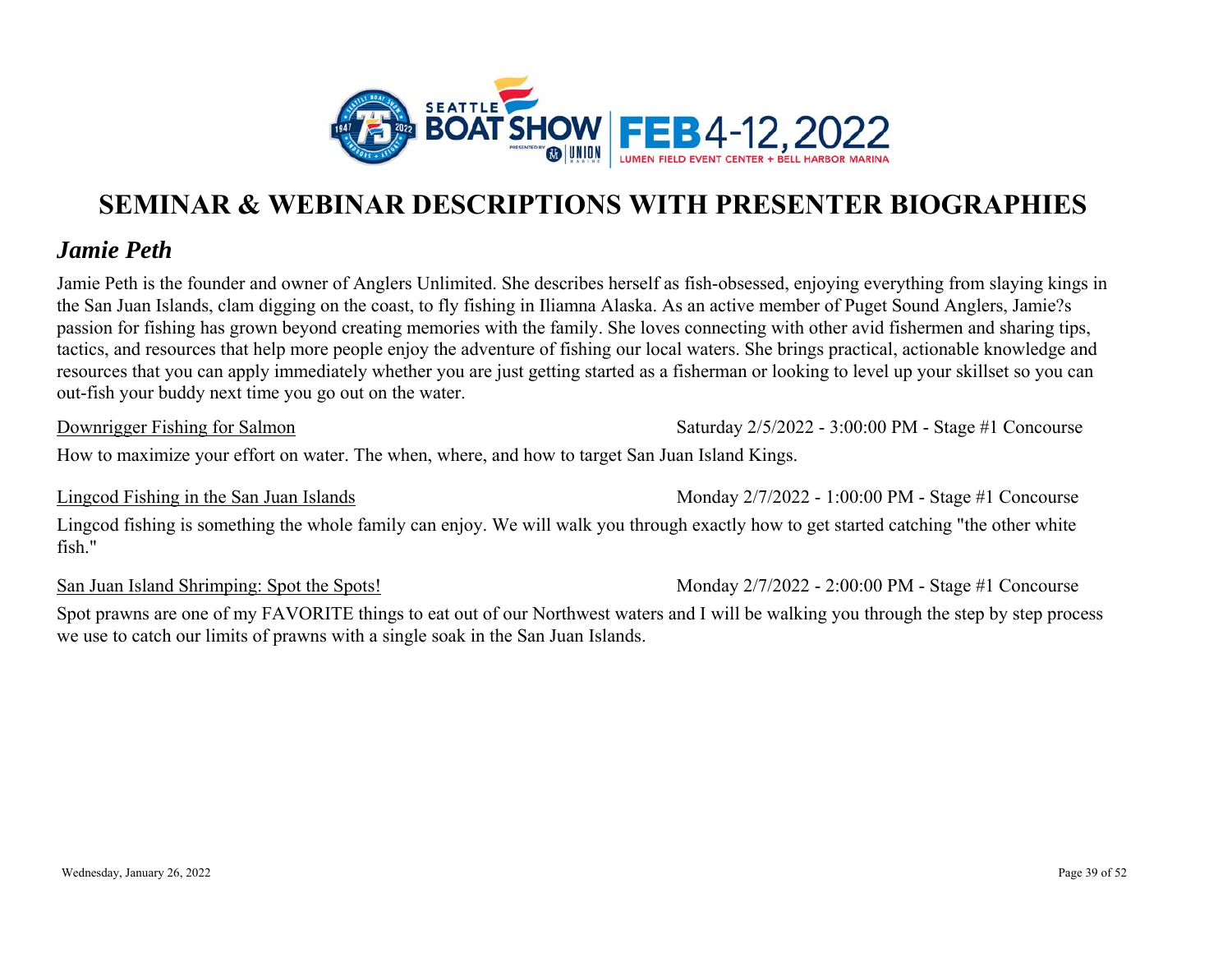

### *Margaret Pommert*

Captain Margaret Pommert is a popular Pacific Northwest boating instructor, teaching on both sail and power boats. She serves on the Board of Directors of The Sailing Foundation, which developed the Lifesling, and organizes their annual US Sailing International Offshore Safety at Sea with Hands-on Training in Seattle and Portland areas. Margaret chairs the US Sailing Arthur B. Hanson Rescue Medal Selection and Awards Committee, a national award which recognizes a significant accomplishment in seamanship which has saved a life, and collects case studies in rescues for analysis by the US Sailing Safety-at-Sea Committee. She's an appointed member of WA State Boating Program Advisory Council, providing recommendations to the program on ways to enhance boating safety statewide for all types of recreational boating. When not working as a skipper/instructor, she's active in the local boating community, racing, cruising, and promoting Safety at Sea and Northwest Women in Boating.

#### Lifesling Man Overboard: Rescue from Sail or Power Boat

Knowing how to rescue a crew member who has fallen overboard is a critical boating skill anywhere, but especially in the cold water of Puget Sound. This classroom presentation will teach options to get your boat back to overboard crew, keep them connected to the boat, and then get them back onto the boat using a Lifesling. Take handout notes with you to practice on your sail or power boat.

#### On-board Emergency Preparation

Wednesday 2/9/2022 - 6:00:00 PM - Webinar

Monday 2/7/2022 - 12:00:00 PM - Stage #1 Concourse

Focusing on safety preparations for boating in the Pacific Northwest, we will 'walk' through emergency equipment and procedures preparation on a typical recreational boat. Participants will receive example checklists and templates for some safety procedures and list of specific resources for both racers and sail/power cruisers.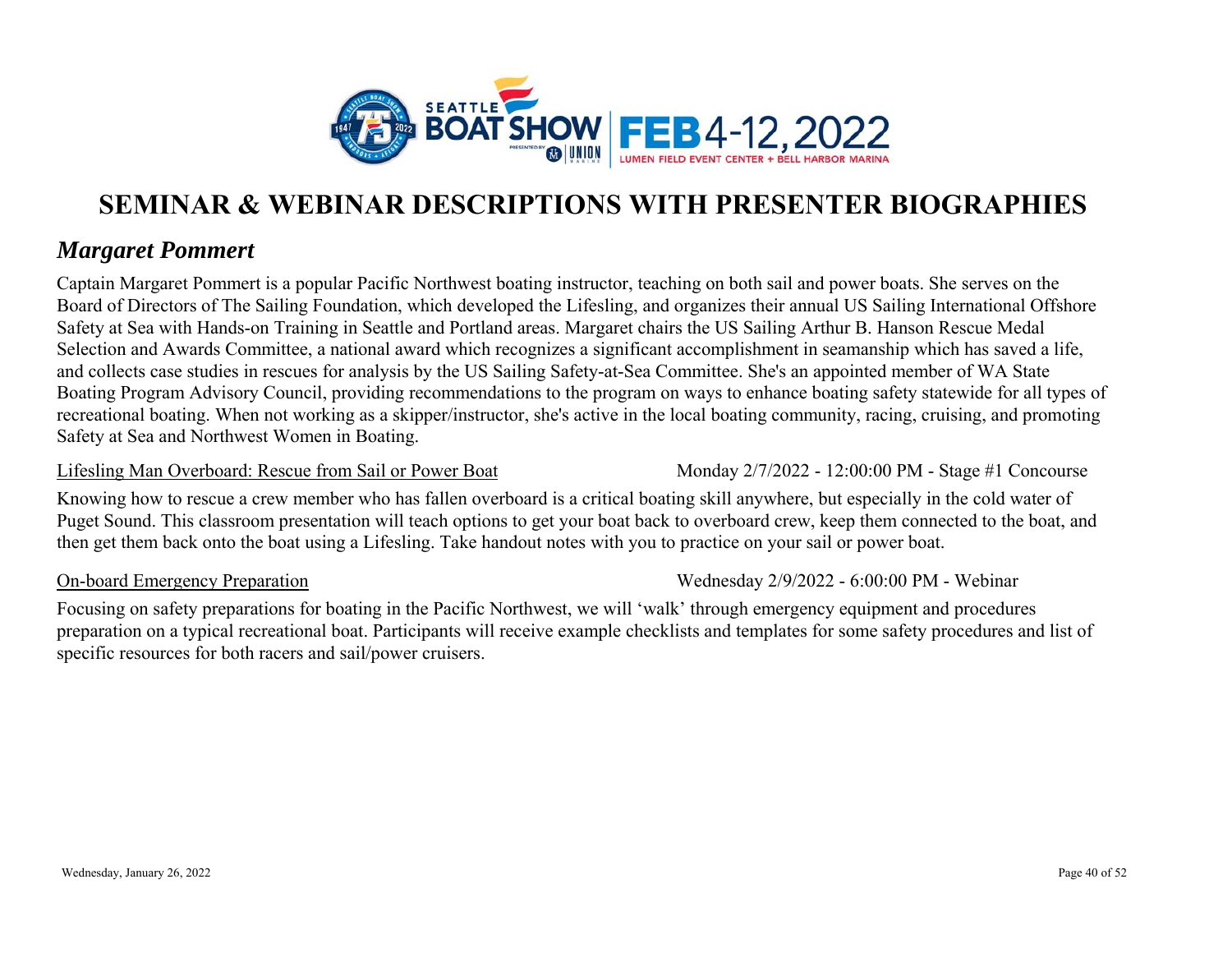

### *Keith Robbins*

Keith Robbins, owner of A Spot Tail Salmon in Seattle, will provide tips and secrets on how to catch salmon with one of the oldest techniques that was first used by the Japanese Americans in Elliott Bay and Puget Sound way before and right after World War II. Robbins is one of the last fishing guides to strictly use this way of catching salmon in Puget Sound. Feeling the 'bite' with your salmon rod in hand as the fish takes your bait is one of the most exciting ways to hook a fish. Robbins will also host another seminar on fly-fishing for cutthroat trout in Puget Sound.

Learn How to Drift Mooch for Salmon Puget Sound Style

Friday 2/11/2022 - 2:00:00 PM - Stage #1 Concourse

Learn the basics and finer points of light tackle mooching for Salmon in Puget Sound. You will learn about tackle, techniques and locations. This is an all hands on method of quiet drift fishing for Salmo n

Saltwater Fly Fishing in Puget Sound

Friday 2/11/2022 - 3:00:00 PM - Stage #1 Concourse

This is an introduction to Fly Fishing for Salmon and Coastal Cutthroat Trout. Learn how to find locations, tackle, types of flies and technique.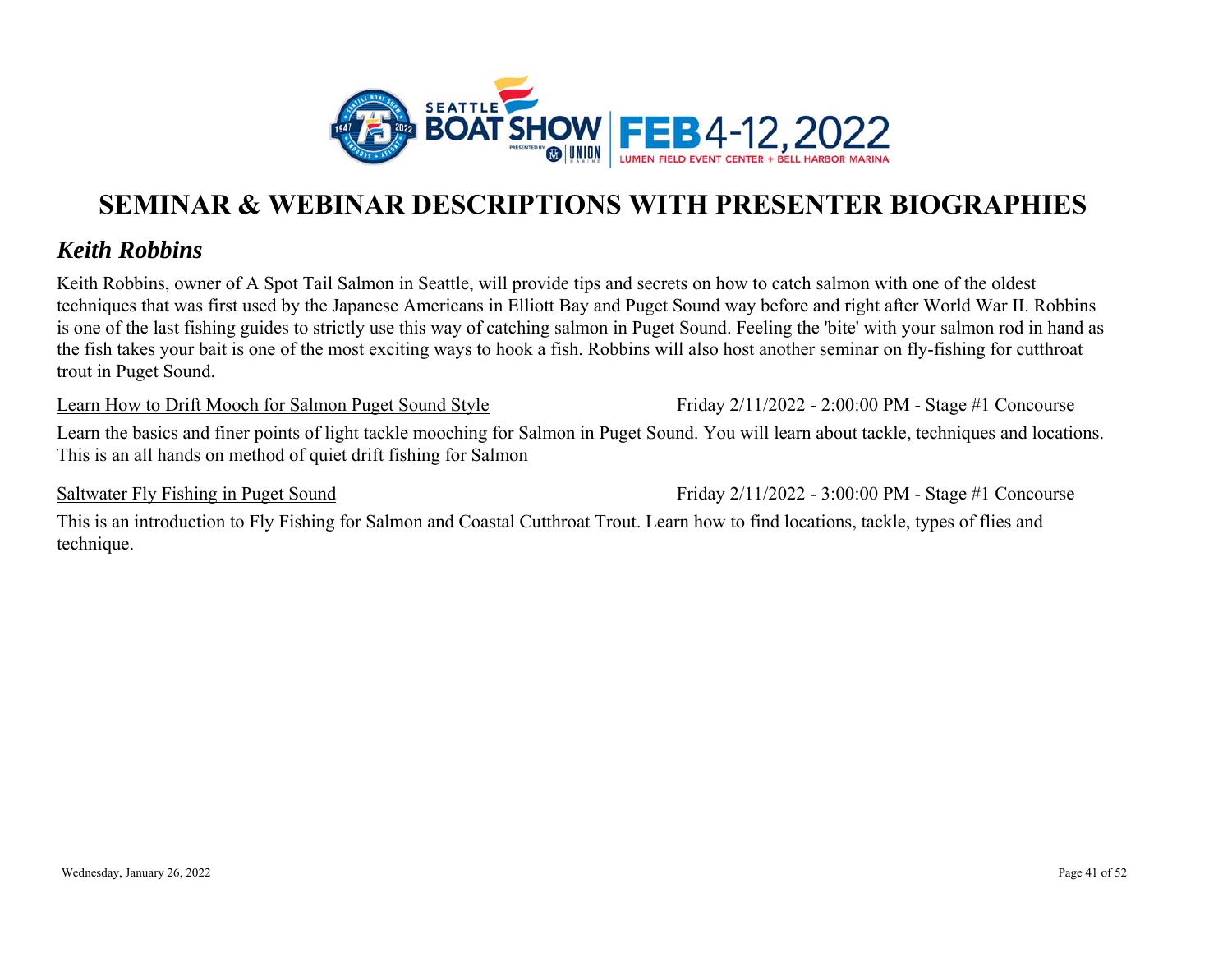

### *Richard Rodriguez*

Partner / Instructor, Zenith Maritime (Director of Opps - Master 100 tons,) have personally trained over 1,300 Coast Guard Licensed Captains. Responsible for training and orientation of instructors across the United States. US Coast Guard approved you deliver Train the Trainer courses, Certified by Washington State Bar Assoc. to teach Continuing Education courses related to maritime law. Coast Guard Cutter Alex Haley (trained 13 watchstanders on this 282 Medium endurance Cutter). Coast Guard Cutter Anacapa (trained three Captains for this 110' Island Class Cutter). Schooner Zodiac, have conducted crew training and qualifications on this 160' vessel. Qualified 28 San Juan County (Fire, & Public Works) Employees in navigation, basic rules and safety for the county's fleet. Tulalip PD, Marine Unit. Department of Homeland Security. Washington Department Fish and Wildlife Over 100 days per year on the water experience for the last 20 years.

#### Using Tablets & Phones Underway

Saturday 2/5/2022 - 1:00:00 PM - Stage #1 Concourse

Understanding Navionics, AquaMap, and iSailor on both iOS and Android. Knowing the advantages and disadvantages of each. Additional apps for weather AIS and other marine resources.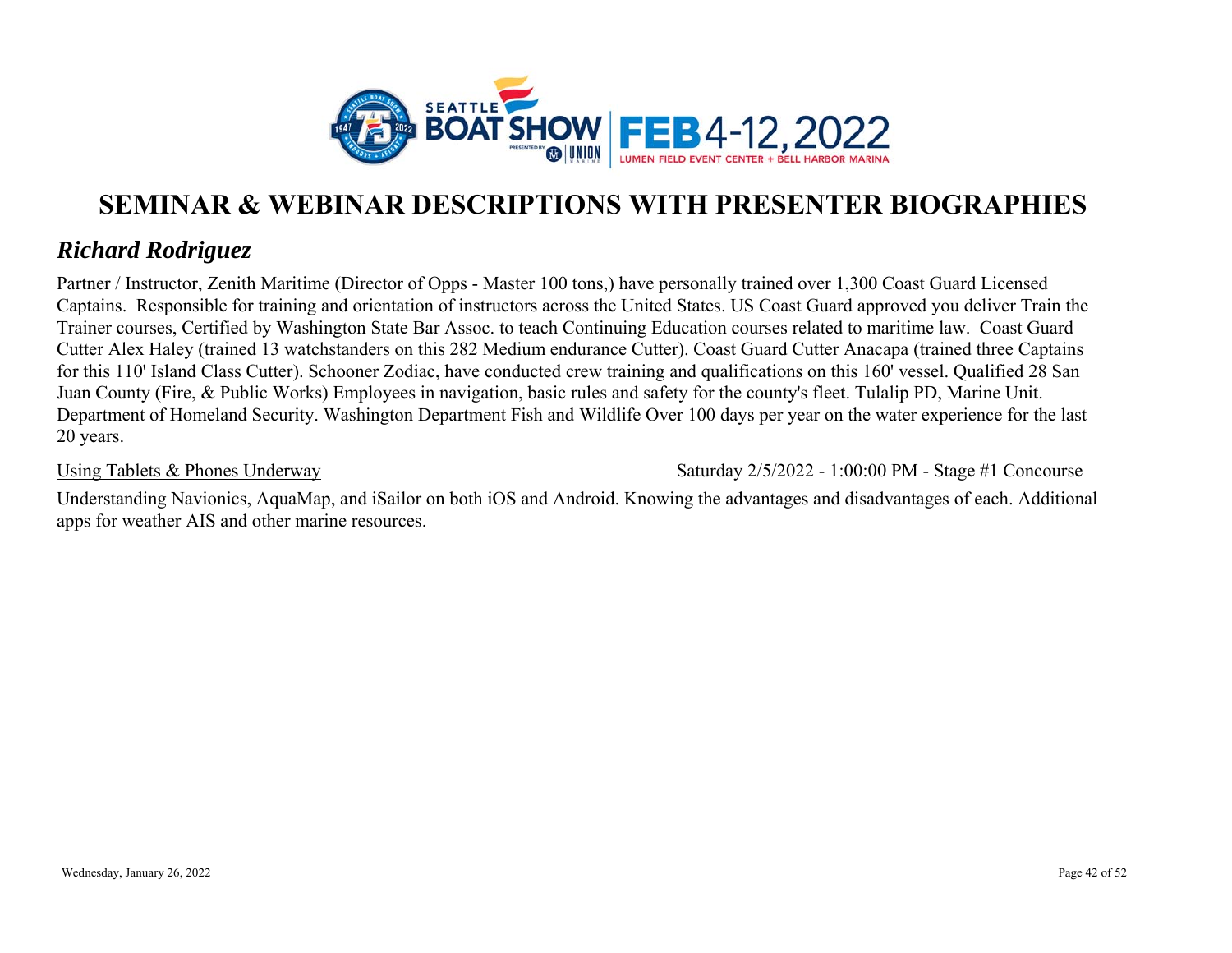

### *Marcus Sauter*

Marcus Sauter is the Operations Manager at Carefree Boat Club Seattle and Rock Harbor Boats. He has six years of experience working in the marine industry and an educational background in finance and economics. Marcus grew up boating with his family on lake Winnipesaukee and lake Winnisquam in New Hampshire, where he found a love for being on the water.

Boat Sharing Clubs 101: A Modern Take on Boating

Friday 2/4/2022 - 12:00:00 PM - Stage #1 Concourse

Advancements in technology and the sharing economy have changed the way many people choose to access the water. New boat sharing models help people enjoy the boating lifestyle without the commitment and expense of ownership. In this presentation we will explore the concept of boat sharing clubs, how they work, and if a boat club is right for you.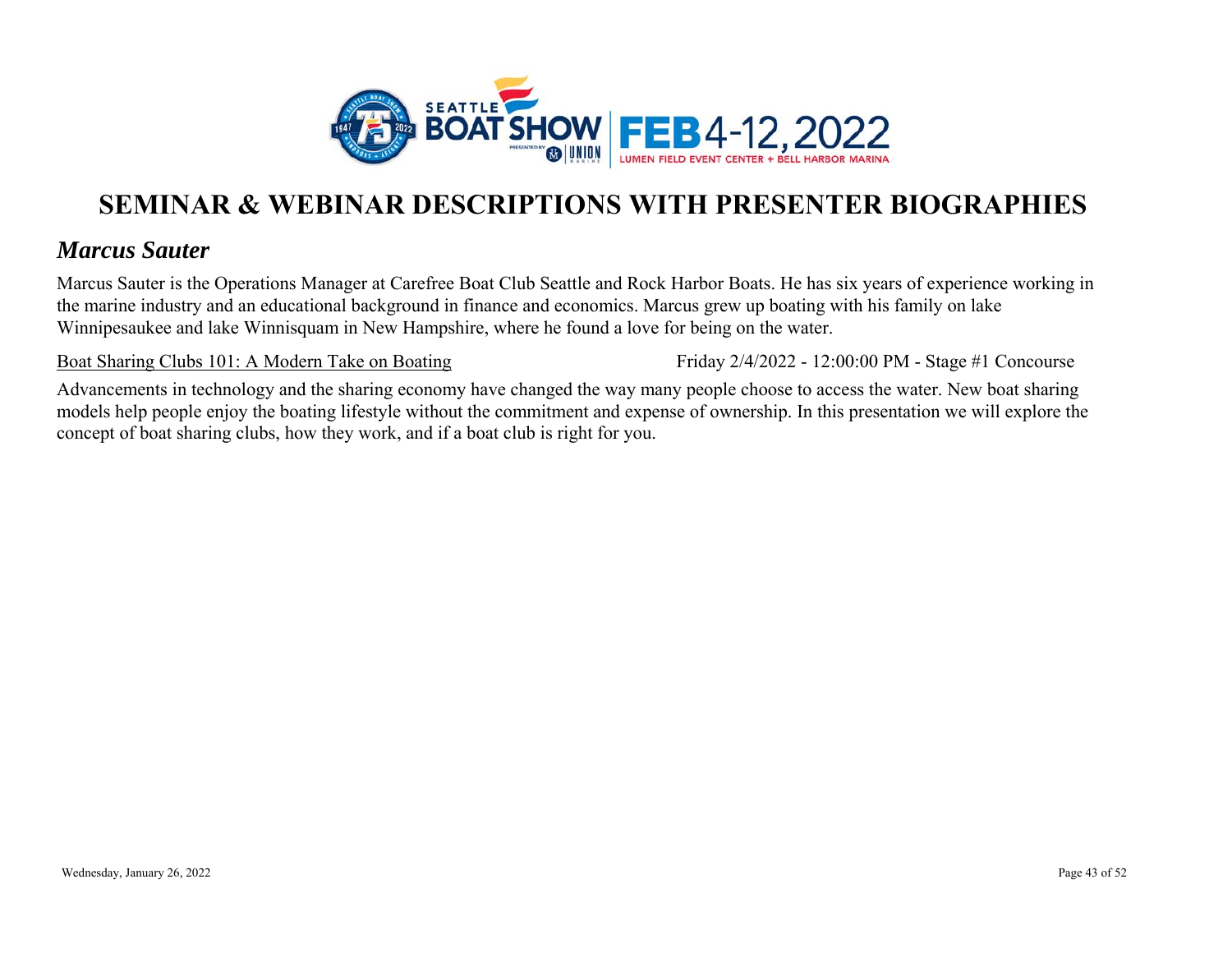

### *Jamie Peth & Scott Propst*

Jamie Peth is the founder and owner of Anglers Unlimited. She describes herself as fish-obsessed, enjoying everything from slaying kings in the San Juan Islands, clam digging on the coast, to fly fishing in Iliamna Alaska. As an active member of Puget Sound Anglers, Jamie?s passion for fishing has grown beyond creating memories with the family. She loves connecting with other avid fishermen and sharing tips, tactics, and resources that help more people enjoy the adventure of fishing our local waters. She brings practical, actionable knowledge and resources that you can apply immediately whether you are just getting started as a fisherman or looking to level up your skillset so you can out-fish your buddy next time you go out on the water. Scott is a Navy veteran. He's fished Puget Sound for 23 years and is a Charter Captain for Goat Unlimited Charters in the San Juan Islands.

Halibut Fishing Marine Areas 6 & 7

Monday 2/7/2022 - 4:00:00 PM - Stage #1 Concourse

Who doesn't love filling the freezer with halibut? I/n this seminar, we are going to dive into everything you need to know to catch halibut in Marine areas 6 & 7 this Spring! We will cover: When and where to fish, how to set up your gear and bait to maximize your success and you've hooked one, now what? How to safely boat your halibut!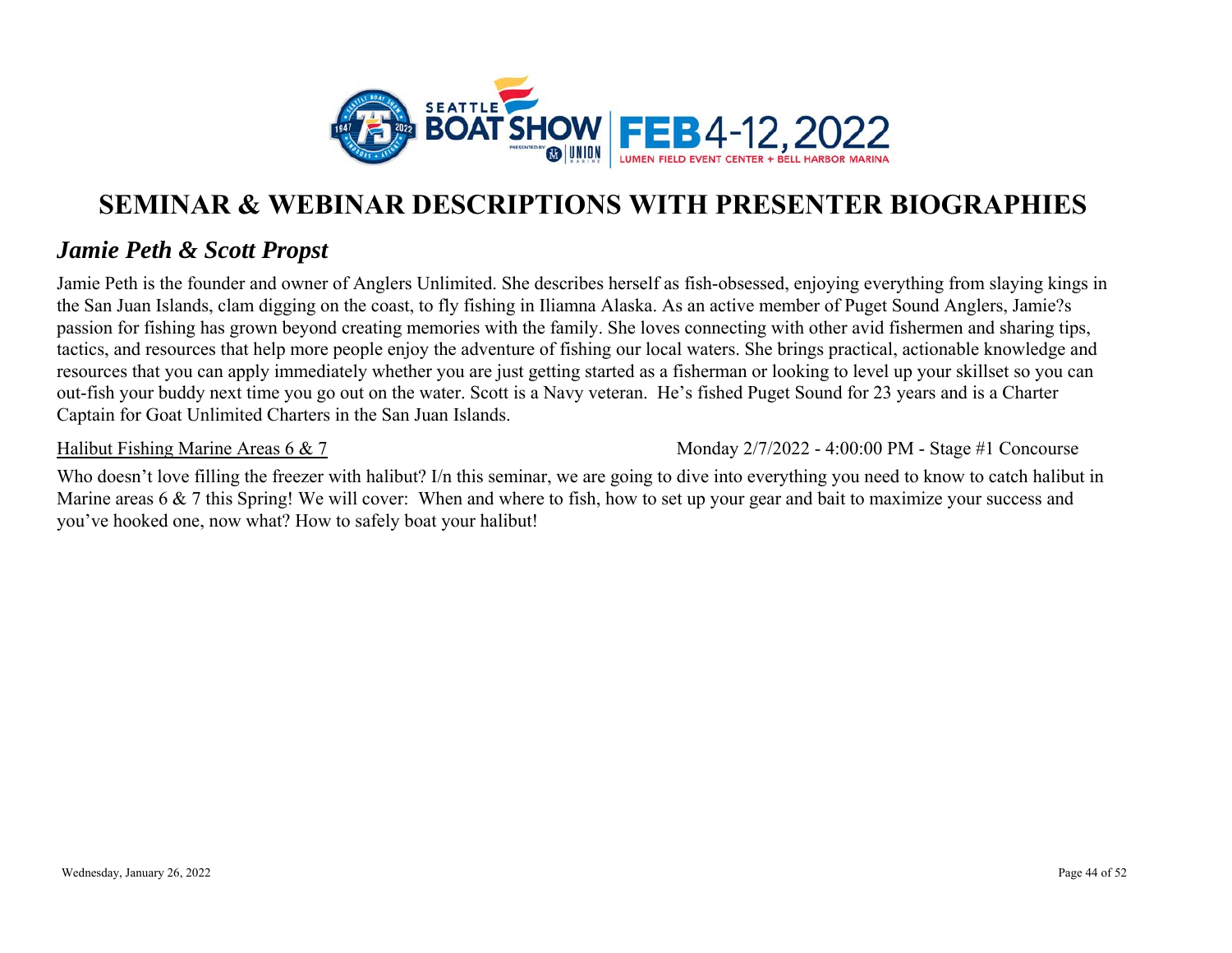

### *Chuck Skewes*

Chuck Skewes is a veteran of offshore racing and cruising. He has sailed across the Pacific 13 times and countless times to Mexico both racing and cruising. He has participated in 6 Baja Ha-Ha's and is a regular contributor to sailing magazines.

Unlocking Simple Sail Trim

Tuesday 2/8/2022 - 1:00:00 PM - Stage #1 Concourse

The tips and tricks to simplify sail trim on your boat for performance and efficiency.

Unlocking Spinnakers: Symmetrical and Asymmetrical We will go over the differences in spinnakers, how to rig them, when to use them, and how to trim them for safe simple operation. Tuesday 2/8/2022 - 2:00:00 PM - Stage #1 Concourse

Unlocking Cruising Mexico

What to expect when sailing to Mexico as far as weather, preparation, and culture.

Wednesday 2/9/2022 - 3:00:00 PM - Stage #1 Concourse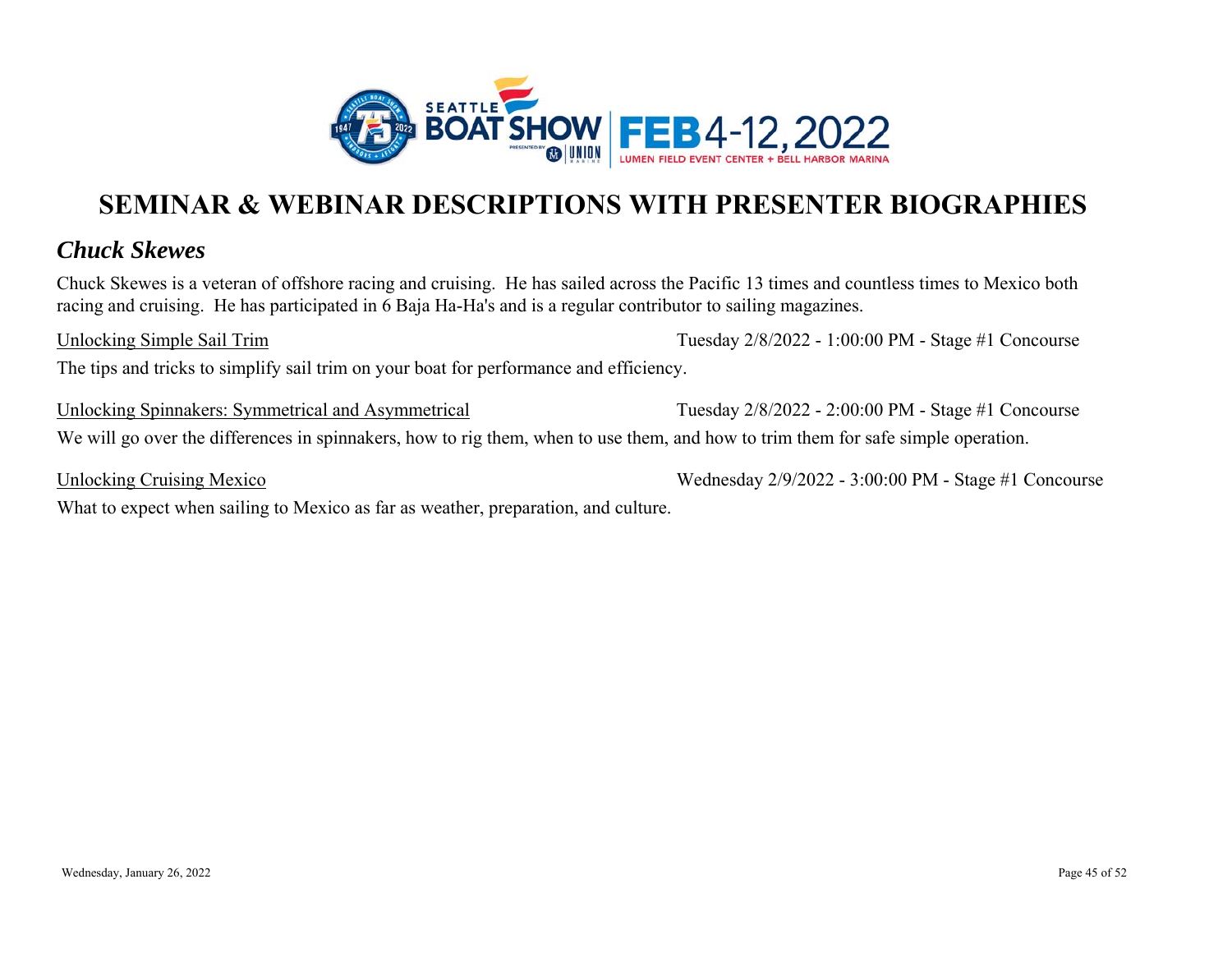

### *Zack Smith*

Zack Smith is an internationally recognized expert in the design and use of Para-Anchors and Storm Drogues. Smith is currently working with the US Coast Guard, US Navy, NASA and other organizations developing new technology in the field of drag devices.

Heavy Weather Tactics: Using Para-Anchors and Storm Drogues

Friday 2/11/2022 - 7:00:00 PM - Stage #1 Concourse

Para-Anchor and storm drogue setups are explained in detail. Storm survival, drift control and emergency steering options for power, sail, monohull and multihull boats are discussed.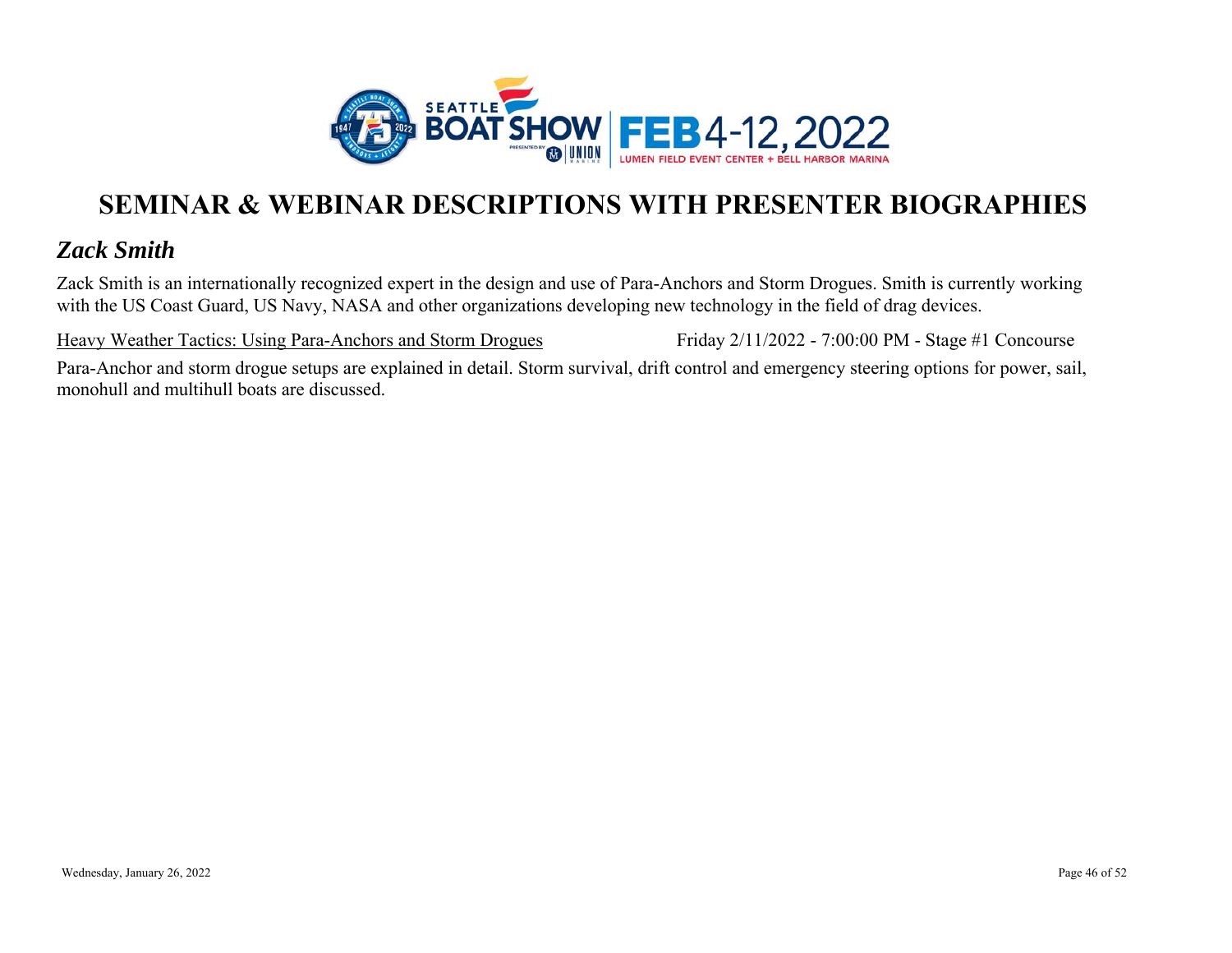

### *Carolyn "Ace" Spragg*

Carolyn Ace Spragg grew up on the Chesapeake Bay, messing about in boats. Ace has her USCG 50 ton Master's License, International Sail and Power Association Yachtmaster Offshore teaching certification, US Sailing teaching certification, and is a US Maritime Academy Captain's License Instructor. She's skippered her boat to Hawaii and back with all-women crews. She's the Sailing Director of the Northwest Maritime Center and also speaks at various seminars on Docking, Anchoring, Navigation, Tides and Currents and Trip Planning.

#### No Impact Docking

How to dock without fear (or damages)! No yelling! No leaping! We'll see slides, handouts, and tips for successful docking strategies for keelboats and trawlers, and how to practice them. We'll learn how to use prop walk, winds, and spring lines to your advantage...the finer points of docking without bow thrusters or twin screws.

#### Anchoring Basics

Learn the fundamentals of anchoring? Deploying, setting, scope calculations, and retrieval? And what to do about anchoring in storms or high winds. Then learn about specific anchorages in the San Juan Islands? Where to drop the hook in fair weather and where to hide in a storm.

#### Tides and Currents in the Salish Sea

Tides and currents are a huge part of boating in the Salish Sea. Knowing the forces at work, the resources available, and the boat skills needed to safely operate is paramount to a successful on-the-water adventure. Kayak, inflatable, sailboat, or powerboat? All are affected by the rise and fall of the tide. Whether a day trip on Port Townsend Bay or a trip up the Inside Passage, this class will help you with safe boattrip planning.

#### Anchoring & Docking

Tuesday 2/8/2022 - 6:00:00 PM - Webinar

Docking and Anchoring do not have to be fearful events when boating. There is a step by step practical approach that can work for you and your crew. Ace Spragg, of the Northwest Maritime Center, will take you through the steps of how you can successfully dock in different wind conditions. Next, she will step through her tried and true method to anchoring. With her approach and technique, you and your crew can sleep with confidence with your anchor securely hooked on the bottom.

Saturday 2/5/2022 - 5:00:00 PM - Stage #1 Concourse

### Monday 2/7/2022 - 5:00:00 PM - Stage #1 Concourse

Saturday 2/5/2022 - 6:00:00 PM - Stage #1 Concourse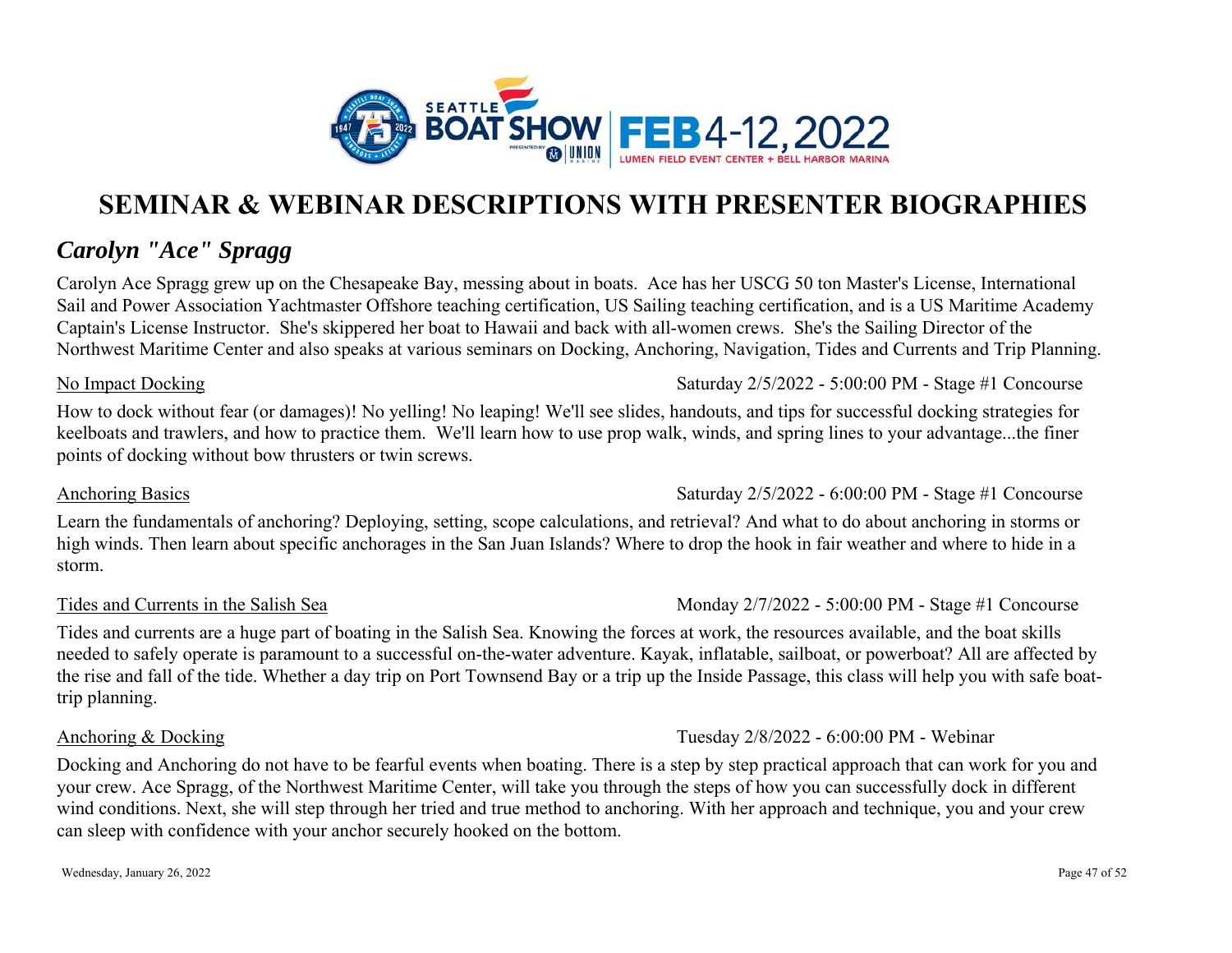

### *Del Stephens*

Del Stephens travels the west coast ruining marriages and bank accounts one albacore tuna seminar after another. The deep - sea version of fishing crack peddled by a man called Tuna Dog has anglers ditching their salmon gear and conventional boats for stout rods, heavy lines and big boats that can run 50 miles offshore to partake in the Northwest's fastest growing salty adventure. Teaching people a whole new line of bad habits ? all it take is one albacore feeding frenzy with screaming reels and a bloody boat deck ? to turn any anglers curiosity into an addiction and when they get hooked -- it's welcome to the Dark Side.

#### Fish Mapping

Saturday 2/5/2022 - 7:00:00 PM - Stage #1 Concourse

This is a seminar demonstrating how to use your boat electronics more effectively to find tuna. It also covers the newest electronic satellite advances and resources by Sirius XM Marine.

#### Albacore Basics: The Addiction Begins

This seminar covers how to find albacore using your electronics, internet resources and basic techniques used for years. It covers the basic gear needed and the different techniques to catch them.

Advanced Albacore: The Addiction is Real

Tuesday 2/8/2022 - 5:00:00 PM - Stage #1 Concourse

Tuesday 2/8/2022 - 4:00:00 PM - Stage #1 Concourse

The next step in refining your techniques for catching albacore tuna as well as additional techniques for catching them on tough days. It also covers how to set your boat up properly and using outriggers.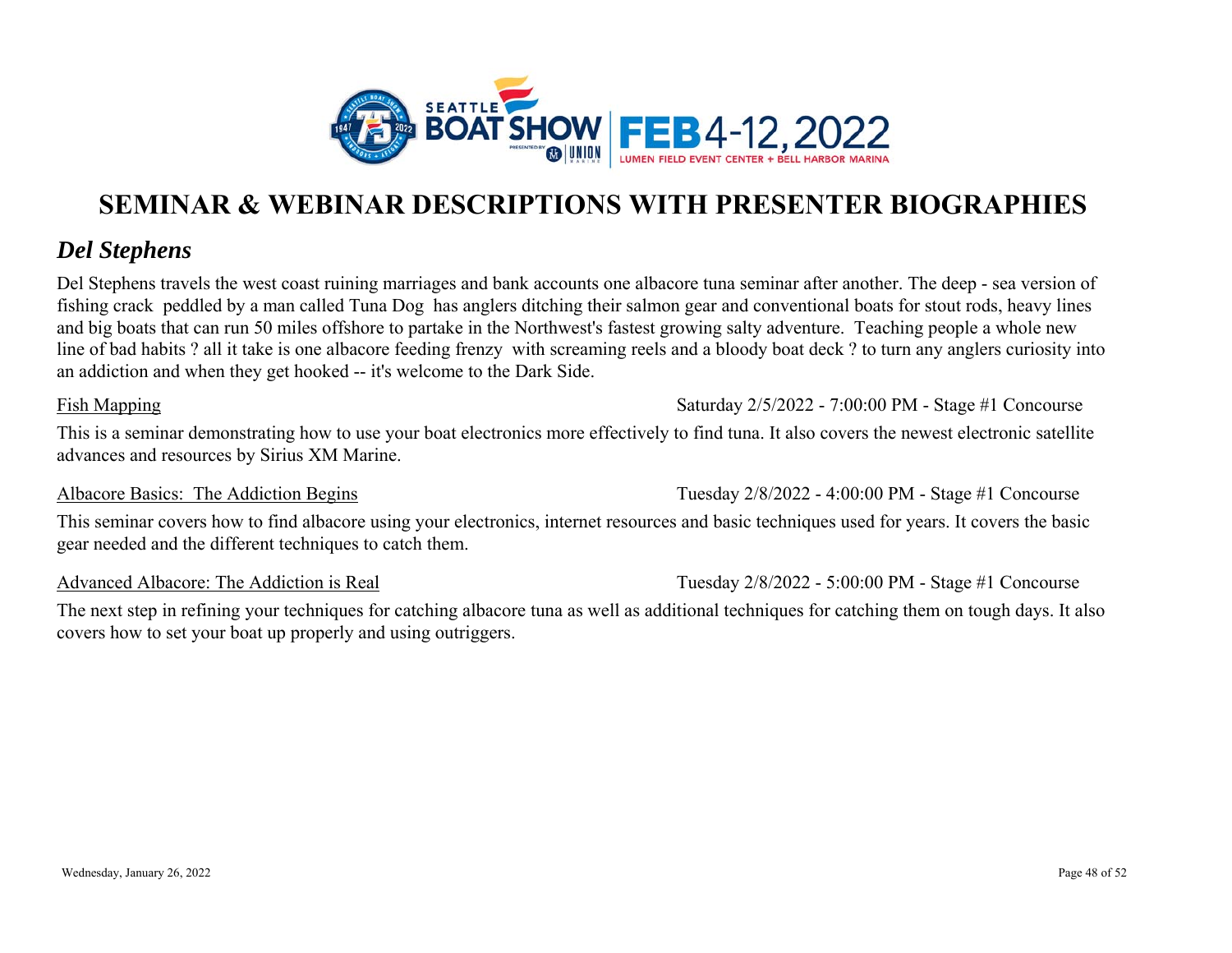

### *John Taussig*

Presenter biography coming soon.

Medicine at Sea: 5 things to know before leaving Port

Monday 2/7/2022 - 6:00:00 PM - Webinar

Do you have a medical plan for emergencies at sea? In this class, gain valuable insight into the tools of planning and preparing for your adventures ahead. Topics include: voyage preparation, training, marine first aid kits, common boating emergencies, hypothermia and cold water immersion.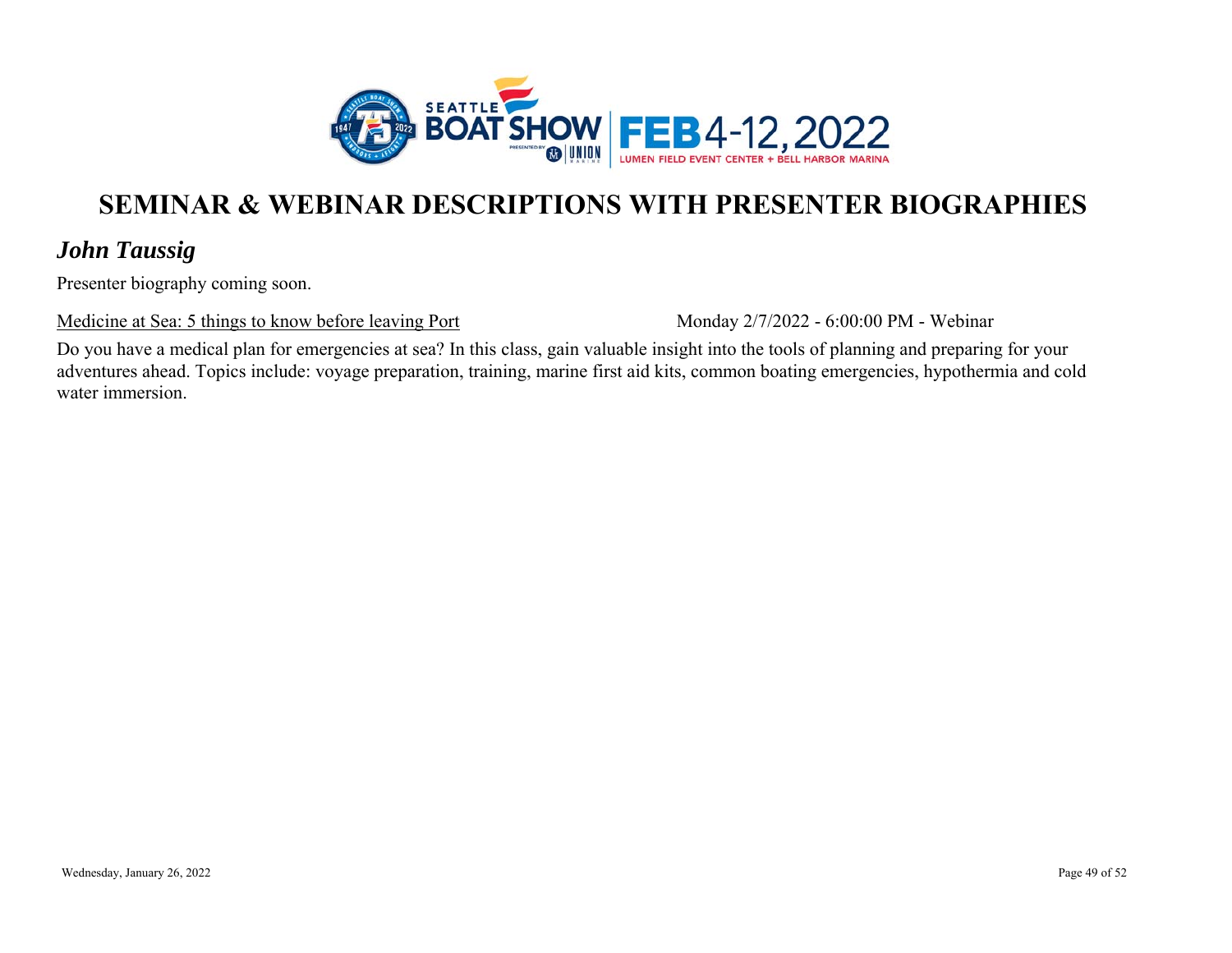

### *Wesley Watts*

Aside from his last name actually being Watts, Wesley Watts has had over 10+ years in the solar industry specializing in off-grid mobile projects with lithium batteries. He's technical knowledge is backed by an electrical engineering degree with a renewable energy focus in addition to also having his ABYC Advanced Marine & Marine Electrical Certification. Yet his personal pursuits have gained him over 10,000 miles of offshore cruising with multiple pacific crossings and first-hand experience testing the very same systems he and his wife Savana design and sell to other DIY cruisers and boat builders through their company Tiny Watts Solar. Wesley has the ability simplify the confusing language regarding electrical systems on boats and can break complex subjects down so people can really understand them. His goal is to give people the knowledge they need to make decisions for their own marine electrical needs.

Alternative Power Solutions: Solar, Lithium Batteries & Hybrid /Electric Propulsion

Saturday 2/5/2022 - 12:00:00 PM - Stage #1 Concourse

An in depth look at marine based solar powered electrical systems. Explore the feasibility of hybrid & electric propulsion and the benefits of all electric appliances, no propane on board. Wesley Watts will walk you through it with his electrical engineering background, 10+ years in the solar industry and over 10,000 miles of personal offshore cruising testing these very systems.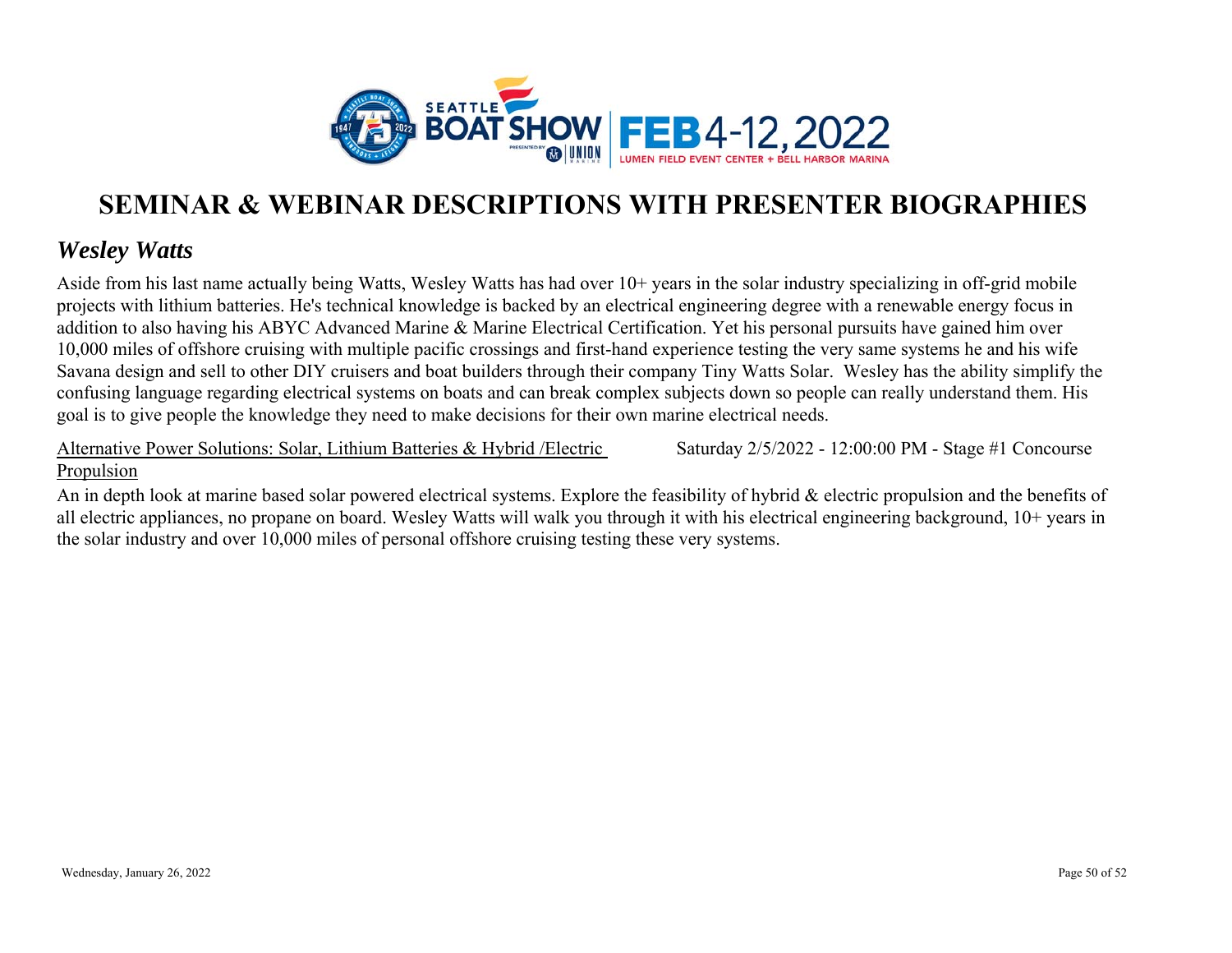

### *Jacques White*

Jacques White grew up in Olympia near Puget Sound and spent much of his childhood in and around the water. He has earned degrees in zoology, oceanography and marine science from the University of Washington, Louisiana State University, and the University of Maryland, and has lead research projects in the deep sea and along three major U.S. coastlines. Jacques currently works with Long Live the Kings staff, Board and partners to bring new approaches to solving complex endangered species and natural resource problems. He as a member of the Puget Sound Salmon Recovery Council of the Puget Sound Partnership, the Billy Frank Jr. Salmon Coalition, and the Advisory Panel for the U.S. Section of the North Pacific Anadromous Fish Commission, and he has advised Governor Jay Inslee and the state of Washington on recovering our southern resident killer whales. When not working to recover salmon, Jacques enjoys travelling, hiking, fishing and crabbing in and around the Salish Sea with family and friends.

#### Salmon Recovery in the Salish Sea

Friday 2/4/2022 - 1:00:00 PM - Stage #1 Concourse

Poor marine survival of Chinook and Coho salmon and steelhead populations in the Salish Sea which have declined by up to 90%, and their abundance remains well below what it was 30 years ago, while coastal and Columbia River runs have generally cycled up and down with the ocean. This is despite considerable investments in hatchery and harvest reform and in freshwater and estuarine habitat protection and restoration. The loss of salmon threatens the heart of Pacific Northwest culture, a multi-billion-dollar fishing industry, the health of our local sea including our iconic southern resident killer whales and deeply rooted Native American rights and traditions. Long Live the Kings is working on the Salish Sea Marine Survival Project and other critically important efforts to address these challenges, uniting over 200 partners to determine what controls salmon and steelhead productivity and to devise and implement effective strategies to bring them back for the long run.